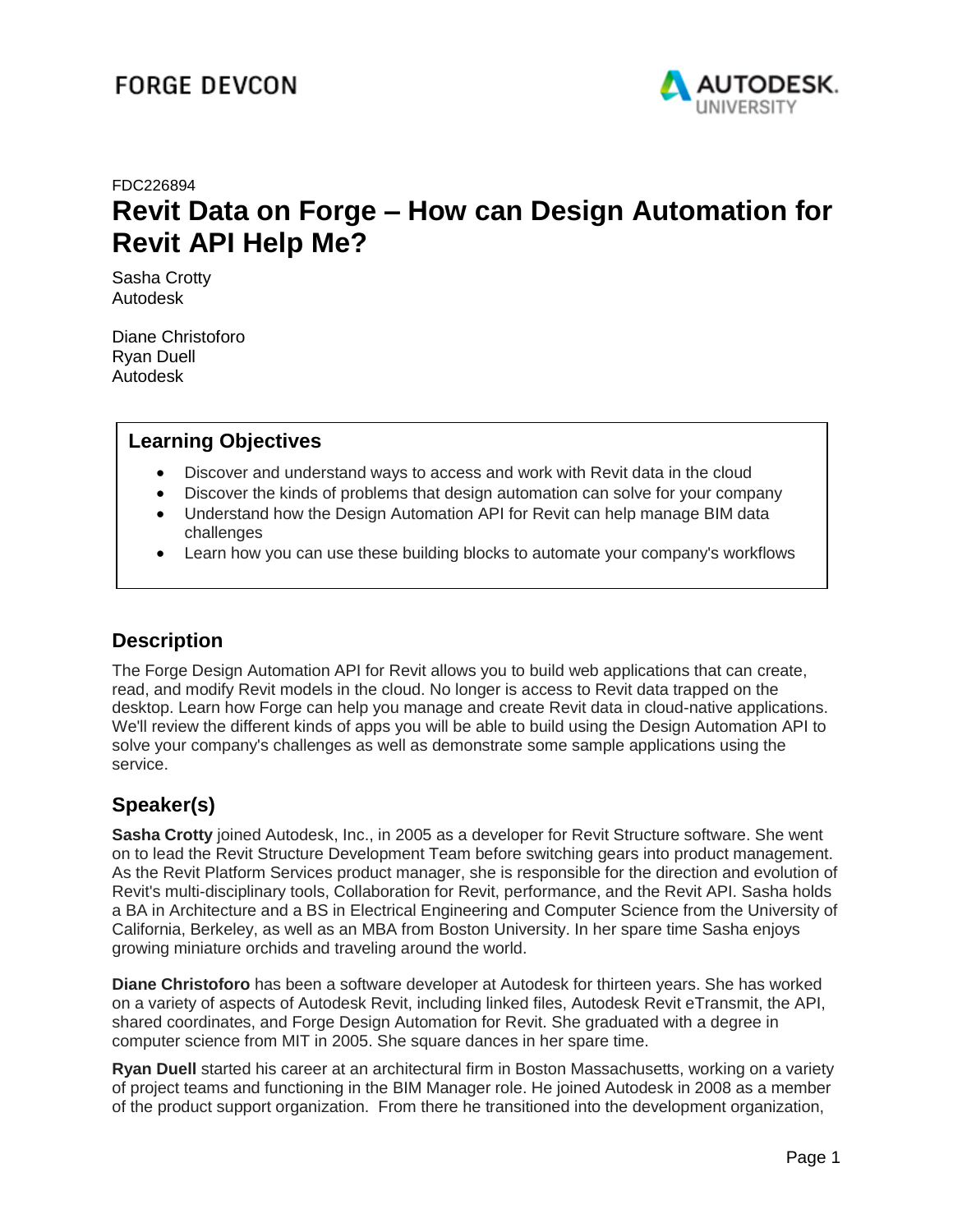

currently functioning as a QA Analyst and scrum team Product Owner for Revit. He holds a degree in design computing from Boston Architectural College. In his spare time, Ryan enjoys running and playing both current and classic Nintendo games.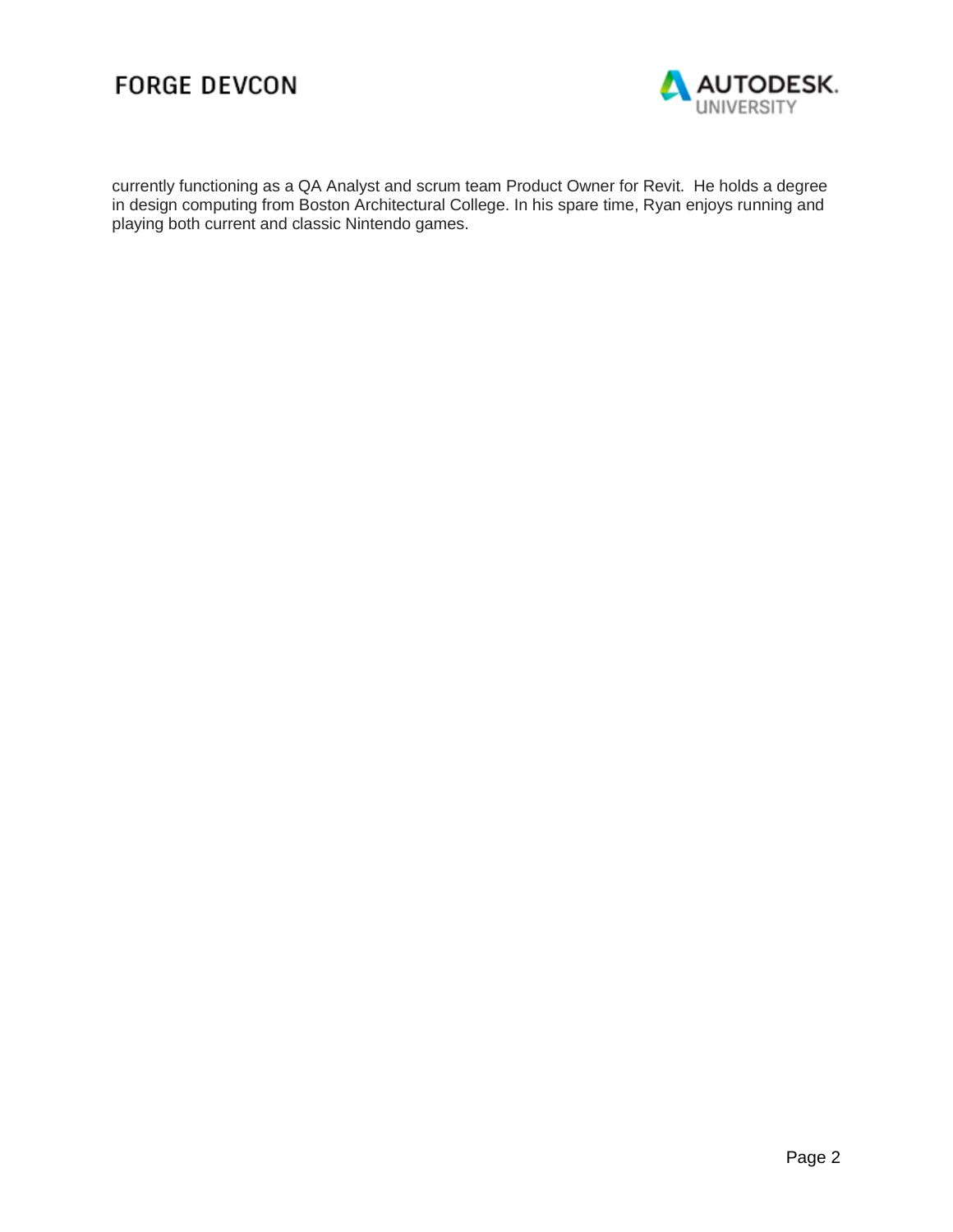

In this handout, we wanted to help you understand how to create and use applications with Design Automation. What follows is documentation which we wrote for our private beta customers to help them get up and running. It's accurate as of October 2018 but the system is subject to change and so the described API may not be final.

| <b>Terminology</b> | <b>Description</b>                                                                                                                                                                        |
|--------------------|-------------------------------------------------------------------------------------------------------------------------------------------------------------------------------------------|
| appbundle          | A package of binaries and supporting files which make your<br>Revit Addin application.                                                                                                    |
| activity           | An action which can be executed in Design Automation. You<br>create and post your own activities to run against<br>particular appbundles.                                                 |
| workitem           | A request to execute an activity. The relationship between an<br>activity and workitem can be thought of as a "function<br>definition" and "function call", respectively.                 |
| nickname           | A way to map a Forge App Client Id to a customized string.<br>The nickname lets you create a friendly, easy-to-read, string<br>that can be used in place of the long Forge App Client Id. |
| alias              | A label to a specific version of an appoundle or activity.                                                                                                                                |

### **Design Automation Terminology**

# **Using Design Automation: Step by Step**

1. Convert your Revit Addin

(If you don't have an existing addin, Appendix C has samples.)

- 2. Create a Forge App and get authenticated
- 3. Create a nickname for your Forge App
- 4. Publish your Design Automation appbundle
- 5. Publish your Design Automation activity
- 6. Post your Design Automation workitem
- 7. Appendix A: System Restrictions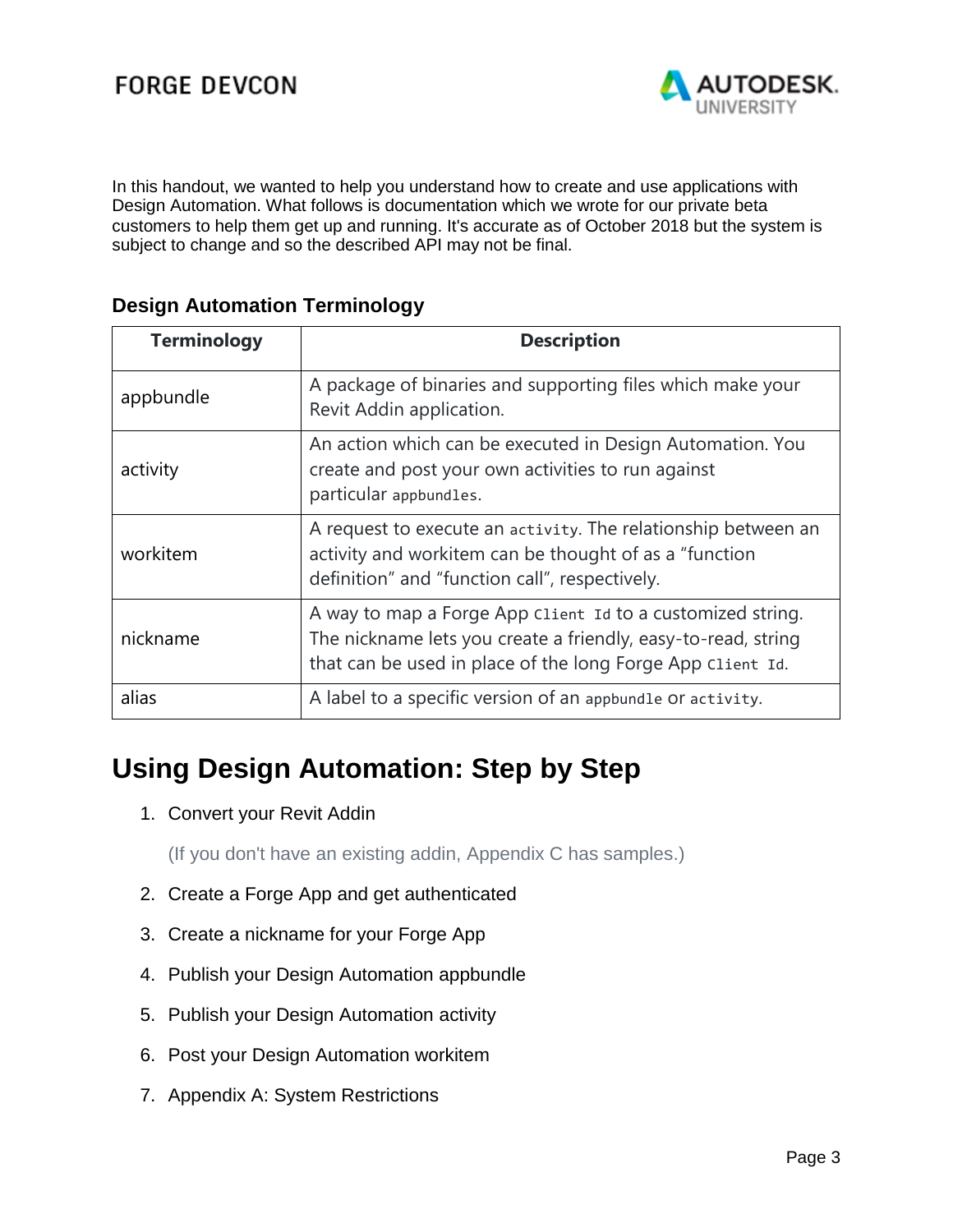

- 8. Appendix B: Handling Failures in Revit Appbundles
- 9. Appendix C: Code sample

# **1. Convert your Revit Addin**

Applications run on Design Automation are very similar to normal Revit addins. The primary difference is that there's no UI in Design Automation. Because of this, your addin will need to be written as an IExternalDBApplication rather than an IExternalApplication or IExternalCommand.

Here are our recommended steps for converting an existing addin.

**Start with a small subset of your code**

We recommend you start with a simple operation as a proof of concept. Converting an ExternalCommand can be a good starting point.

**Referencing the DesignAutomationBridge DLL**

We'll provide a small library (currently called DesignAutomationBridge) that you will use to interface with Design Automation. Add it as a dependency to your project. (Note: this is not available while Revit Design Automation is in private beta.)

**Convert your IExternalApplication or IExternalCommand to IExternalDBApplication**

You won't be adding any buttons or ribbon commands, since there won't be any UI interaction.

You will need to implement onstartup and onshutdown. These functions will get a ControlledApplication instead of a UIControlledApplication. The functions return

```
an ExternalDBApplicationResult object.
using Autodesk.Revit.ApplicationServices;
using Autodesk.Revit.DB;
using DesignAutomationFramework;
```
namespace DeleteWalls {

[Autodesk.Revit.Attributes.Regeneration(Autodesk.Revit.Attributes.RegenerationOption. Manual)]

[Autodesk.Revit.Attributes.Transaction(Autodesk.Revit.Attributes.TransactionMode.Manu al)]

public class DeleteWallsApp : IExternalDBApplication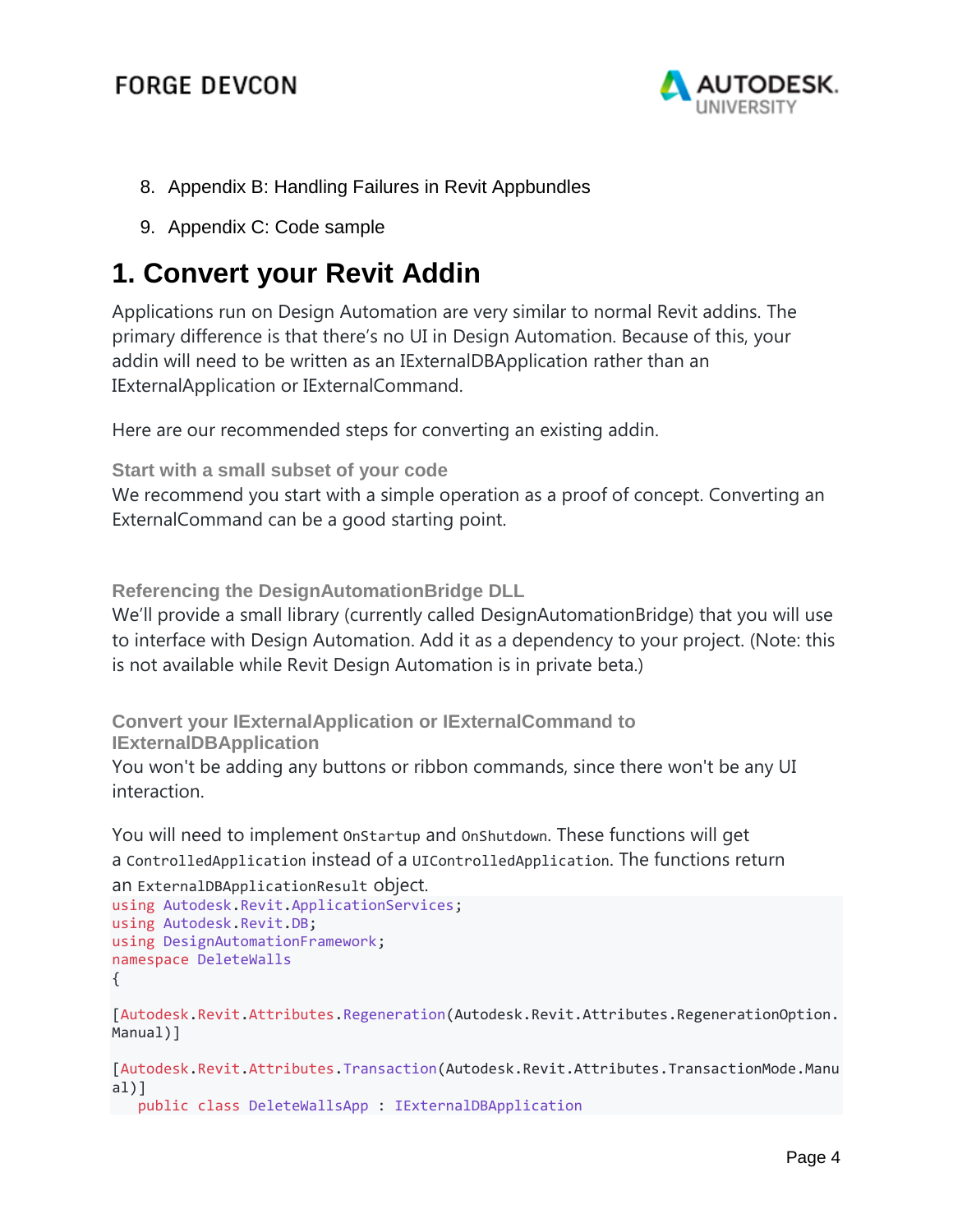

```
 {
       public ExternalDBApplicationResult
OnStartup(Autodesk.Revit.ApplicationServices.ControlledApplication app)
       {
          return ExternalDBApplicationResult.Succeeded;
       }
       public ExternalDBApplicationResult
OnShutdown(Autodesk.Revit.ApplicationServices.ControlledApplication app)
       {
          return ExternalDBApplicationResult.Succeeded;
       }
```
The .addin file can go in the normal place, but the addin type is DBApplication.

• Don't include references to RevitAPIUI! (Don't include WPF or Windows Forms or anything either, but we do not currently have a way to check this.) There's no UI interaction, so anything that pops up a dialog expecting user input will hang the system.

**Add a reference to DesignAutomationBridge.dll and add an event handler for DesignAutomationReady**

**Note:** DesignAutomationBridge is not available while Design Automation for Revit is in private beta. The "test your app on your local machine" instructions explain how to mimic its behavior with desktop Revit.

Add a reference DesignAutomationBridge.dll. This is the library which Design Automation will use to communicate with your addin.

For a C# project in Visual Studio, you can add a reference by opening the Solution Explorer, finding your  $C#$  project, expanding its contents, right-clicking on the References node and doing "Add Reference…"

In the Reference Manager dialog, use the "Browse…" button to browse to DesignAutomationBridge.dll. Click "Add" and then "OK" to add the reference to your project.

The DesignAutomationBridge defines an event DesignAutomationReadyEvent. Revit's engine will raise this event when it's ready for you to run your addin. You should execute your code inside the event handler.

```
 public class DeleteWallsApp : IExternalDBApplication
    {
       public ExternalDBApplicationResult
OnStartup(Autodesk.Revit.ApplicationServices.ControlledApplication app)
       {
          DesignAutomationBridge.DesignAutomationReadyEvent +=
HandleDesignAutomationReadyEvent;
          return ExternalDBApplicationResult.Succeeded;
```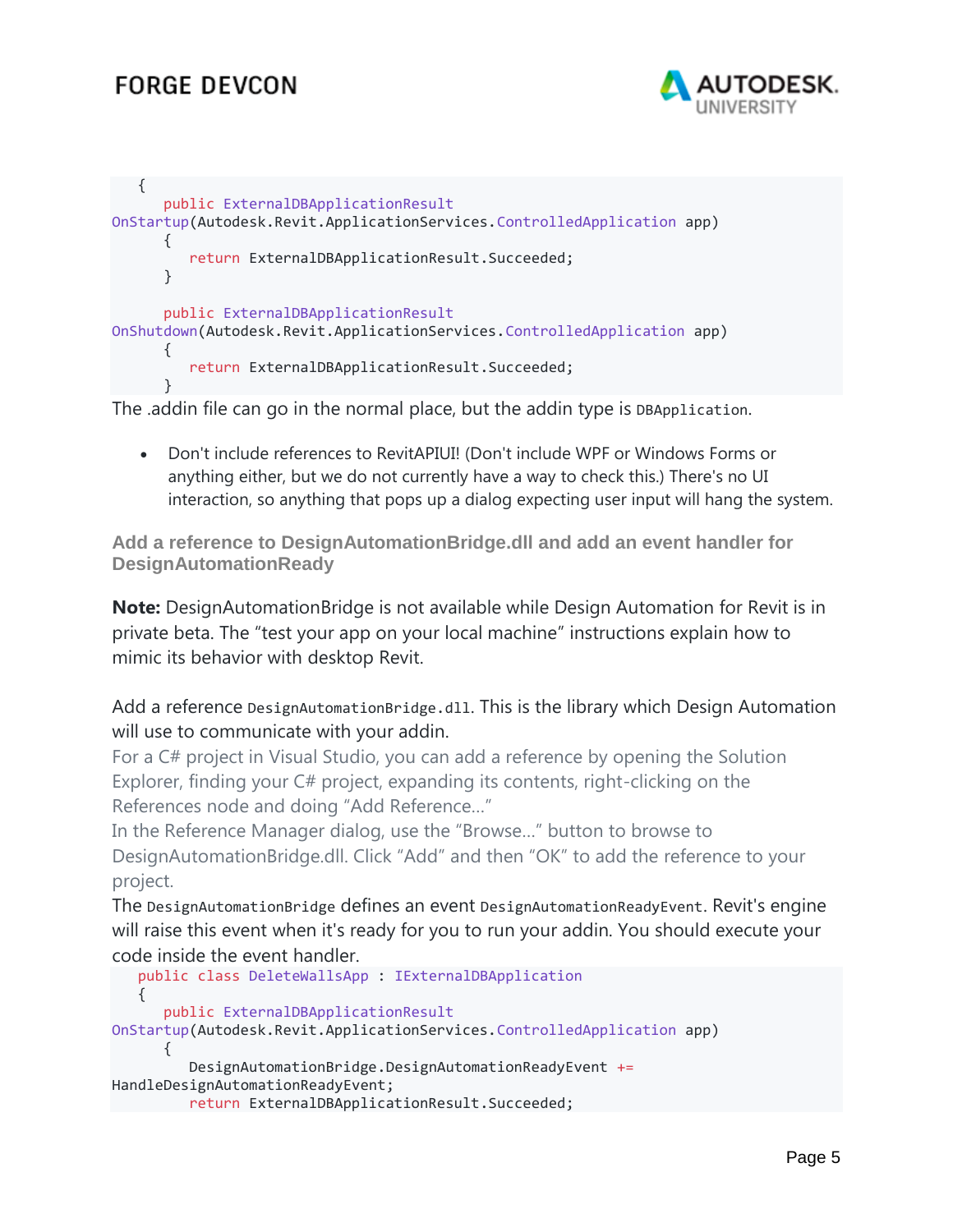

```
 } 
       public void HandleDesignAutomationReadyEvent(object sender, 
DesignAutomationReadyEventArgs e)
       {
          e.Succeeded = true;
          DeleteAllWalls(e.DesignAutomationData);
       }
```
The event will give you a path DesignAutomationData.MainModelPath to the "main" model indicated in the WorkItem's arguments. There is also a success/failure

argument DesignAutomationReadyEventArgs.Succeeded you should set; it will let the service know whether potential failures happened in your code or elsewhere.

Any files you load or create should be put into the working directory. On the cloud your write access is limited to the working directory and its children.

### **Handle failures encountered by Revit**

A fundamental feature in Revit is how warnings and errors (collectively referred to as "failures") are handled. Understand your options for handling failures in Revit and implement a failure handling strategy in your application. We will cover failure handling options in more detail in Appendix B.

**Test your app on your local machine**

For local debugging, there isn't a DesignAutomationReady event to handle. However, you can get similar behavior by watching for the ApplicationInitialized event.

Do not use this event on the cloud, because Design Automation for Revit continues doing setup past the point at which ApplicationInitialized is raised. Locally it should mimic the "run automatically" behavior. For example, in our DeleteWalls example, we can do this:

```
 public class DeleteWallsApp : IExternalDBApplication
    {
       public ExternalDBApplicationResult
OnStartup(Autodesk.Revit.ApplicationServices.ControlledApplication app)
       {
          //Stop handling the event used by jobs on the cloud:
          //DesignAutomationBridge.DesignAutomationReadyEvent += 
HandleDesignAutomationReadyEvent;
          // And instead execute the code when desktop Revit is initialized.
          app.ApplicationInitialized += HandleApplicationInitializedEvent;
          return ExternalDBApplicationResult.Succeeded;
       }
       //public void HandleDesignAutomationReadyEvent(object sender, 
DesignAutomationReadyEventArgs e)
      //{
```

```
 // e.Succeeded = true;
```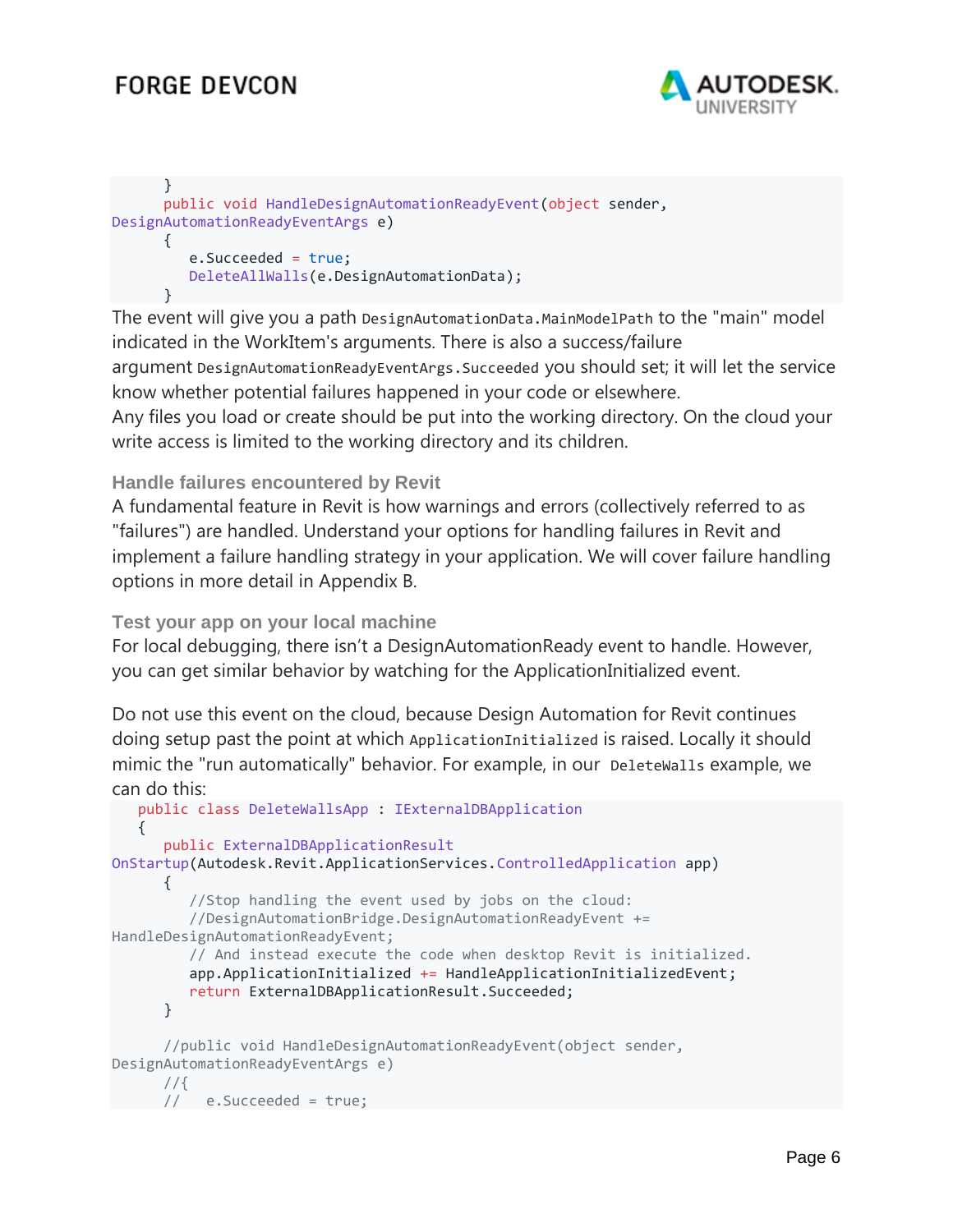

```
 // DeleteAllWalls(e.DesignAutomationData);
       //}
       public void HandleApplicationInitializedEvent(object sender, 
Autodesk.Revit.DB.Events.ApplicationInitializedEventArgs e)
       {
          Autodesk.Revit.ApplicationServices.Application app = sender as
Autodesk.Revit.ApplicationServices.Application;
         // We don't need to provide the file
          DesignAutomationData data = new DesignAutomationData(app, 
"/path/to/file.rvt");
          DeleteAllWalls(data);
       }
```
Additionally, we must provide the .addin file to Revit. We

added it to C:\ProgramData\Autodesk\Revit\Addins\2018\ (or 2019 if the target is Revit 2019) and changed <Assembly> to point to our DLL: <Assembly>C:\test\DeleteWalls\DeleteWallsTest\bin\Debug\DeleteWalls.dll</Assembly>

This way, we can run locally without any UI intervention on Revit startup.

**Note:** Your application cannot use the network or write to any files outside of the current working directory.

# **2. Create a Forge App and get authenticated**

Design Automation runs on the Autodesk Forge platform, so you will need a Forge App to use Design Automation.

**Creating a Forge App**

The first step to using Design Automation for Revit is to create a Forge app. Please create a Forge app using instructions in the following

link: <https://developer.autodesk.com/en/docs/oauth/v2/tutorials/create-app/>

**Authentication**

Please refer to the following links for more details:

- <https://developer.autodesk.com/en/docs/oauth/v2/reference/http/authenticate-POST/>
- https://developer.autodesk.com/en/docs/oauth/v2/overview/field-quide/

You use the Client ID and Client Secret obtained above to authenticate your application and obtain a two-legged access token. The details of the HTTP response is given in the above link. Please learn about the access tokens and their validity. Please use scope=code:all instead of scope=data:read to obtain a token. All Design Automation for Revit APIs require this scope.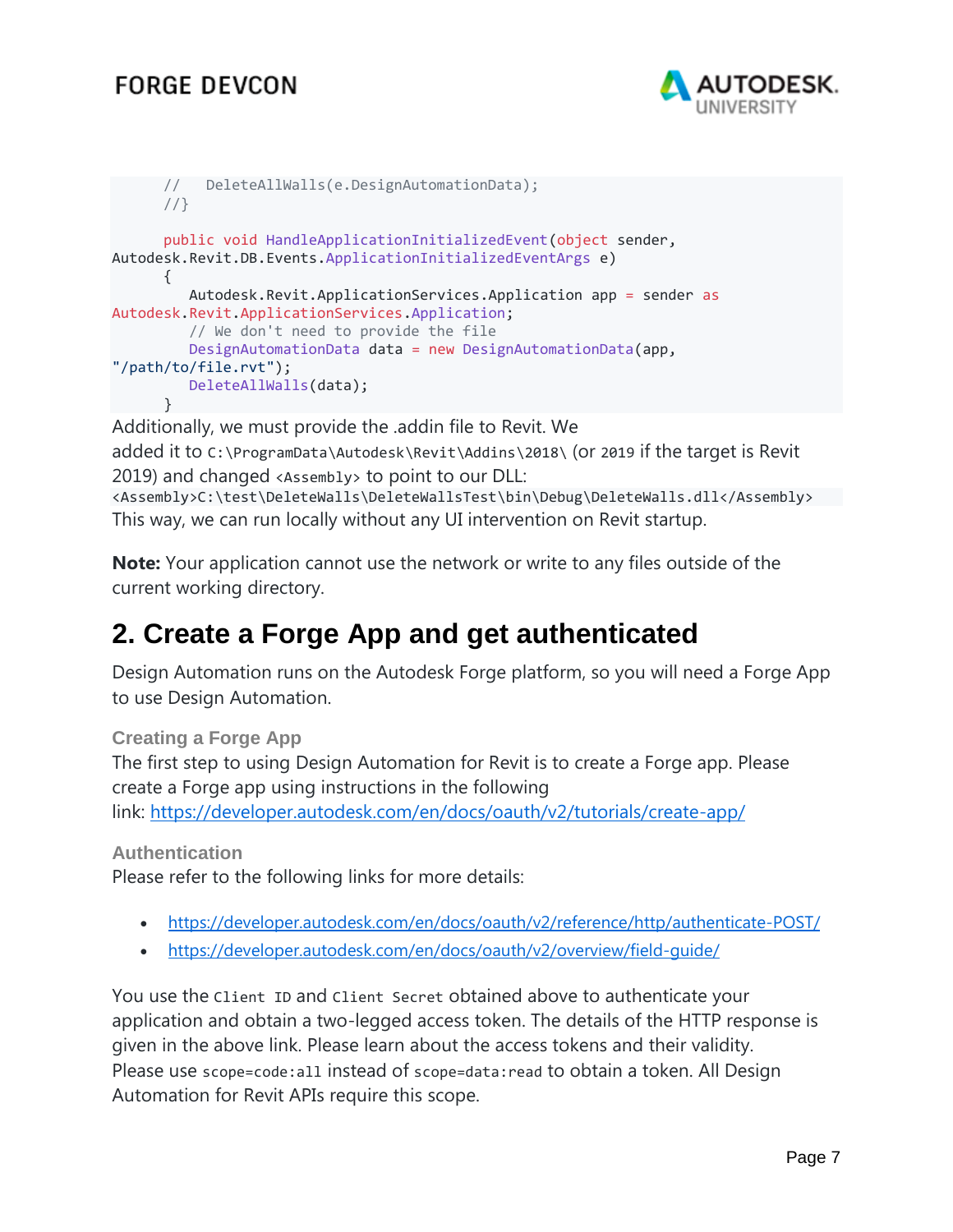

```
curl -v 'https://developer.api.autodesk.com/authentication/v1/authenticate'
```
- -X 'POST'
- -H 'Content-Type: application/x-www-form-urlencoded'
- -d 'client\_id=YourForgeAppClientID'
- -d 'client\_secret=YourForgeAppClientSecret'
- -d 'grant type=client credentials'
- -d 'scope=code:all'

The response body to this request contains the token that you shall use for all our APIs. The response also contains the expiration time of the token.

**Forge API Errors**

These are the most common errors which our private beta customers have encountered:

**Expired token** Status: 401 Unauthorized Body: The token has expired or is invalid

This error can happen when the token attained to authenticate the Forge Application has expired. Please obtain a fresh token and perform the original request once again.

**Invalid scope** Status: 403 Forbidden Body: Token does not have the privilege for this request. This error can happen when wrong scope is provided while authenticating the Forge Application. Please use scope=code:all to obtain a fresh token and perform the original request once again.

**Too Many Requests** Status: 429 Too Many Requests Body: You reached Quota limit. Your total free Quota is 20 requests per minute. Please try again soon.

This error can happen when more than allowed WorkItems are posted within a given minute. The current quota limit is 20 WorkItems per minute.

# **3. Create a nickname for your Forge App**

In Design automation, your Forge App account will be the owner of your app and activity. A nickname is a way to map a Forge App ClientId to a customized string. A nickname lets you create a friendly, easy-to-read string that can be used in place of the long Forge App ClientId.

For example, your Forge App ClientId may be something hard to read such as "YnhayiOjhgnsd&afh890ryehQW". If you create a new app "DeleteWallsApp" with an alias "test", you can reference this app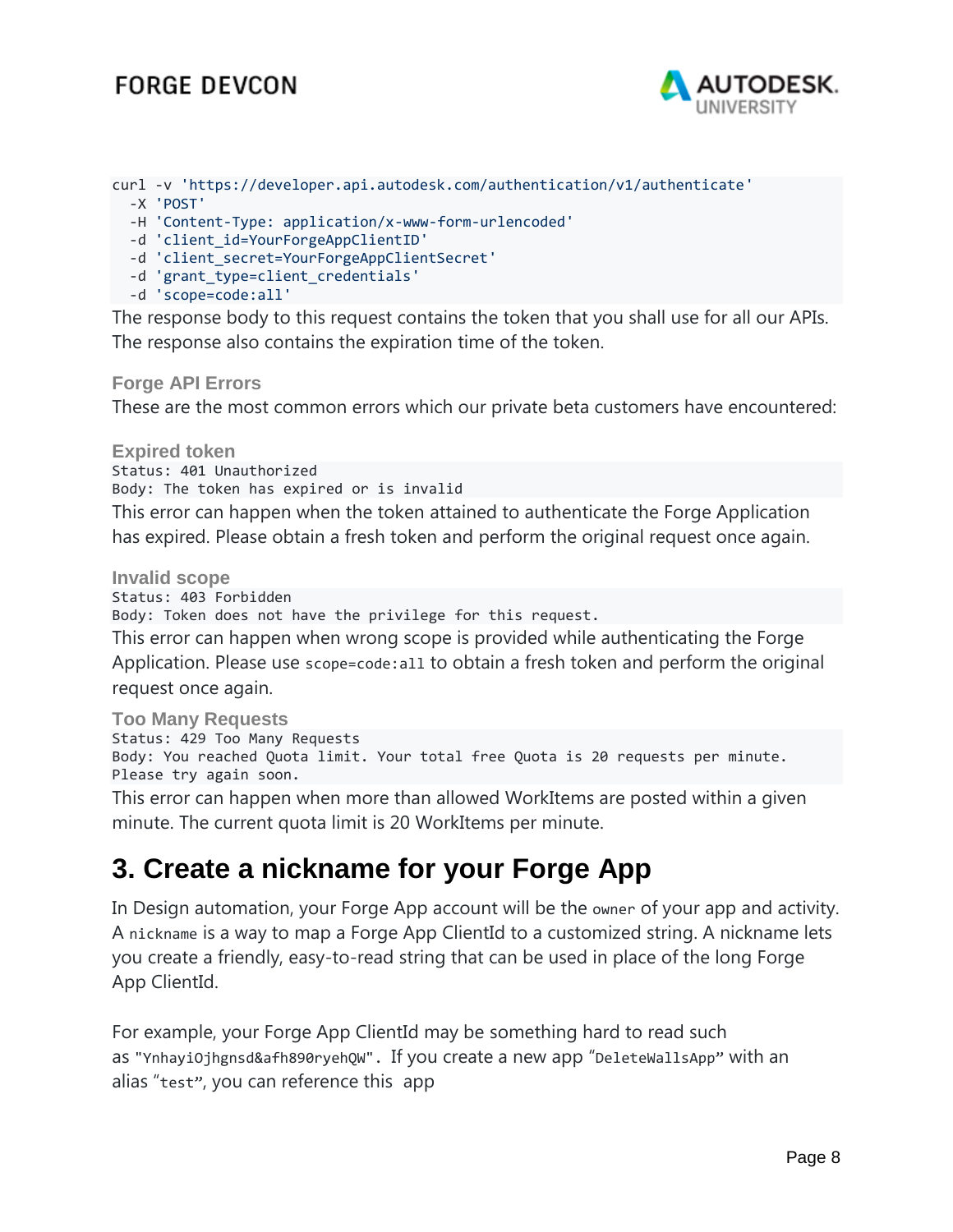

by YnhayiOjhgnsd&afh890ryehQW.DeleteWallsApp+test. This is easier to read but still not ideal.

However, by mapping this Forge App ClientId "YnhayiOjhgnsd&afh890ryehQW" to a nickname of YourNickname, you can reference the app by using YourNickname.DeleteWallsApp+test, more easily and nicely.

```
Creating a nickname
```

```
curl -X PATCH \
  https://developer.api.autodesk.com/da/us-east/v3/forgeapps/me \
   -H 'Authorization: Bearer LongStringAccessTokenObtainedDuringAuthentication' \
   -H 'Content-Type: application/json' \
  -d ' {"nickname": "YourNickName"}'
```
Note:

- LongStringAccessTokenObtainedDuringAuthentication is the access token returned by an authentication request with the Forge App, you want to map to a nickname.
- If your Forge App doesn't have any data, you can map this Forge App to another nickname, and the new nickname will overwrite the old one. Once your Forge app has data, you cannot PATCH a nickname with your Forge app anymore. This is true, even if you have not yet assigned a nickname for the app. The only way you can assign a nickname for an app with data is by first calling [DELETE] /forgeapps/me. This will delete any Design Automation app data associated with that app, including the nickname.
- If the nickname is already used by another user, the PATCH request will return 409 Conflict.

# **4. Publish your Design Automation appbundle**

An appbundle is the package of binaries and supporting files which make your Revit Addin application.

### **Appbundle Structure**

Design Automation API for Revit expects your appbundle to be a zip file with certain contents. Here is the zip file for a sample appbundle called DeleteWallsApp.zip. DeleteWallsApp.zip

```
|-- DeleteWalls.bundle
```

```
|-- PackageContents.xml
```

```
-- Contents
```
- |-- DeleteWalls.dll
- |-- DeleteWalls.addin

The top-level folder needs be named \*.bundle. In \*.bundle put a PackageContents.xml file that contains the description of the appbundle and the relative path to its .addin file. <?xml version="1.0" encoding="utf-8" ?>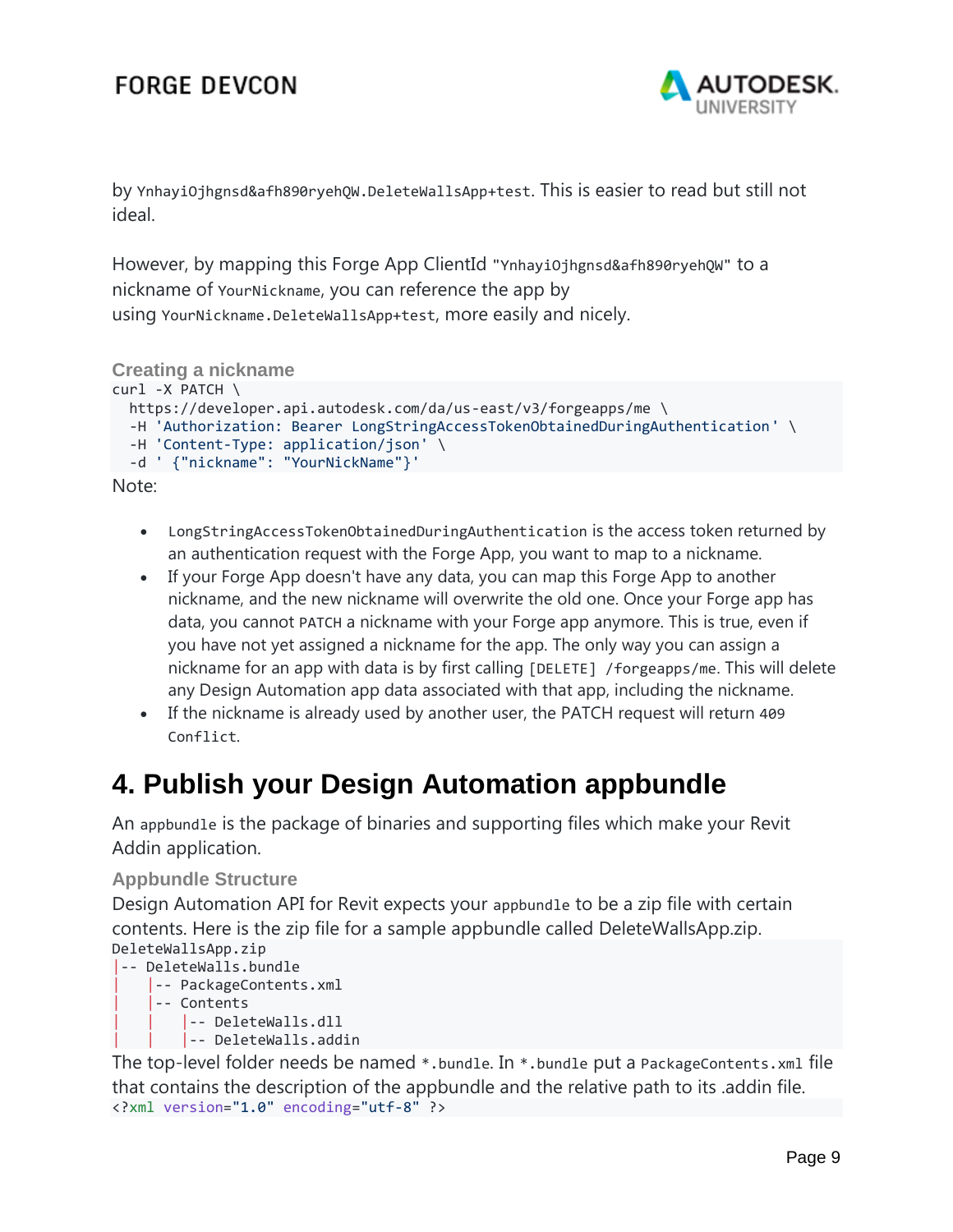

```
<ApplicationPackage>
   <Components Description="Delete Walls">
     <RuntimeRequirements OS="Win64"
                           Platform="Revit"
                           SeriesMin="R2018"
                           SeriesMax="R2018" />
     <ComponentEntry AppName="DeleteWalls"
                     Version="1.0.0"
                     ModuleName="./Contents/DeleteWalls.addin"
                      AppDescription="Deletes walls"
                      LoadOnCommandInvocation="False"
                      LoadOnRevitStartup="True" />
```
 </Components> </ApplicationPackage>

Note: SeriesMin and SeriesMax both refer to Revit 2018 as R2018. As of October 2018, Design Automation for Revit supports appbundles which run on Revit R2018 and R2019.

```
In the *.bundle\Contents folder put the addin file and the application DLL and its 
dependencies.
```

```
<?xml version="1.0" encoding="utf-8"?>
<RevitAddIns>
  <AddIn Type="DBApplication">
    <Name>DeleteWalls</Name>
    <Assembly>.\DeleteWalls.dll</Assembly>
    <AddInId>d7fe1983-8f10-4983-98e2-c3cc332fc978</AddInId>
    <FullClassName>DeleteWalls.DeleteWallsApp</FullClassName>
    <Description>"Walls Deleter"</Description>
    <VendorId>Autodesk</VendorId>
    <VendorDescription>
    </VendorDescription>
  </AddIn>
```

```
</RevitAddIns>
```
Note: Type must be DBApplication. Design Automation for Revit doesn't support applications that need Revit's UI functionality. Assembly must be a relative path to the DLL.

Examples of the format for the \*.bundle folder and PackageContent.xml file can been found in the presentation on Autodesk Exchange Revit Apps [here.](http://adndevblog.typepad.com/aec/ExchangeStorePublisher/3%20Autodesk%20Exchange%20Publish%20Revit%20Apps%20-%20Preparing%20Apps%20for%20the%20Store_Guidelines.pptx)

While PackageContents.xml from existing Autodesk Exchange Revit apps can be used as-is, Design Automation for Revit only reads the RuntimeRequirements and ComponentEntry blocks.

**Publish an Appbundle**

To publish your appbundle to Design Automation, you need to POST your appbundle's identity and upload its package.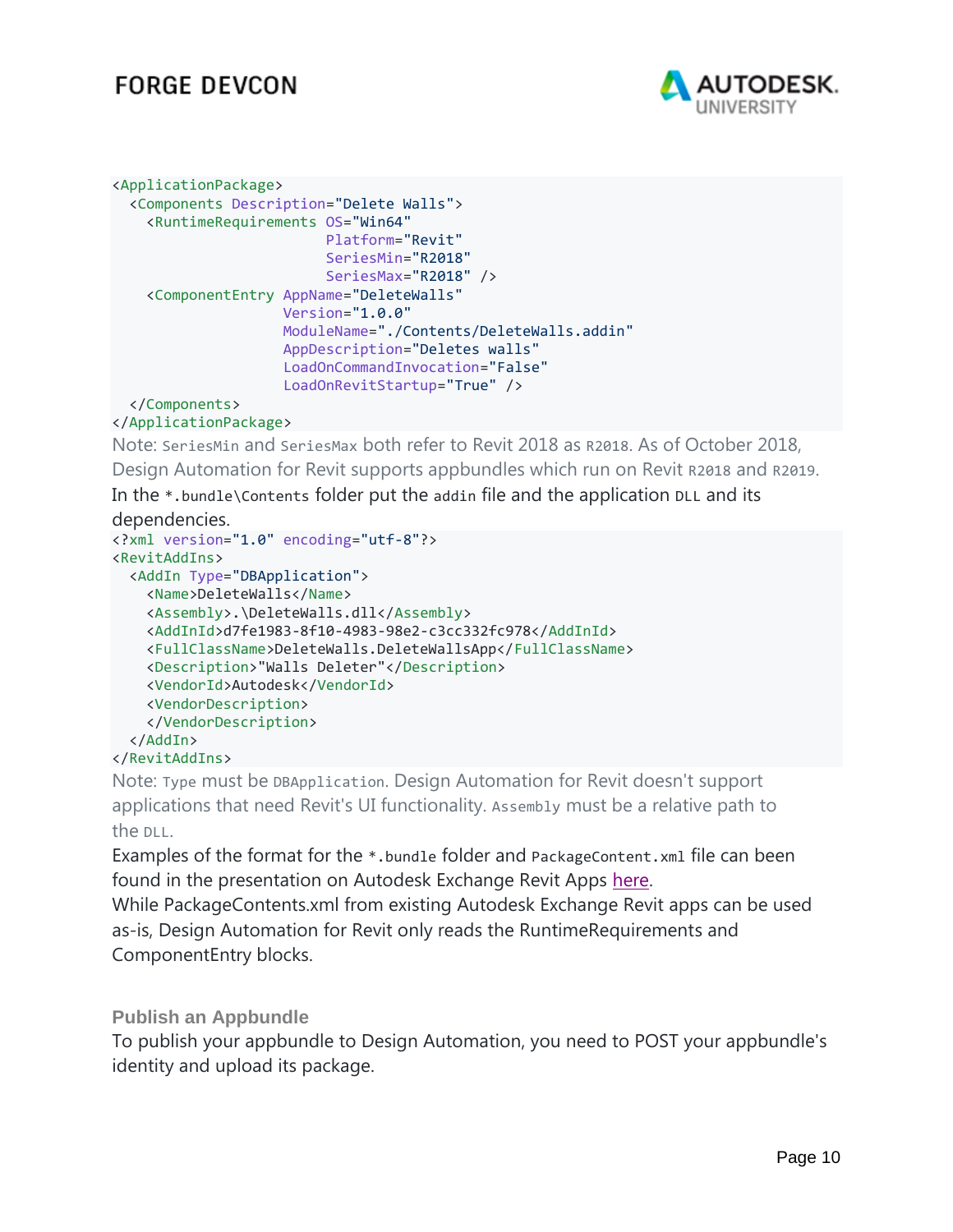

This example creates a new appbundle DeleteWallsApp by posting its identity. The target engine of Revit running in Design Automation for this example appbundle is Revit 2018. curl -X POST \

```
 https://developer.api.autodesk.com/da/us-east/v3/appbundles \
 -H 'Authorization: Bearer LongStringAccessTokenObtainedDuringAuthentication' \
 -H 'Content-Type: application/json' \
-d \{ "id": "DeleteWallsApp",
 "engine": "Autodesk.Revit+2018",
 "description": "Delete Walls appbundle based on Revit 2018"
```
#### }'

| <b>JSON</b> | <b>Description</b>                                             |
|-------------|----------------------------------------------------------------|
| id          | The name given to the new appbundle.                           |
| engine      | The engine running in Design Automation used by the appbundle. |

#### *Response*

```
{
     "uploadParameters": {
         "endpointURL": "https://[myURL].com",
         "formData": {
             "key": "apps/Revit/DeleteWallsApp/1",
             "content-type": "application/octet-stream",
             "policy": "eyJleHBpcmF0aW9uIjoiMjAxOC... (truncated)",
             "success_action_status": "200",
             "success_action_redirect": null,
 "x-amz-signature": "6c68268e23ecb8452... (truncated)",
 "x-amz-credential": "ASIAQ2W... (truncated)",
             "x-amz-algorithm": "AWS4-HMAC-SHA256",
             "x-amz-date": "20180810... (truncated)",
             "x-amz-server-side-encryption": "AES256",
             "x-amz-security-token": "FQoGZXIvYXdzEPj//////////wEaDHavu... 
(truncated)"
         }
     },
     "engine": "Autodesk.Revit+2018",
     "description": "Delete Walls appbundle based on Revit 2018",
     "version": 1,
    "id": "YourNickname.DeleteWallsApp"
```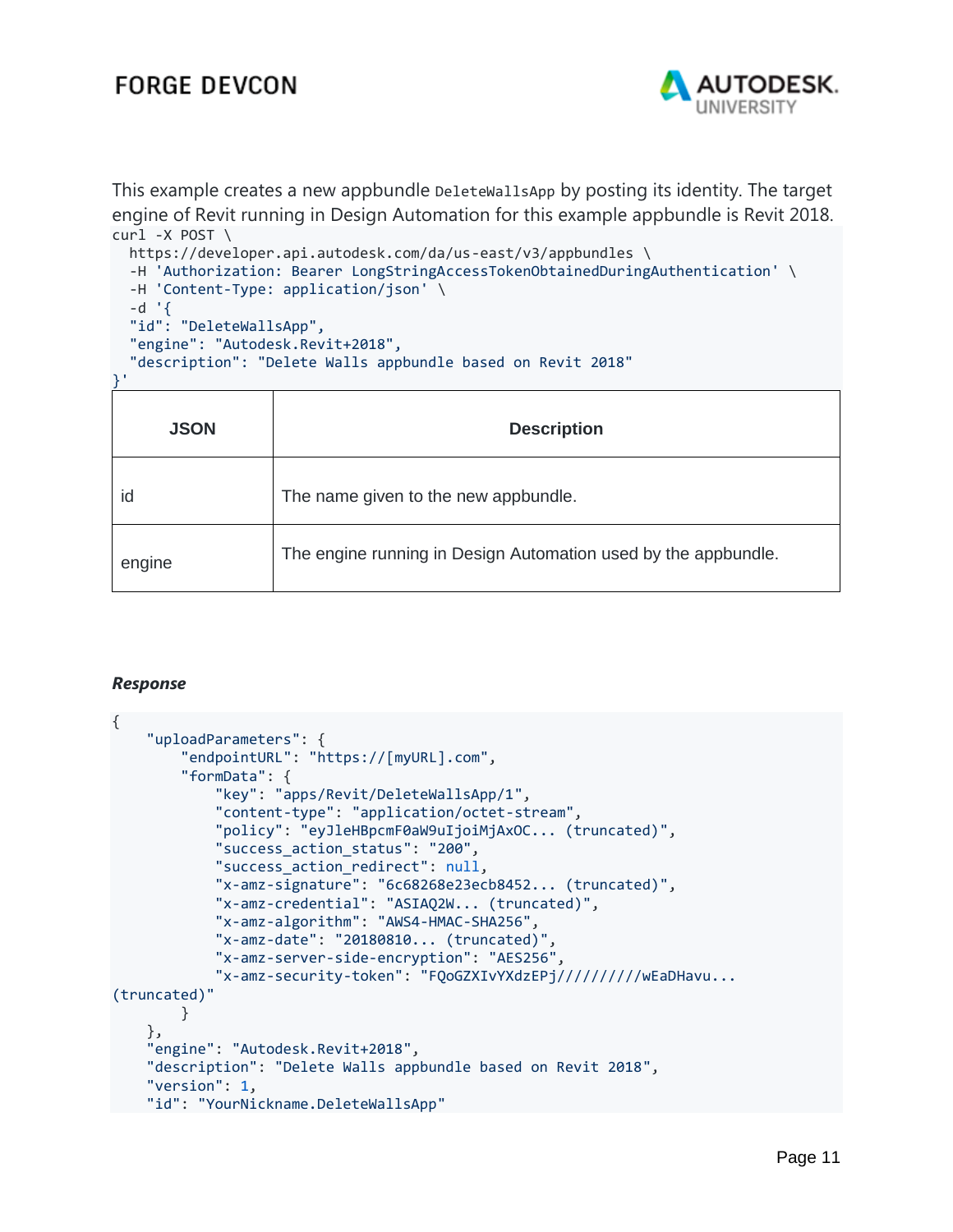

}

| <b>JSON</b> | <b>Description</b>                                                                                                        |
|-------------|---------------------------------------------------------------------------------------------------------------------------|
| endpointURL | This is the URL to which you must upload your appbundle's ZIP file.                                                       |
| version     | The version number for the appbundle created by the POST request. For<br>new appbundles the returned version is always 1. |
| formData    | The form data that needs to accompany your appbundle upload. The<br>formData expires after 3600seconds.                   |

### **Upload appbundle zip file**

Now you can upload your appbundle's ZIP to the signed URL returned by endpointURL: curl -X POST \

```
 https://[myURL].com \
 -H 'Cache-Control: no-cache' \
 -F key=apps/Revit/DeleteWallsApp/1 \
 -F content-type=application/octet-stream \
 -F policy=eyJleHBpcmF0aW9uIjoiMjAxOC... (truncated) \
-F success action status=200 \
 -F success_action_redirect= \
 -F x-amz-signature=6c68268e23ecb8452... (truncated) \
 -F x-amz-credential=ASIAQ2W... (truncated) \
 -F x-amz-algorithm=AWS4-HMAC-SHA256 \
 -F x-amz-date=20180810... (truncated) \
 -F x-amz-server-side-encryption=AES256 \
-F 'x-amz-security-token=FQoGZXIvYXdzEPj/////////wEaDHavu... (truncated)' \
 -F 'file=@path/to/your/app/zip'
```
This is a curl example. You can use other tools, e.g. Postman, to do the uploading. Just remember to include all the form-data from the create appbundle response in your request.

**Create an Alias for the Appbundle**

The new version of your appbundle will be referenced via an alias.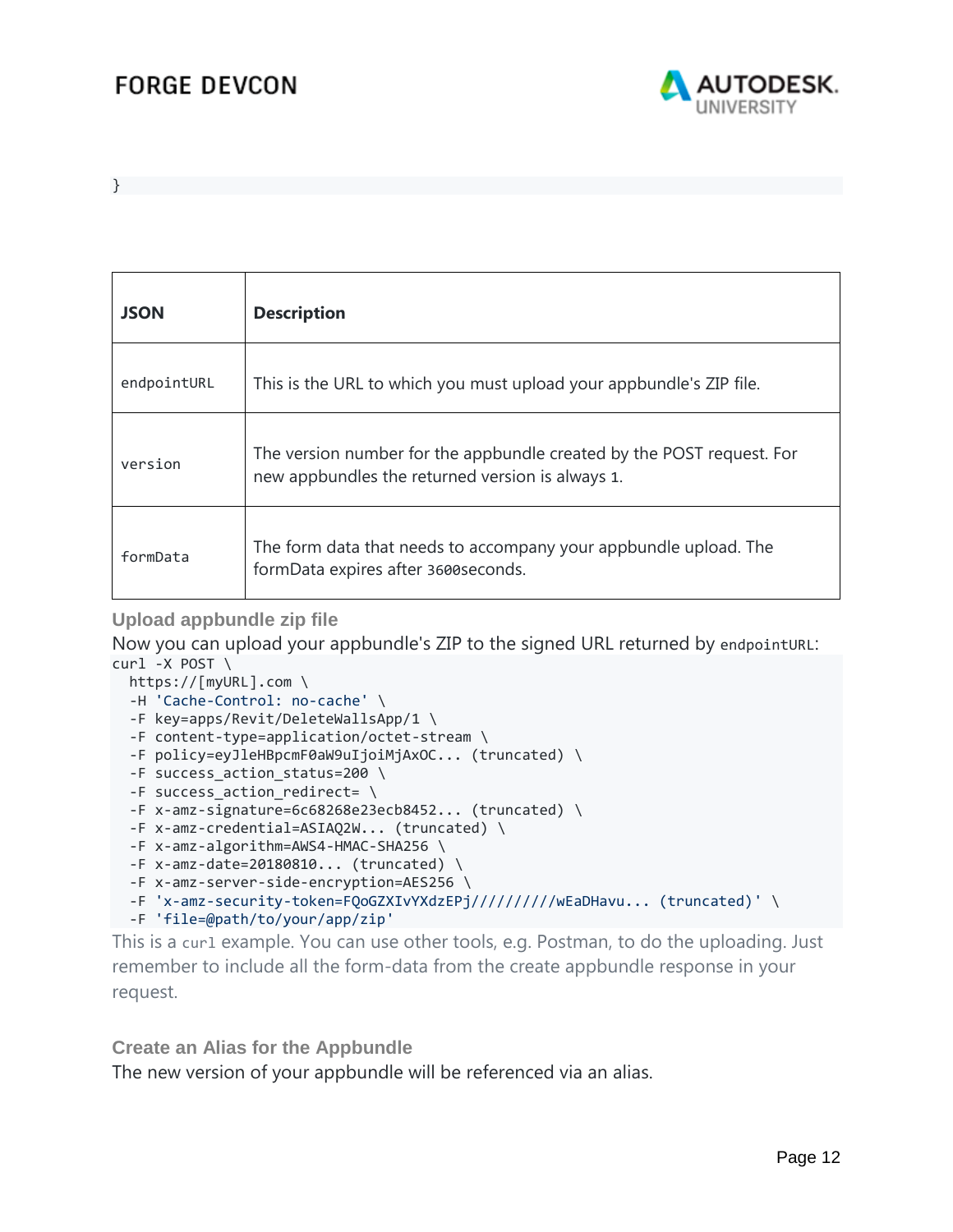

This example creates an alias with id test. This alias labels version 1 of

appbundle DeleteWallsApp.

```
curl -X POST \
  https://developer.api.autodesk.com/da/us-east/v3/appbundles/DeleteWallsApp/aliases 
\
   -H 'Content-Type: application/json' \
   -H 'Authorization: Bearer LongStringAccessTokenObtainedDuringAuthentication' \
  -d \{ "version": 1,
       "id": "test"
     }'
```
Notes:

• https://developer.api.autodesk.com/da/us-east/v3/appbundles/{appId}/aliases - The {appId}(DeleteWallsApp) can be changed to use this example with other appbundles.

**Update an Existing Appbundle**

**Create a New Version Number**

To update an existing appbundle, you need to create a new version for the appbundle and then upload the updated zip package.

If you still do the POST request for creating a new appbundle above, you will get a 409 Conflict error.

```
This POST creates a new version for the appbundle DeleteWallsApp.
curl -X POST \
  https://developer.api.autodesk.com/da/us-
east/v3/appbundles/DeleteWallsApp/versions\
   -H 'Content-Type: application/json' \
   -H 'Authorization: Bearer LongStringAccessTokenObtainedDuringAuthentication' \
  -d ' {
       "id": null,
       "engine": "Autodesk.Revit+2018",
       "description": "Delete Walls appbundle based on Revit 2018 Update"
     }'
```
Notes:

- You can **omit** id in the request body. If you have id in the request body, you **must** assign null for "id", otherwise you will get errors.
- https://developer.api.autodesk.com/da/us-east/v3/appbundles/{appId}/versions The {appId}(DeleteWallsApp) can be changed to use this example with other appbundles.

### *Response*

{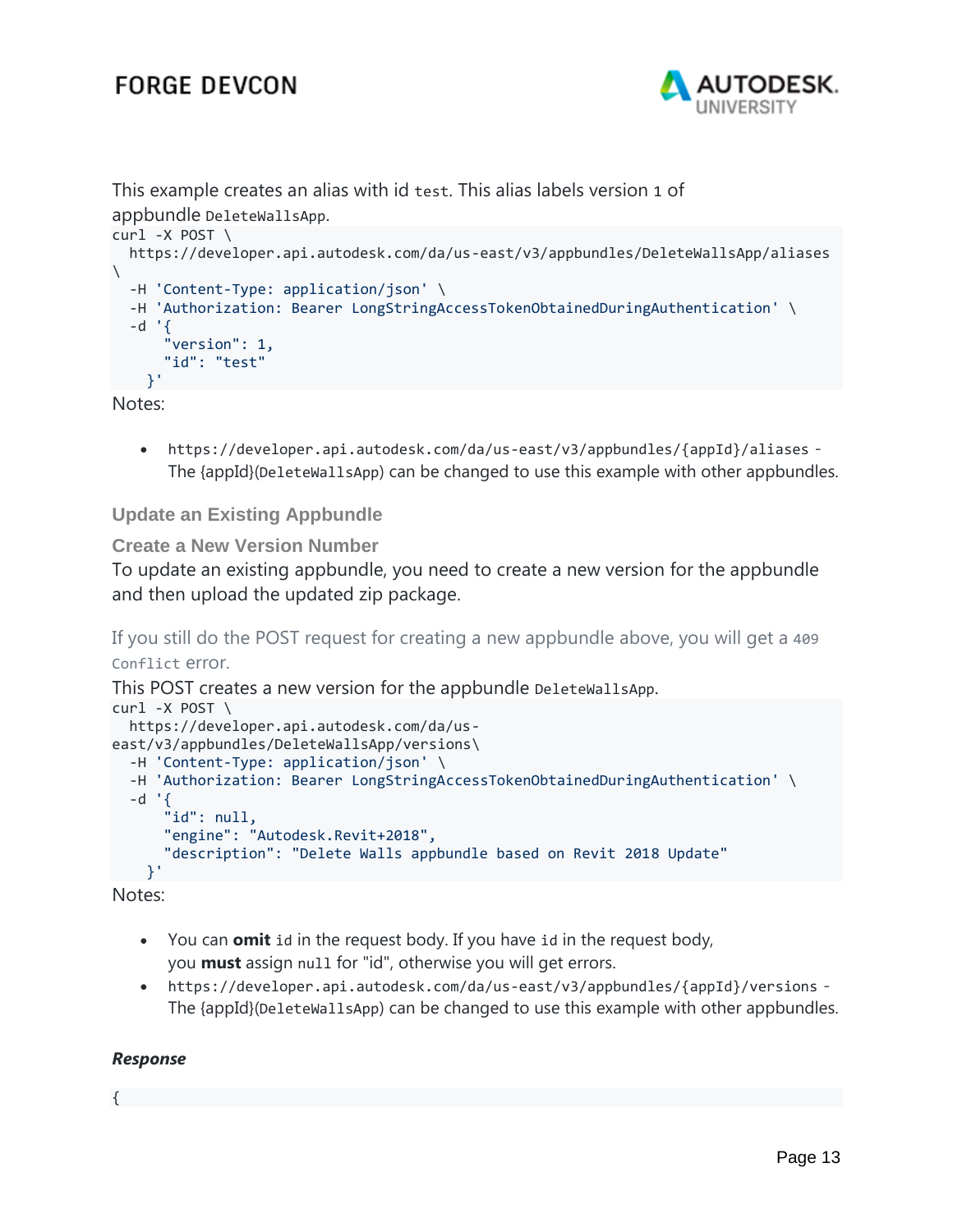

```
 "package": "https://[myURL].com/appbundles/xxxxxxxx",
     "engine": "Autodesk.Revit+2018",
     "description": "Delete Walls appbundle based on Revit 2018",
     "version": 2,
     "id": "YourNickname.DeleteWallsApp"
}
```
The response to the appbundle version post includes:

| <b>JSON</b> | <b>Description</b>                                                                          |
|-------------|---------------------------------------------------------------------------------------------|
| package     | This is the signed URL to which you must upload your updated<br>appbundle package ZIP file. |
|             | The new version number for the appbundle created by the above POST                          |
| version     | request.                                                                                    |

Now you can upload the updated appbundle's zip file to the new signed URL returned by package same as above.

**Assign an existing alias to another version of an appbundle** You can update an existing alias to point to another version of an appbundle.

For example, after you post a new version of an appbundle, you may wish to assign an existing alias to point to that new appbundle's version.

Here is an example where alias test labels version 1 of an appbundle DeleteWallsApp. A new version 2 has been posted for this appbundle, but no alias labels version 2:

| id             | alias | version |
|----------------|-------|---------|
| DeleteWallsApp | test  |         |
| DeleteWallsApp |       | -       |

You can reassign alias test to label appbundle version 2:

| id             | alias | version |
|----------------|-------|---------|
| DeleteWallsApp |       |         |
| DeleteWallsApp | test  |         |

To update the alias, you can either

• Delete the existing alias and recreate it with the version which you want to label.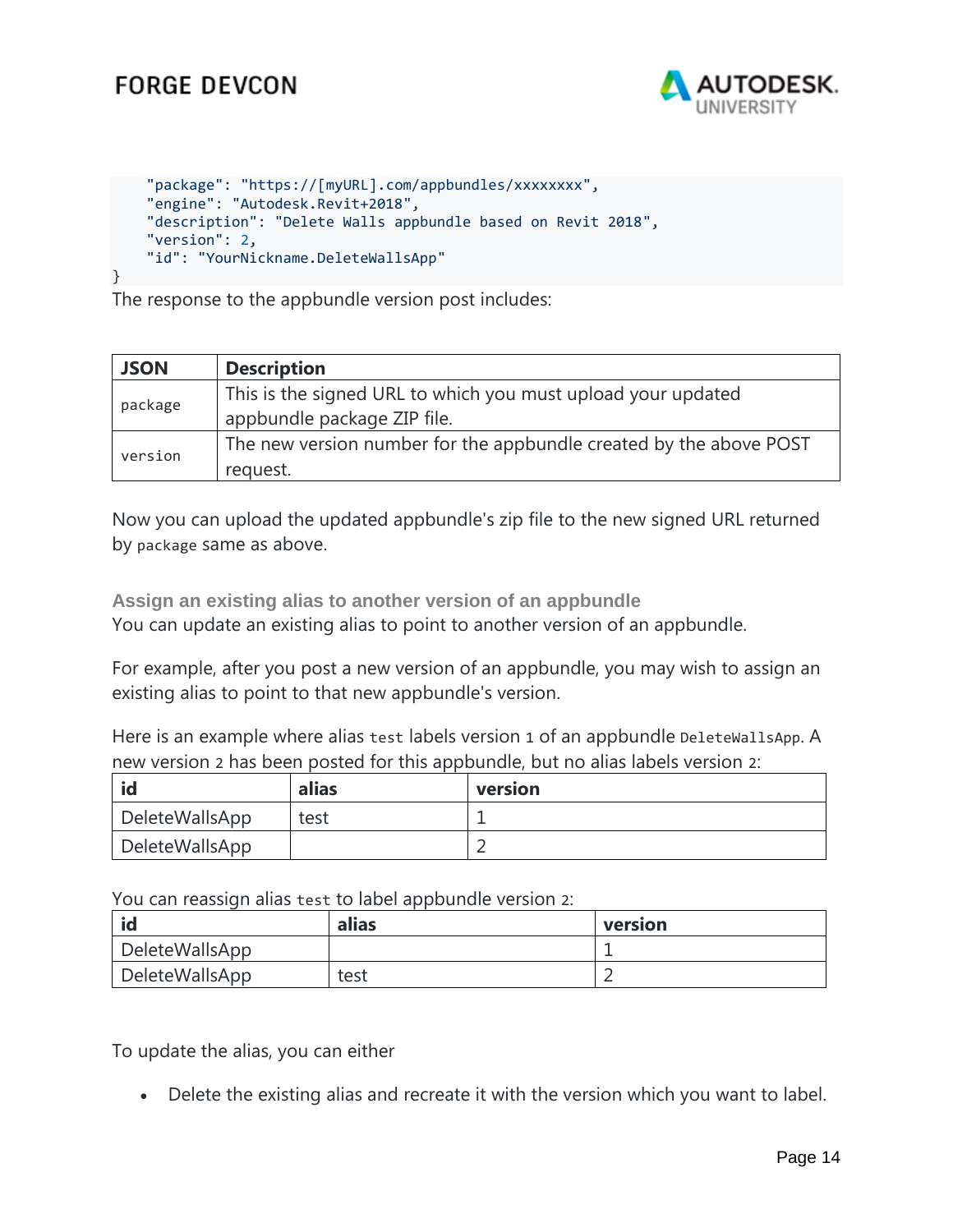

• Do a PATCH request:

```
curl -X PATCH \
https://developer.api.autodesk.com/da/us-
east/v3/appbundles/DeleteWallsApp/aliases/test \
-H 'Content-Type: application/json' \
-H 'Authorization: Bearer LongStringAccessTokenObtainedDuringAuthentication' \
-d '{
     "version": 2
      }'
```
Notes:

- o https://developer.api.autodesk.com/da/useast/v3/appbundles/{appId}/aliases/{aliasId} - The {appId}(DeleteWallsApp) and {aliasId}(test) can be changed to use this example with other appbundle ids and alias ids.
- o version The version of the appbundle the alias will label.

#### **Engine Version Aliases**

Each appbundle POST request specifies the engine on which the application will run. Different Design Automation engine version aliases correspond to different releases of Revit. The specified engine needs to be compatible with your appbundle's PackageContent.xml SeriesMin and SeriesMax.

The active engine version aliases are:

| <b>Engine</b>                       | <b>Description</b> | <b>JSON</b> in appbundle post      |
|-------------------------------------|--------------------|------------------------------------|
| Autodesk. Revit+2018   Revit 2018.3 |                    | "engine": "Autodesk.Revit+2018"    |
| Autodesk. Revit+2019   Revit 2019.1 |                    | "engine": "Autodesk. Revit + 2019" |

# **5. Publish your Design Automation activity**

An activity is an action which can be executed in Design Automation. You create and post your own activities to run against target appbundles.

**Create a New Activity**

```
To create a new activity with the id DeleteWallsActivity, post this request:
curl -X POST \setminus
```
https://developer.api.autodesk.com/da/us-east/v3/activities \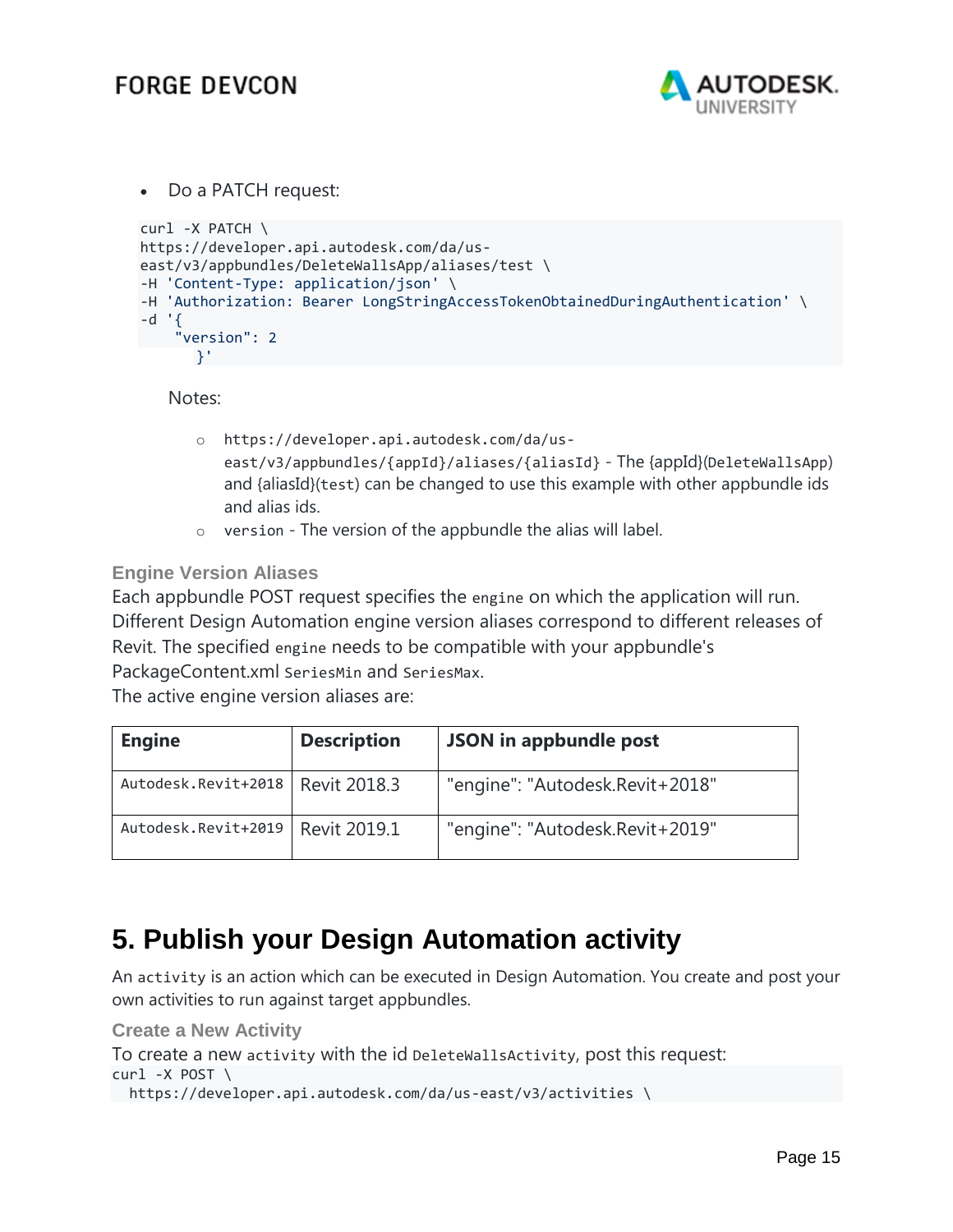

```
 -H 'Content-Type: application/json' \
   -H 'Authorization: Bearer LongStringAccessTokenObtainedDuringAuthentication' \
  -d \{ "id": "DeleteWallsActivity",
             "commandLine": [ "$(engine.path)\\\\revitcoreconsole.exe /i 
$(args[rvtFile].path) /al $(appbundles[DeleteWallsApp].path)" ],
             "parameters": {
               "rvtFile": {
                 "zip": false,
                 "ondemand": false,
                 "verb": "get",
                 "description": "Input Revit model",
                 "required": true,
                 "localName": "$(rvtFile)"
               },
               "result": {
                 "zip": false,
                 "ondemand": false,
                 "verb": "put",
                 "description": "Results",
                 "required": true,
                 "localName": "result.rvt"
 }
             },
             "engine": "Autodesk.Revit+2018",
             "appbundles": [ "YourNickname.DeleteWallsApp+test" ],
             "description": "Delete walls from Revit file."
     }'
     JSON Description
  id The name given to your new activity.
 commandLine
                 The command run by this activity.
                        • $(engine.path)\\\\revitcoreconsole.exe - The full path to the 
                        folder from which the engine for Revit executes. The engine is 
                        defined in the request body as "engine": "Autodesk.Revit+2018". 
                        More information about engines is here. Do not edit or alter this 
                        "commandLine" in the request body of activity posts.
                    • \frac{1}{2} (args[rvtFile].path) - The full path to the folder which contains
                        the input Revit model. rvtFileis the parameter name that the 
                        activity (DeleteWallsActivity) defines for the input Revit model.
                        • $(appbundles[DeleteWallsApp].path) - The full path to the folder 
                        from which the appbundleexecutes. DeleteWallsApp refers to the
```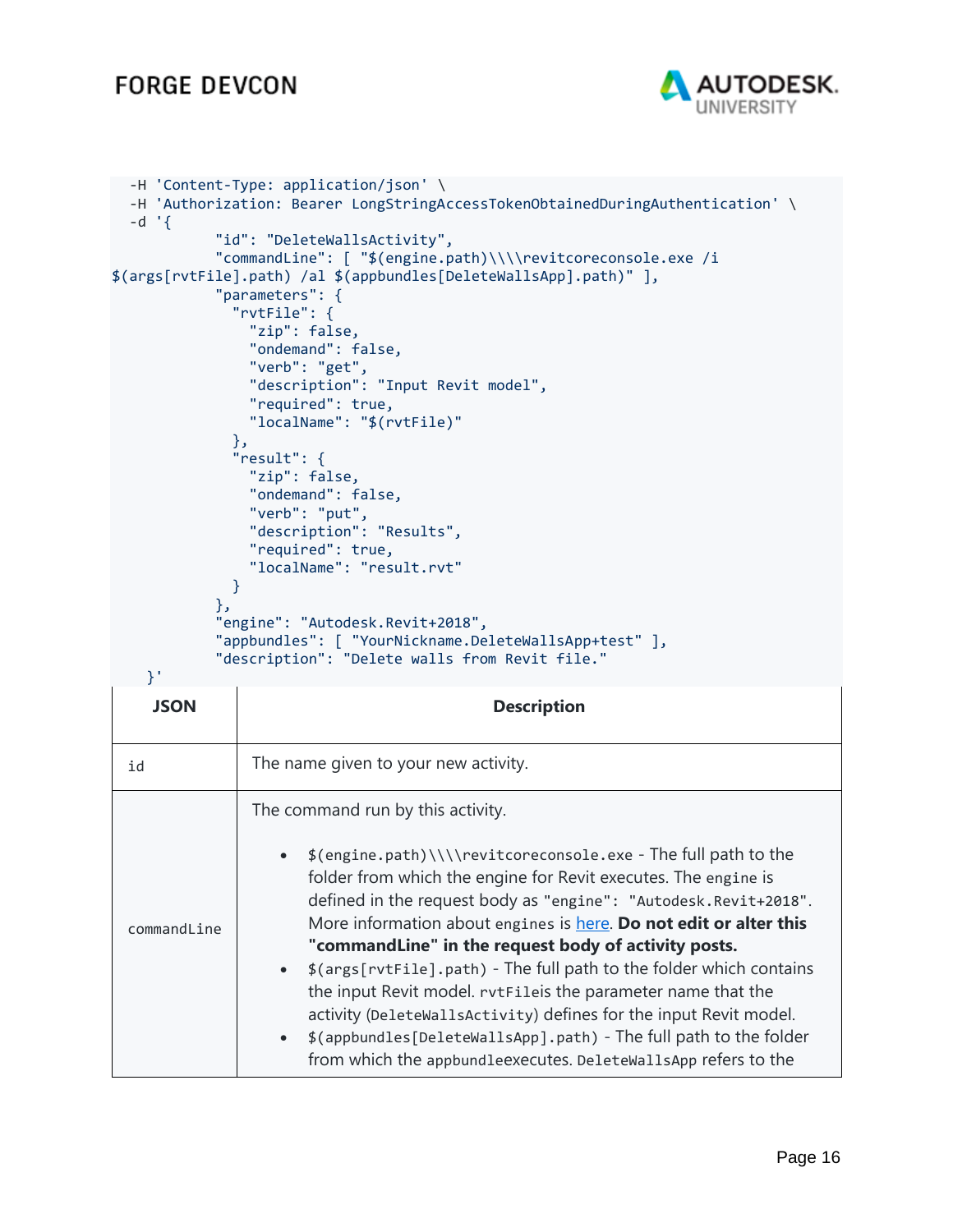

| <b>JSON</b> | <b>Description</b>                                                                                                                                                                              |
|-------------|-------------------------------------------------------------------------------------------------------------------------------------------------------------------------------------------------|
|             | appbundle's id in "appbundles": [<br>"YourNickname.DeleteWallsApp+test"].<br>• YourNickname - The owner of the appbundle DeleteWallsApp. More<br>information about nicknames can be found here. |
| engine      | The engine on which your activity runs. The available engine versions are<br>described here.                                                                                                    |

#### *Response*

```
{
     "commandLine": [
         "$(engine.path)\\\\revitcoreconsole.exe /i $(args[rvtFile].path) /al 
$(appbundles[DeleteWallsApp].path)"
 ],
 "parameters": {
         "rvtFile": {
             "verb": "get",
             "description": "Input Revit model",
 "required": true,
 "localName": "$(rvtFile)"
         },
         "result": {
             "verb": "put",
             "description": "Results",
             "required": true,
             "localName": "result.rvt"
        }
    },
     "engine": "Autodesk.Revit+2018",
     "appbundles": [
        "YourNickname.DeleteWallsApp+test"
 ],
 "description": "Delete walls from Revit file.",
     "version": 1,
    "id": "YourNickname.DeleteWallsActivity"
}
```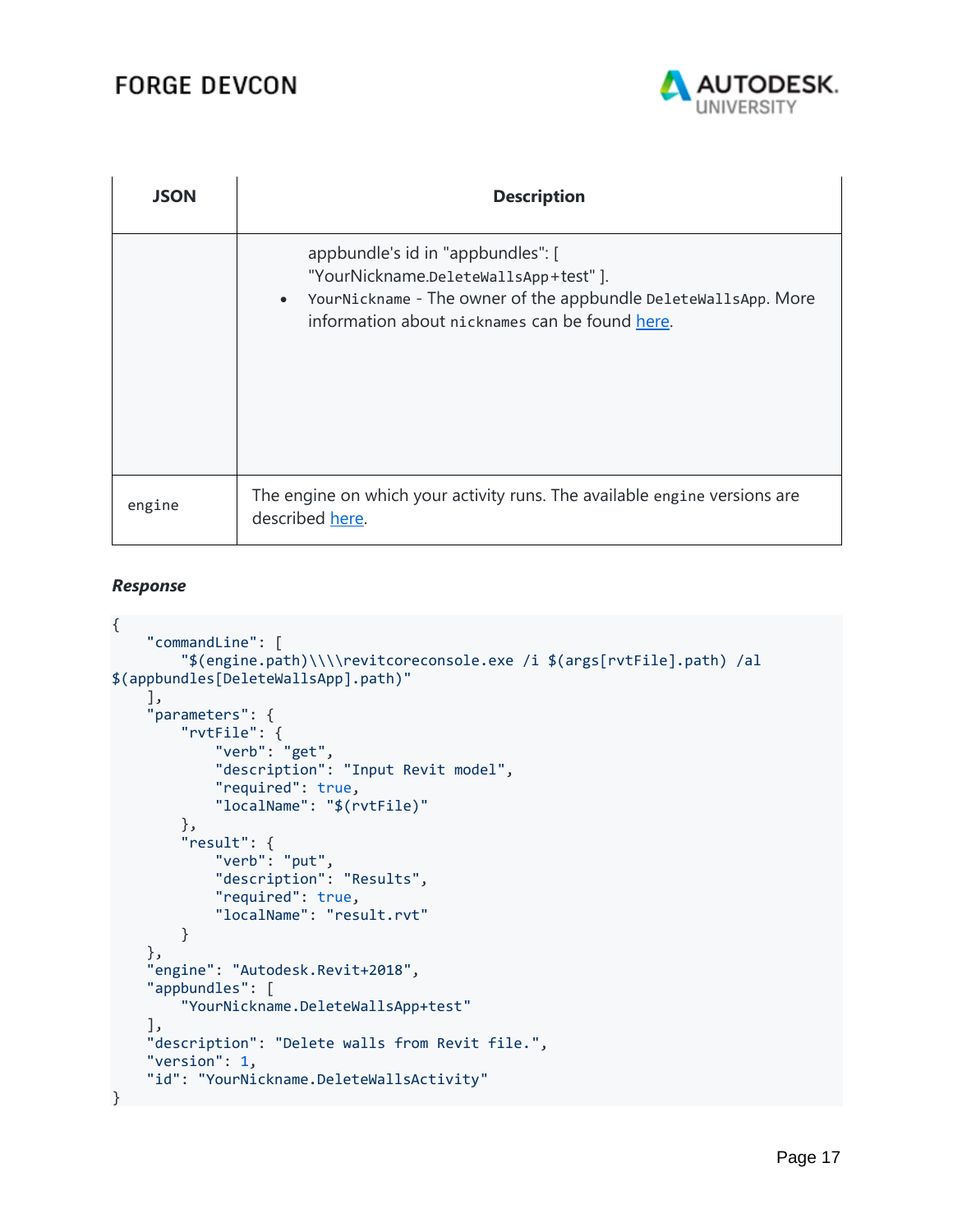

The response to the new activity post includes:

| <b>JSON</b> | <b>Description</b>                                                                                                                          |
|-------------|---------------------------------------------------------------------------------------------------------------------------------------------|
| version     | The version number for the activity created by the POST request. For the Post<br>request creating a new activity, version always returns 1. |

**Create an Alias to the New Activity Version**

The activity will be referenced using an alias. You cannot reference an activity by its id.

An alias targets a specific version of an activity.

Create an alias with the name test that refers to version 1 of the DeleteWallsActivity. curl -X POST \

```
 https://developer.api.autodesk.com/da/us-
east/v3/activities/DeleteWallsActivity/aliases \
   -H 'Content-Type: application/json' \
   -H 'Authorization: Bearer LongStringAccessTokenObtainedDuringAuthentication' \
  -d \{ "version": 1,
      "id": "test"
    }'
```
Note:

• https://developer.api.autodesk.com/da/useast/v3/activites/{activity\_id}/aliases - The {activity\_id}(DeleteWallsActivity) in this endpoint URL can be changed to use this example with other activity's id.

### *Response*

```
{
     "version": 1,
     "id": "test"
}
```
**Update an Existing Activity**

It is possible to update the definitions of existing activities.

**Create a New Version Number**

To update the definition of an existing activity, you will have to creates a new version of the activity.

If you still do the Post request for creating a new activity above, you will get a 409 Conflict error.

This POST command creates a new version for the activity DeleteWallsActivity.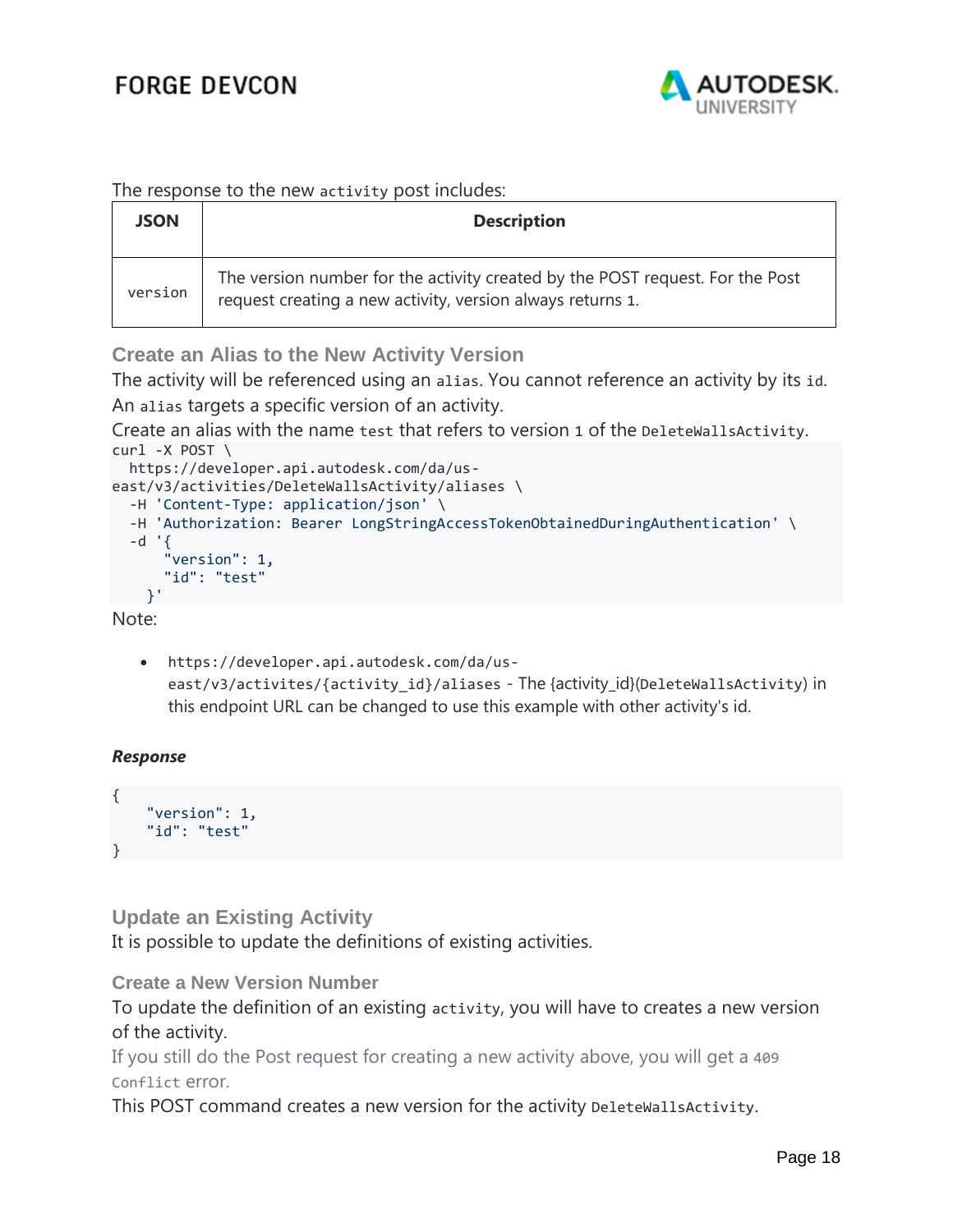

```
curl -X POST \setminus https://developer.api.autodesk.com/da/us-
east/v3/activities/DeleteWallsActivity/versions \
   -H 'Content-Type: application/json' \
   -H 'Authorization: Bearer LongStringAccessTokenObtainedDuringAuthentication' \
  -d \{ "id": null,
          "commandLine": [ "$(engine.path)\\\\revitcoreconsole.exe /i 
$(args[rvtFile].path) /al $(appbundles[DeleteWallsApp].path)" ],
          "parameters": {
            "rvtFile": {
               "zip": false,
               "ondemand": false,
               "verb": "get",
               "description": "Input Revit model",
               "required": true,
               "localName": "$(rvtFile)"
            },
            "result": {
              "zip": false,
               "ondemand": false,
               "verb": "put",
              "description": "Results",
               "required": true,
               "localName": "result.rvt"
            }
          },
          "engine": "Autodesk.Revit+2018",
          "appbundles": [ "YourNickname.DeleteWallsApp+test" ],
          "description": "Delete walls from Revit file Updated."
 }'
```
Note:

- You can **omit** id in the request body. If you have id in the request body, you **must** assign null for "id", otherwise you will get errors!
- https://developer.api.autodesk.com/da/useast/v3/activities/{activity\_id}/versions - The activity {activity\_id}(DeleteWallsActivity) in the endpoint URL can be changed to use this example with other activity's id.

### *Response*

```
{
     "commandLine": [
         "$(engine.path)\\\\revitcoreconsole.exe /i $(args[rvtFile].path) /al 
$(appbundles[DeleteWallsApp].path)"
     ],
     "parameters": {
         "rvtFile": {
```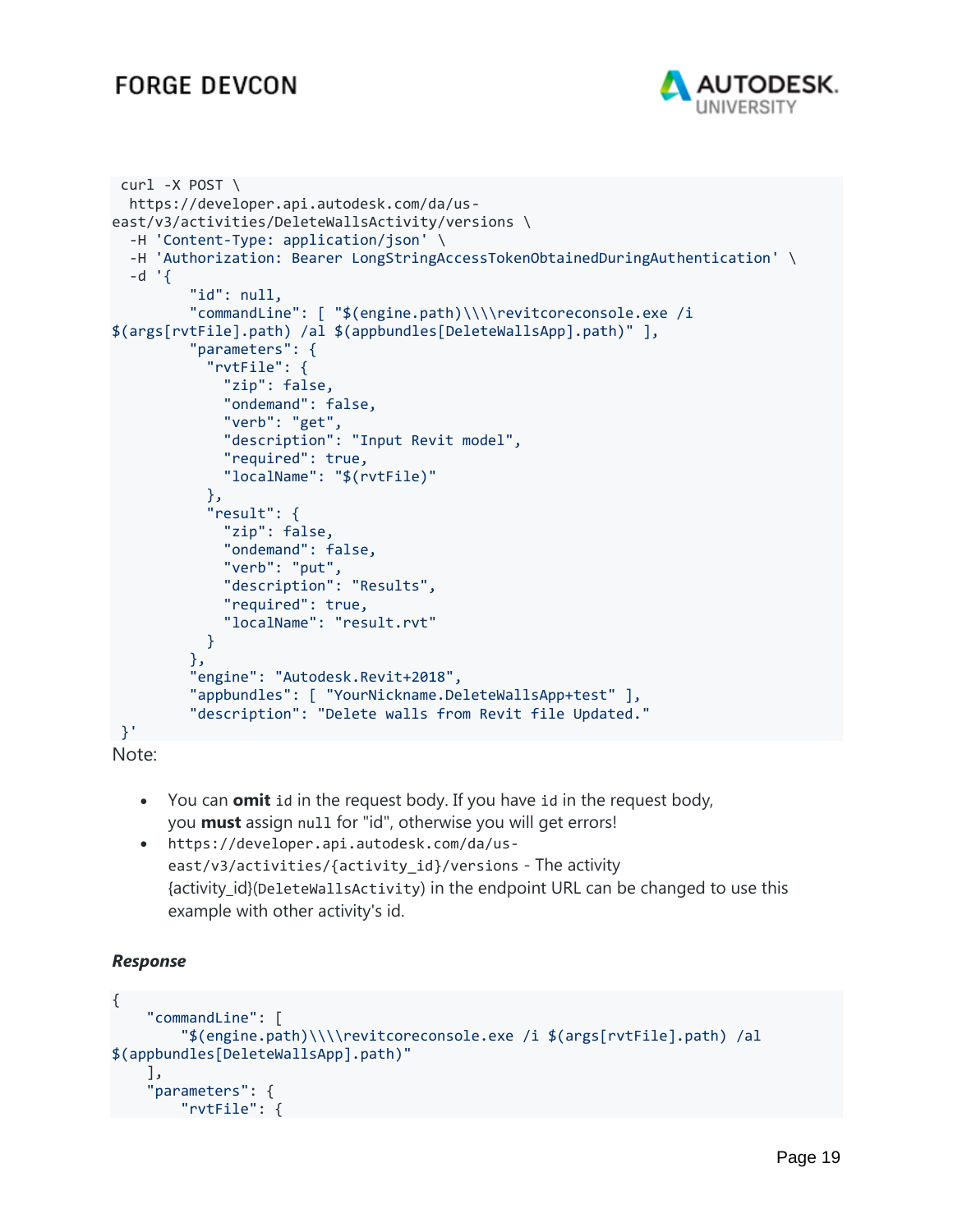

```
 "verb": "get",
             "description": "Input Revit model",
             "required": true,
             "localName": "$(rvtFile)"
\},
 "result": {
             "verb": "put",
             "description": "Results",
             "required": true,
             "localName": "result.rvt"
         }
     },
     "engine": "Autodesk.Revit+2018",
     "appbundles": [
         "YourNickname.DeleteWallsApp+test"
 ],
 "description": "Delete walls from Revit file Updated.",
     "version": 2,
     "id": "YourNickname.DeleteWallsActivity"
}
```
**Assign an existing alias to another version of an activity** You can update an existing alias to point to another version of an activity.

This is very similar to updating aliases for appbundles, although you'll use the activity endpoint instead of the appbundle one.

**Using a different language**

You can request Revit to run in a different language using the /1 specifier in the command line, for example, when creating an activity:

```
{
     "commandLine": [
         "$(engine.path)\\\\revitcoreconsole.exe /i $(args[rvtFile].path) /al 
$(apps[DeleteWallsApp].path) /l DEU"
    ],
}
```
• This will tell Revit to launch in German, and all Revit output will be in German. This would be useful if you want in-built elements and types to have German names.

See [this article](https://knowledge.autodesk.com/support/revit-products/troubleshooting/caas/CloudHelp/cloudhelp/2017/ENU/Revit-Installation/files/GUID-BD09C1B4-5520-475D-BE7E-773642EEBD6C-htm.html) for the full list of language codes.

Note that Design Automation for Revit output is only in English; however Revit API output is localized and can be customized to use different languages.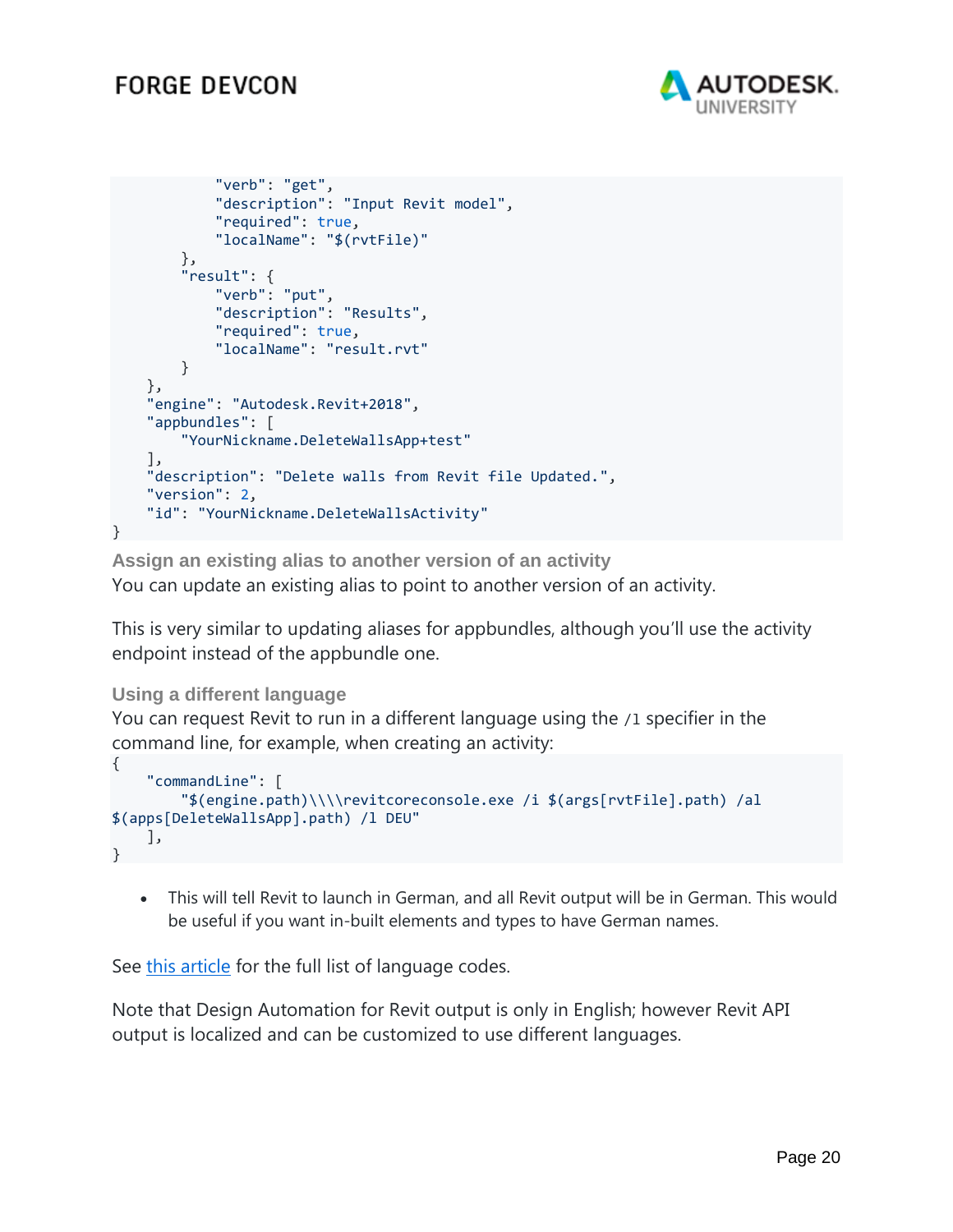

# **6. Post your Design Automation workitem**

When you post a workitem to Design Automation, you are requesting a job to be run on Design Automation.

A workitem is used to execute an activity. The relationship between an activity and a workitem can be thought of as a "function definition" and "function call", respectively. Named parameters of the activity have corresponding named arguments of the workitem. Like in function calls, optional parameters of the activity can be skipped and left unspecified while posting a workitem.

### **POST a Workitem**

```
Here is an example of a workitem that executes the DeleteWallsActivity.
curl -X POST \
   https://developer.api.autodesk.com/da/us-east/v3/workitems \
   -H 'Content-Type: application/json' \
   -H 'Authorization: Bearer LongStringAccessTokenObtainedDuringAuthentication' \
   -d '{
         "activityId": "YourNickname.DeleteWallsActivity+test",
         "arguments": {
           "rvtFile": {
             "url": "https://[myURL]/DeleteWalls.rvt"
           },
           "result": {
             "verb": "put",
             "url": "https://myWebsite/signed/url/to/result"
           }
         }
       }'
```
LongStringAccessTokenObtainedDuringAuthentication needs to be replaced with your authentication token string.

| <b>JSON</b> | <b>Description</b>                                                                                                                                                                 |
|-------------|------------------------------------------------------------------------------------------------------------------------------------------------------------------------------------|
| activityId  | The target activity defined by<br>"owner.activity+alias"(YourNickname.DeleteWallsActivity+test) this<br>workitem will execute.                                                     |
| arguments   | The argument list that is required by the activity (DeleteWallsActivity):<br>rytrile - It is the URL to get the input file that will be processed by<br>$\bullet$<br>the workitem. |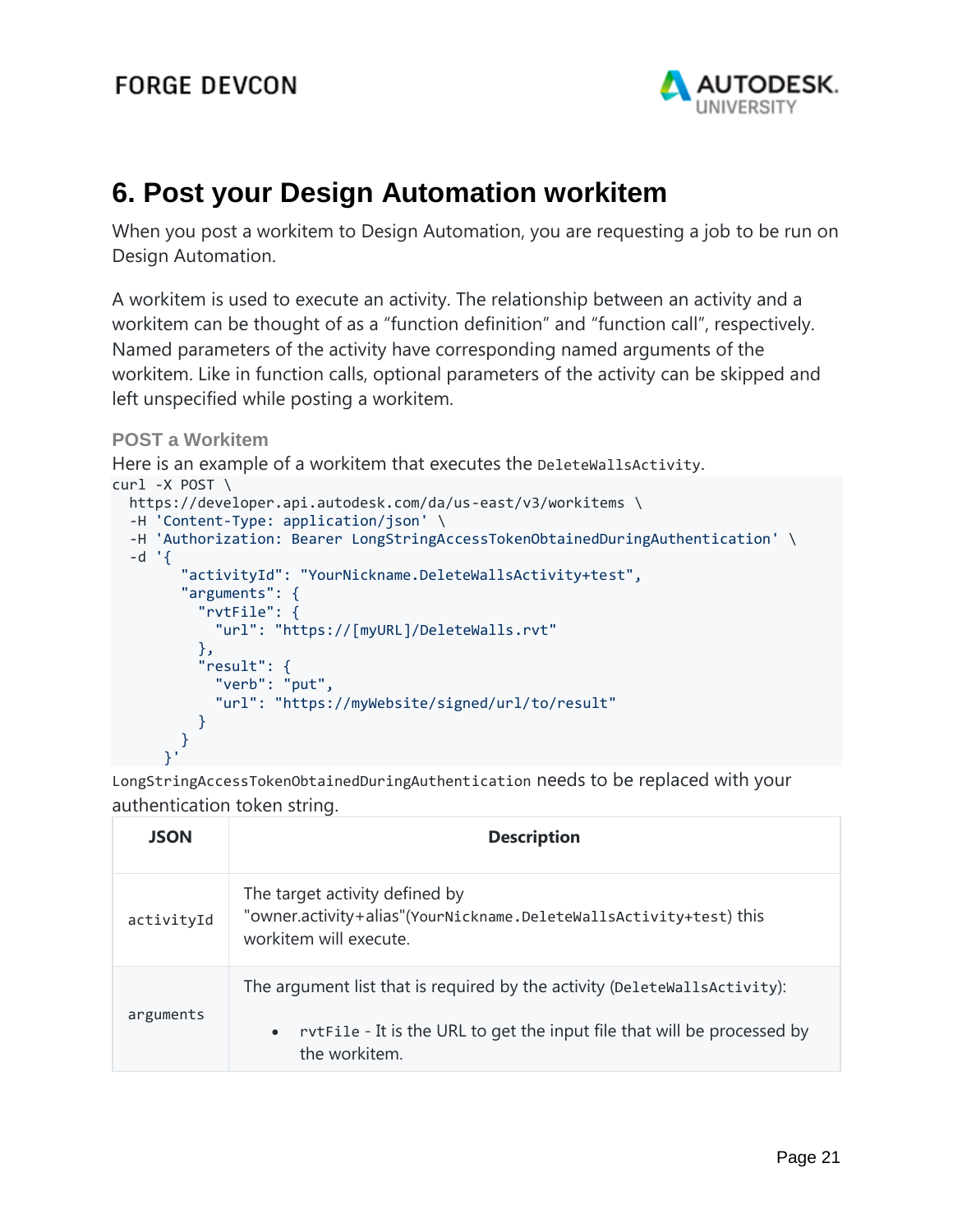

| <b>JSON</b> | <b>Description</b>                                                                                                                                                          |
|-------------|-----------------------------------------------------------------------------------------------------------------------------------------------------------------------------|
|             | • result - It is the URL to which the output will be "put"<br>(uploaded). You must provide this URL; there are no default<br><b>Design Automation URLs for output data.</b> |

#### *Reponse*

The HTTP response will contain the id of the posted workitem.

```
{
     "status": "pending",
     "stats": {
         "timeQueued": "2018-04-16T21:45:08.1357163Z"
 },
     "id": "e8a3ee53770a4eaeb86f267aab76af47"
}
```
#### **Workitem Status**

Design Automation workitems are queued before they are processed. Processed workitems may have run successfully or may have failed execution.

```
You can check the status of a workitem by calling [GET] /workitems/{id}:
curl -X GET \setminus https://developer.api.autodesk.com/da/us-
```

```
east/v3/workitems/e8a3ee53770a4eaeb86f267aab76af47 \
```

```
 -H 'Content-Type: application/json' \
```

```
 -H 'Authorization: Bearer LongStringAccessTokenObtainedDuringAuthentication'
```
LongStringAccessTokenObtainedDuringAuthentication needs to be replaced with your authentication token string.

Notes: https://developer.api.autodesk.com/da/us-east/v3/workitems/{workitemId} - The {workitemId}(e8a3ee53770a4eaeb86f267aab76af47) must be changed to use your workitem id.

### *Response*

The Response is like below:

```
{
     "status": "success",
     "reportUrl": 
"https://[myURL].com/workItem/Revit/e8a3ee53770a4eaeb86f267aab76af47/report.txt?XXXXX
XXXX",
     "stats": {
         "timeQueued": "2018-04-13T03:15:15.9772282Z",
         "timeDownloadStarted": "2018-04-13T03:15:17.2960823Z",
         "timeInstructionsStarted": "2018-04-13T03:15:20.2803318Z",
         "timeInstructionsEnded": "2018-04-13T03:15:41.6075799Z",
         "timeUploadEnded": "2018-04-13T03:15:42.0450494Z"
```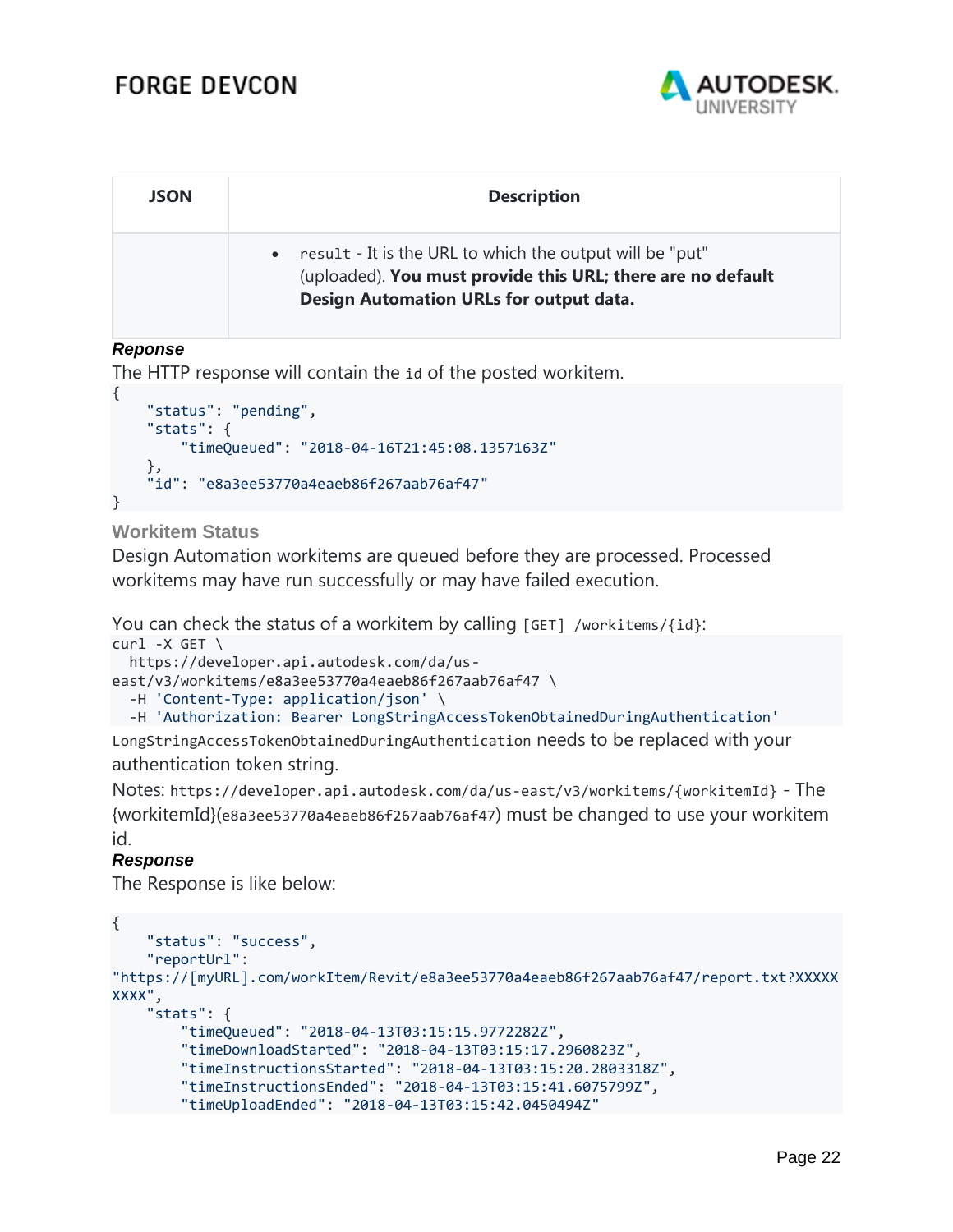

| ر {<br>"id": "e8a3ee53770a4eaeb86f267aab76af47" |                                                                     |
|-------------------------------------------------|---------------------------------------------------------------------|
| <b>JSON</b>                                     | <b>Description</b>                                                  |
| status                                          | Indicates if execution is pending, successful, failed or cancelled. |
| reportUrl                                       | The URL to get the report log for this workitem's execution.        |
| progress                                        | A place holder for future use. You can ignore this now.             |

### **Arguments: More Support**

**Input Arguments: Embedded JSON**

If an input argument of an activity requires JSON values, the JSON values can be embedded in the workitem itself.

For example, the activity CountItActivity requires a parameter named countItParams, which indicates which Revit elements to take a count of. The activity expects the argument value to be a JSON file. The workitem is able to embed the JSON values in the workitem itself as below.

By prefixing those values with data:application/json,, it instructs the Design Automation framework to treat them as JSON stream and save them as a JSON file. curl -X POST \

```
 https://developer.api.autodesk.com/da/us-east/v3/workitems \
   -H 'Content-Type: application/json' \
   -H 'Authorization: Bearer LongStringAccessTokenObtainedDuringAuthentication' \
  -d ' {
           "activityId": "YourNickname.CountItActivity+test",
           "arguments": {
             "rvtFile": {
              "url": "https://[myURL].com/CountIt.rvt"
 },
  "countItParams": {
              "url": "data:application/json,{'walls': false, 'floors': true, 'doors': 
true, 'windows': true}"
             },
             "result": {
              "verb": "put",
              "url": "https://myWebsite/signed/url/to/result"
 }
          }
      }'
```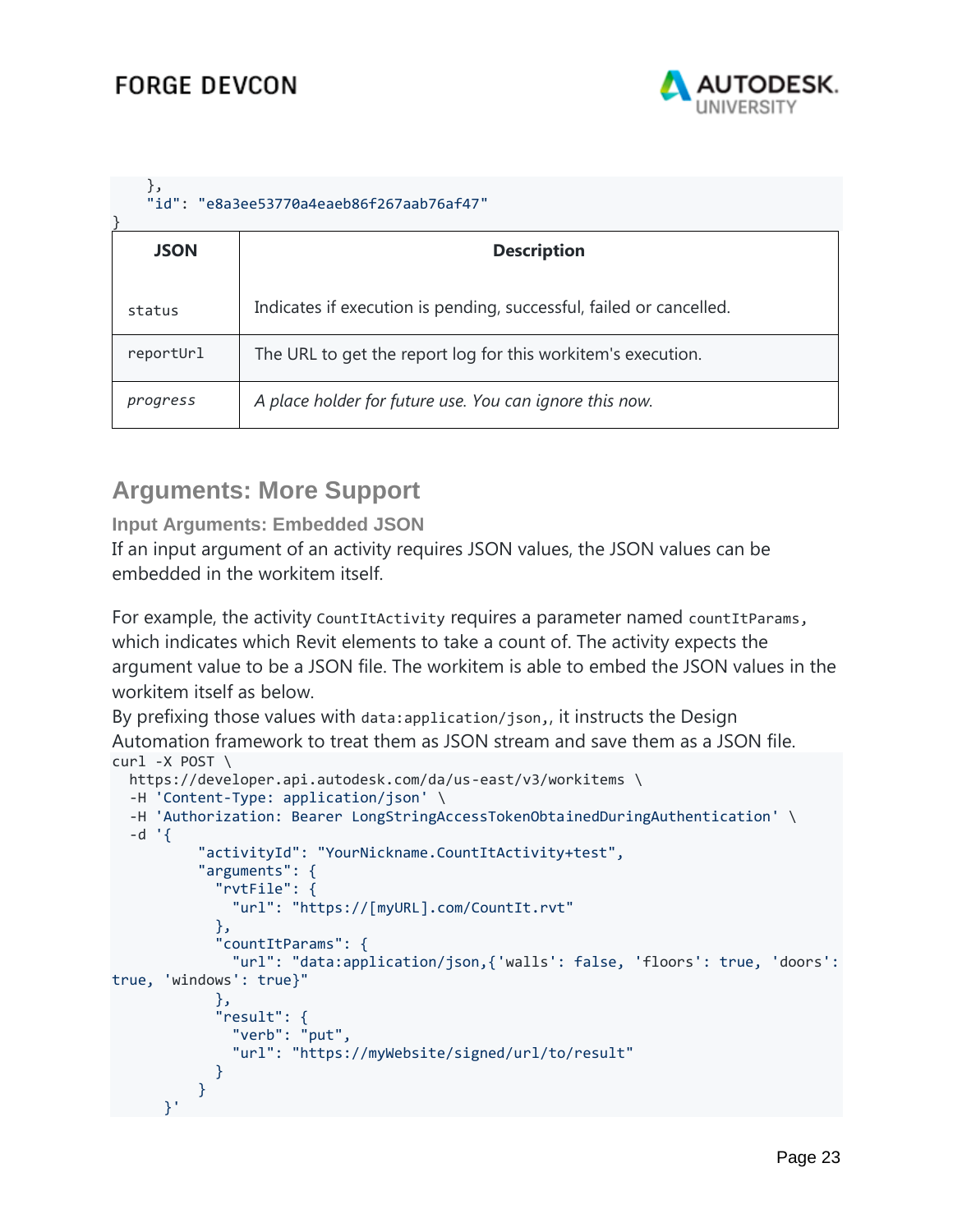

**Input Arguments: ETransmit Files**

Design Automation is capable of processing outputs from ETransmit for Revit, so long as you first create a zip file from those outputs.

```
curl POST \
   https://developer.api.autodesk.com/da/us-east/v3/workitems \
   -H 'Content-Type: application/json' \
   -H 'Authorization: Bearer LongStringAccessTokenObtainedDuringAuthentication' \
   -d '{
         "activityId" : "YourNickname.CountItActivity+test",
         "arguments": {
           "rvtFile": {
             "url": "https://[myURL].com/TopHost.zip"
           },
            "countItParams": {
             "url": "data:application/json,{'walls': true, 'floors': true, 'doors': 
true, 'windows': true}"
           },
           "result": {
             "verb": "put",
             "url": "https://myWebsite/signed/url/to/result"
           }
         }
     }'
```
A sample ETransmit file TopHost.zip is available at [TopHost.zip.](https://revitio.s3.amazonaws.com/documentation/TopHost.zip)

The name of the "Root Model" is read from the manifest file. The root model is then found in the zip.

```
Host RVT File with Linked Models
curl POST \
  https://developer.api.autodesk.com/da/us-east/v3/workitems \
  -H 'Content-Type: application/json' \
   -H 'Authorization: Bearer LongStringAccessTokenObtainedDuringAuthentication' \
  -d '{
        "activityId": "YourNickname.CountItActivity+test",
        "arguments": {
          "rvtFile": {
            "url": "https://[myURL].com/TopHost.rvt",
            "references": [
\{ "url": "https://[myURL].com/LinkA.rvt",
                "references": [
\{ "url": "https://[myURL].com/LinkA1.rvt"
                  },
\{ "url": "https://[myURL].com/LinkA2.rvt"
```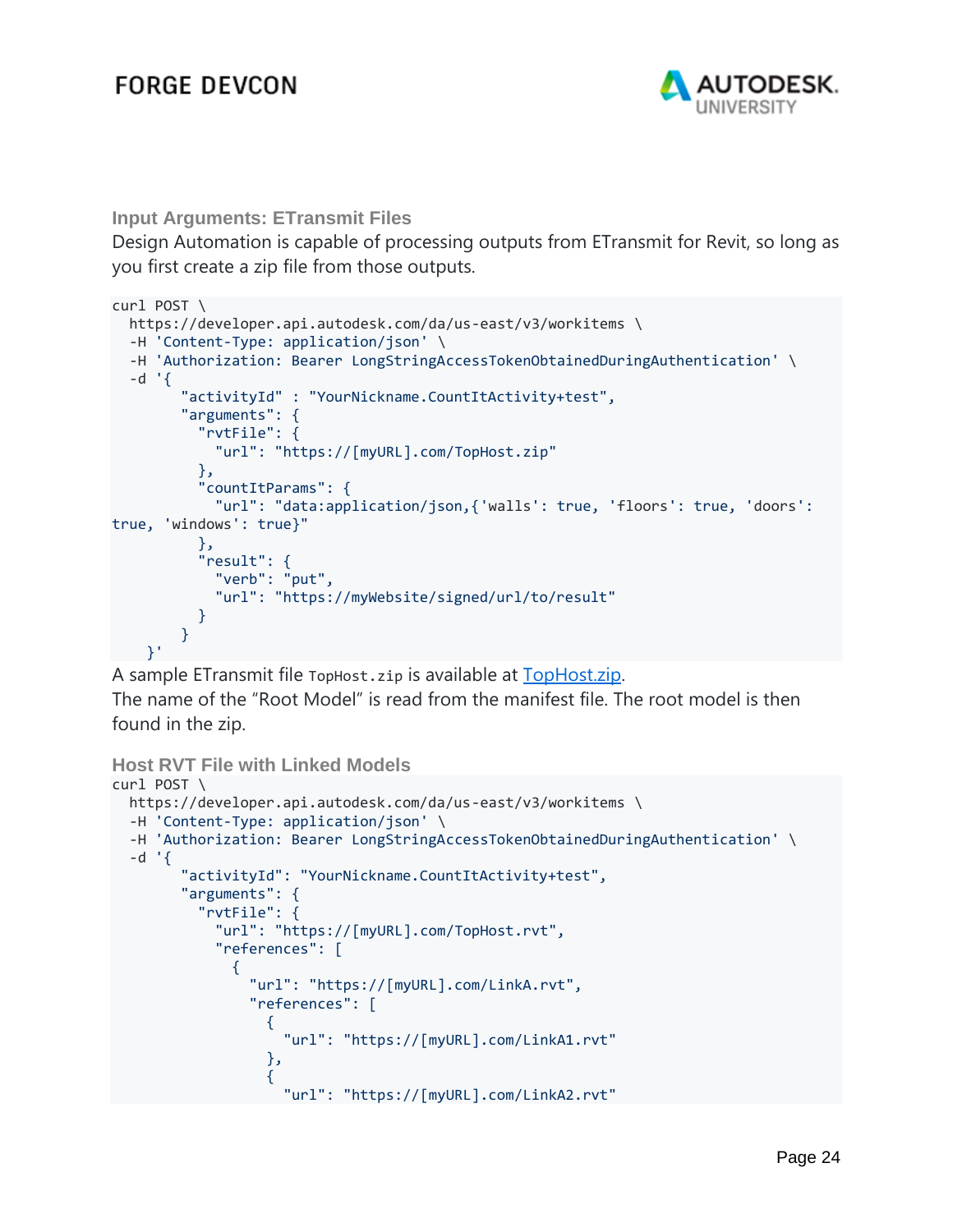

```
denotes the control of the state of the state of the state of the state of the state of the state of the state
 ]
                 },
\{ "url": "https://[myURL].com/LinkB.rvt"
 }
 ]
             },
             "countItParams": {
               "url": "data:application/json,{'walls': true, 'floors': true, 'doors': 
true, 'windows': true}"
             },
             "result": {
               "verb": "put",
               "url": "https://myWebsite/signed/url/to/result"
             }
          }
     }'
```
The root model in this example is TopHost.rvt and it contains LinkA.rvt and LinkB.rvt. The file LinkA.rvt in turn contains LinkA1.rvt and LinkA2.rvt. Each of these files are uploaded to a Cloud location and the path is provided for each individually. TopHost.rvt

```
|-- LinkA.rvt
     | |-- LinkA1.rvt
     | |-- LinkA2.rvt
|
```
#### |-- LinkB.rvt

### **RvtLinks in Sub-Folders**

The workitem's localName variable can be used to create a folder structure inside the working directory. For example, a Revit file Host.rvt containing a relative link SubFolder/Link.rvt can be defined in this way for rvtFile in the workitem:

```
{
   "url": "https://[myURL].com/TestForSubFolders/Host.rvt",
   "references": [
     {
       "url": "https://[myURL].com/TestForSubFolders/Link.rvt",
       "localName": "SubFolder/Link.rvt"
     }
   ]
}
```
This will create the directory/file structure in the current working directory (CWD):

#### {CWD}/Host.rvt

```
{CWD}/SubFolder/Link.rvt
```
Because you are not allowed to create a folder structure outside of your current working directory, if the host file has linked files with relative paths like ../ParallelFolder/Link.rvt**,** you can move the entire structure down one level by creating a top level folder of your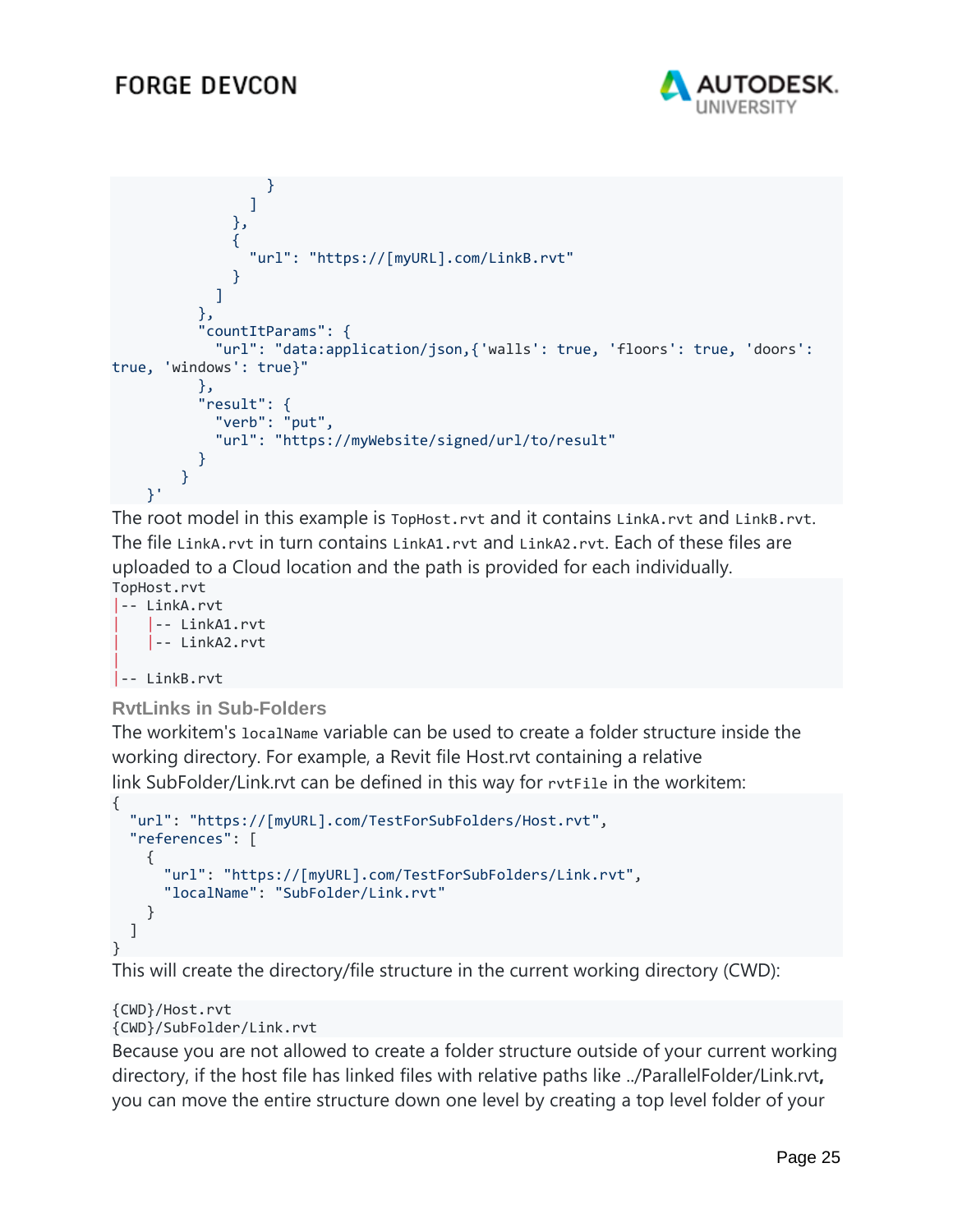

own. The same localName variable can be used for the top host like you use for linked files. Here is an example json.

```
{
 "url": "https://path/to/Host.rvt",
 "localName": "TopFolder/Host.rvt",
 "references": [
    {
      "url": "https://path/to/Link.rvt",
      "localName": "ParallelFolder/Link.rvt"
   }
]
}
```
This will create the directory/file structure:

{CWD}/TopFolder/Host.rvt {CWD}/ParallelFolder/Link.rvt

**Output Arguments: onComplete callback**

Each workitem is furnished with a special output argument named onComplete. When provided, the callback URL will be called on completion of the workitem.

Here is an example of how to call [POST] /workitems, which adds onComplete argument to the earlier example.

```
curl -X POST \
  https://developer.api.autodesk.com/da/us-east/v3/workitems \
   -H 'Content-Type: application/json' \
   -H 'Authorization: Bearer LongStringAccessTokenObtainedDuringAuthentication' \
   -d '{
         "activityId": "YourNickname.DeleteWallsActivity+test",
         "arguments": {
           "rvtFile": {
             "url": "https://[myURL].com/DeleteWalls.rvt"
           },
           "result": {
             "verb": "put",
             "url": "https://myWebsite/signed/url/to/result"
           },
           "onComplete": {
             "verb": "post",
             "url": "https://myWebsite/callback"
 }
 }
 }'
```
This argument is not required to be provided on every [POST] /workitems call. On completion of the workitem, the sepecified url is called with a payload identical to the response received on [GET] /workitems/{id} call.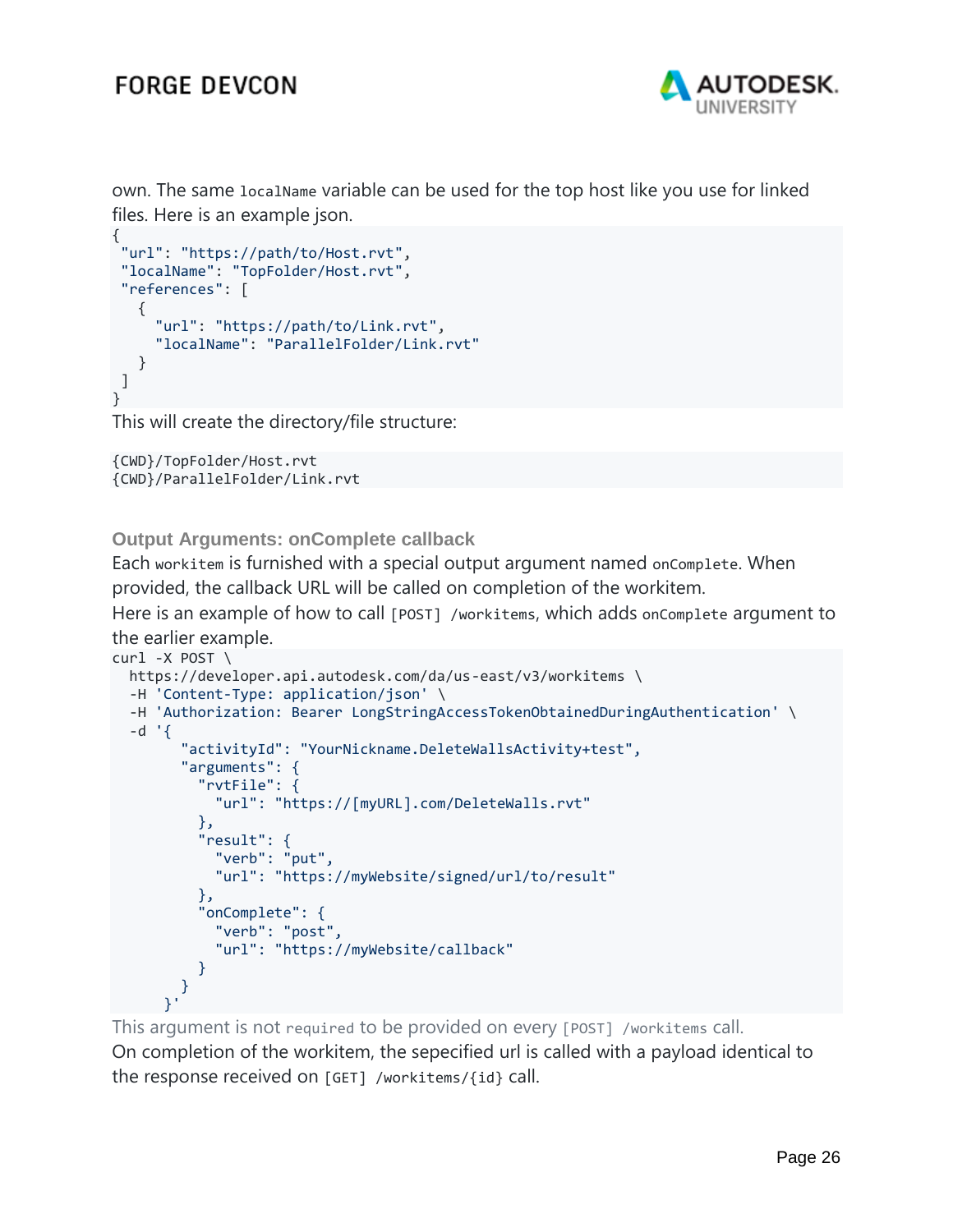

Since the nature of the implementation of the callback url is similar to how one may implement a callback url for [Webhooks API,](https://developer.autodesk.com/en/docs/webhooks/v1/overview/) you may refer the Webhooks API documentation. You may also find their documentation for configuring local [server](https://developer.autodesk.com/en/docs/webhooks/v1/tutorials/configuring-your-server/) helpful.

# **7. Appendix A: Design Automation Quotas and Restrictions**

There are quotas and restrictions on appbundles, activities and workItems.

#### **Naming restrictions**

There are some restrictions on nickname, alias and id of appbundle/activity: you can only use alphanumeric characters [a-zA-Z\_0-9].

#### **Appbundle Limits**

| <b>Limit</b>          | <b>Value</b> | <b>Description</b>                                                                        |
|-----------------------|--------------|-------------------------------------------------------------------------------------------|
| Appbundle upload size | 100 MB       | Max permitted size of an appbundle upload in<br>megabytes.                                |
| Payload size          | 8 KB         | Max permitted size for appbundle/activity json<br>payload in kilobytes.                   |
| <b>Versions</b>       | 100          | Max permitted number of appbundle/activity<br>versions a client can have at any one time. |

### *Additional Appbundle Restrictions*

There are additional restrictions placed on appbundles that run on Design Automation API for Revit. These include:

• No access to Revit's UI interfaces. Your application must be a RevitDB application only.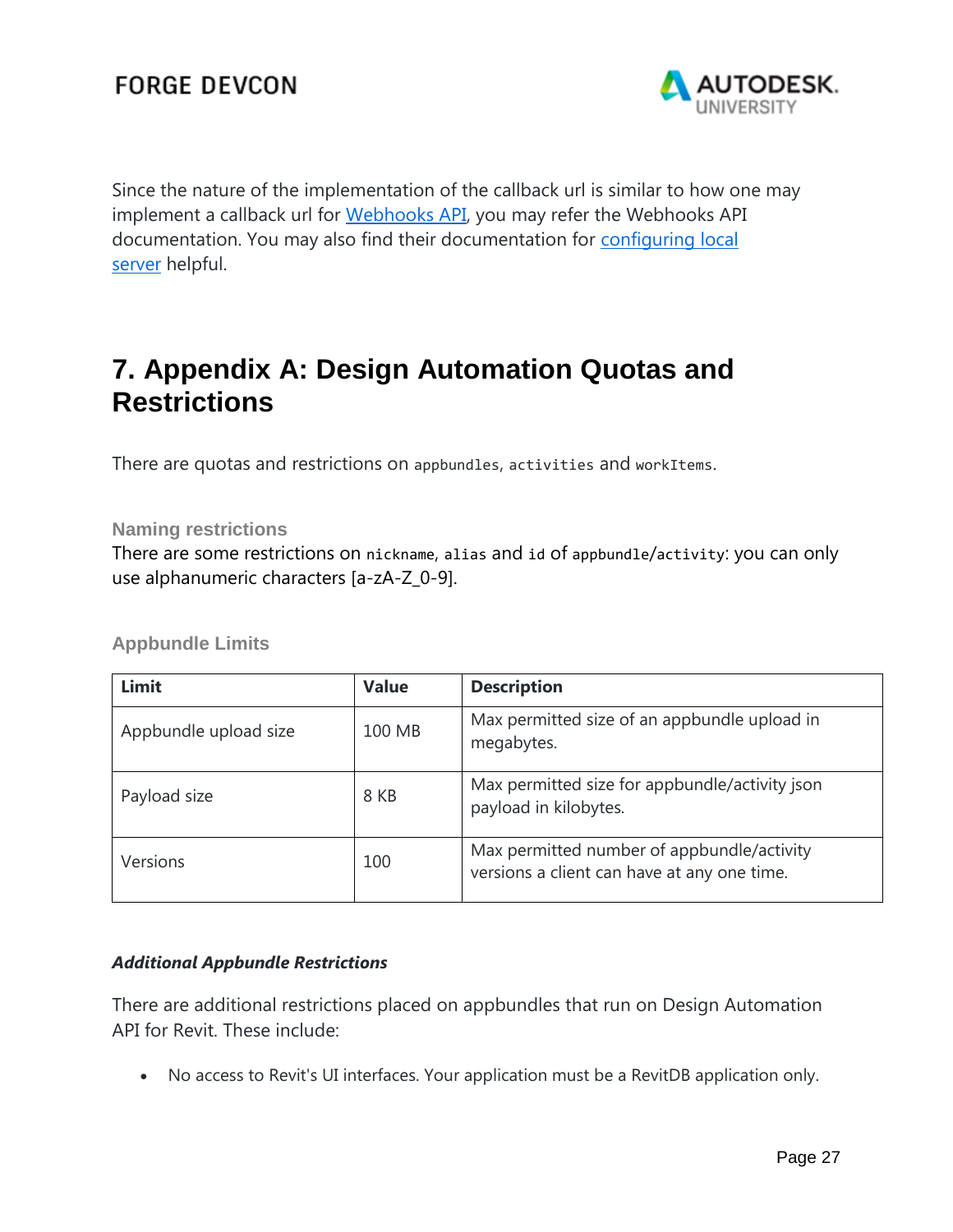- Applications must be able to process jobs to completion without waiting for user input or interaction.
- No network access is allowed.
- Writing to the disk is restricted to Revit's current working directory.
- Your application is run with low privileges, and will not be able to freely interact with Windows OS.

**Alias Limits**

| Limit          | <b>Value</b> | <b>Description</b>                                                         |
|----------------|--------------|----------------------------------------------------------------------------|
| <b>Aliases</b> | 100          | Max permitted number of aliases that a client can have<br>at any one time. |

### **Activity Limits**

| <b>Limit</b>                          | <b>Value</b> | <b>Description</b>                                                                                          |
|---------------------------------------|--------------|-------------------------------------------------------------------------------------------------------------|
| Payload size                          | 8 KB         | Max permitted size for appbundle/activity json<br>payload in kilobytes.                                     |
| Total uncompressed<br>appbundles size | 2,000 MB     | Max permitted size of all appbundles referenced by<br>an activity. It is enforced when you post a workitem. |
| Versions                              | 100          | Max permitted number of appbundle/activity<br>versions a client can have at any one time.                   |

### **Workitem Limits**

| <b>Limit</b>    | <b>Value</b>  | <b>Description</b>                                  |
|-----------------|---------------|-----------------------------------------------------|
| Downloads       | 200           | Max number of downloads per workitem.               |
| Download size   | 2,000 MB      | Max total size of all downloads in MB per workitem. |
| Processing time | 3,600 seconds | Max duration of processing in seconds per workitem  |
|                 | (1 hour)      | (includes download and upload time).                |
| Uploads         | 200           | Max number of uploads per workitem.                 |
| Upload size     | 2,000 MB      | Max total size of all uploads in MB per workitem.   |
| Workitems per   |               | Max number of workitems a client can submit in one  |
| minute          | 20 per/min    | minute.                                             |

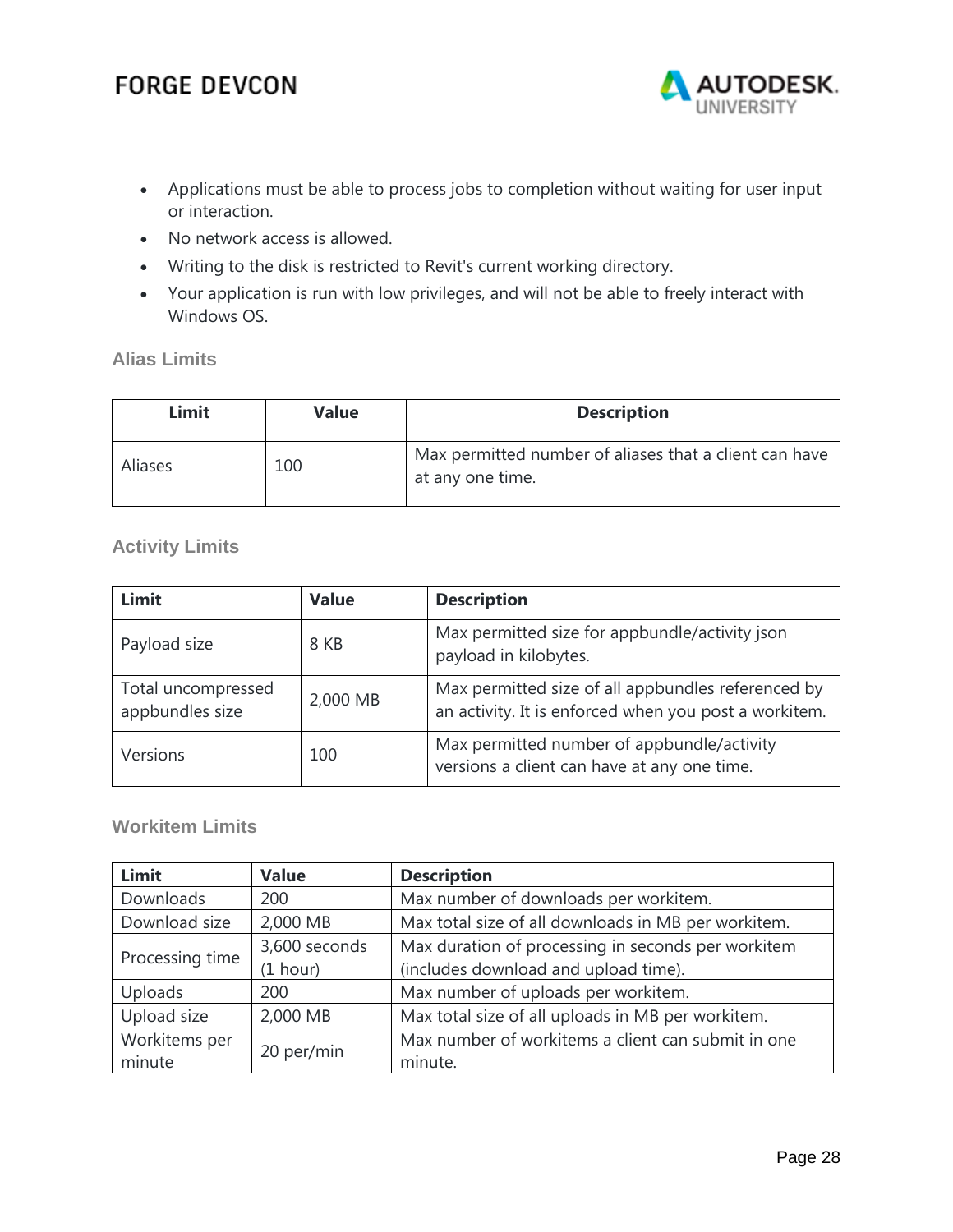

# **8. Appendix B: Handling Failures in Revit Appbundles**

Normally posted failures are processed by Revit's standard failure resolution UI at the end of a transaction when Transaction.Commit() or Transaction.Rollback() are invoked. The user is presented information and options to deal with the failures.

If an operation (or set of operations) on the document requires some special treatment from a Revit addin for certain errors, failure handling can be customized to carry out this resolution. Custom failure handling can be supplied:

- For a given transaction using the interface IFailuresPreprocessor.
- For all possible errors using the FailuresProcessing event.

Finally, the API offers the ability to completely replace the standard failure processing user interface using the interface IFailuresProcessor. Although the first two methods for handling failures should be sufficient in most cases, this last option can be used in special cases, such as to provide a better failure processing UI (UI is not available in Design Automation for Revit) or when an application is used as a front-end on top of Revit.

### **Overview of Failure Processing**

It is important to remember there are many things happening between the call to Transaction.Commit() and the actual processing of failures. Auto-join, overlap checks, group checks and workset editability checks are just to name a few. These checks and changes may make some failures disappear or, more likely, can post new failures. Therefore, conclusions cannot be drawn about the state of failures to be processed when Transaction.Commit() is called. To process failure correctly, it is necessary to hook up the actual failure processing mechanism.

When failures processing begins, all changes to a document that are supposed to be made in the transaction are made, and all failures are posted. Therefore, no uncontrolled changes to a document are allowed during failures processing. There is a limited ability to resolve failures via the restricted interface provided by FailureAccessor. If this has happened all end of transaction checks and failure processing must be repeated. So, there may be a few failure resolution cycles at the end of one transaction.

Each cycle of failures processing includes 3 steps: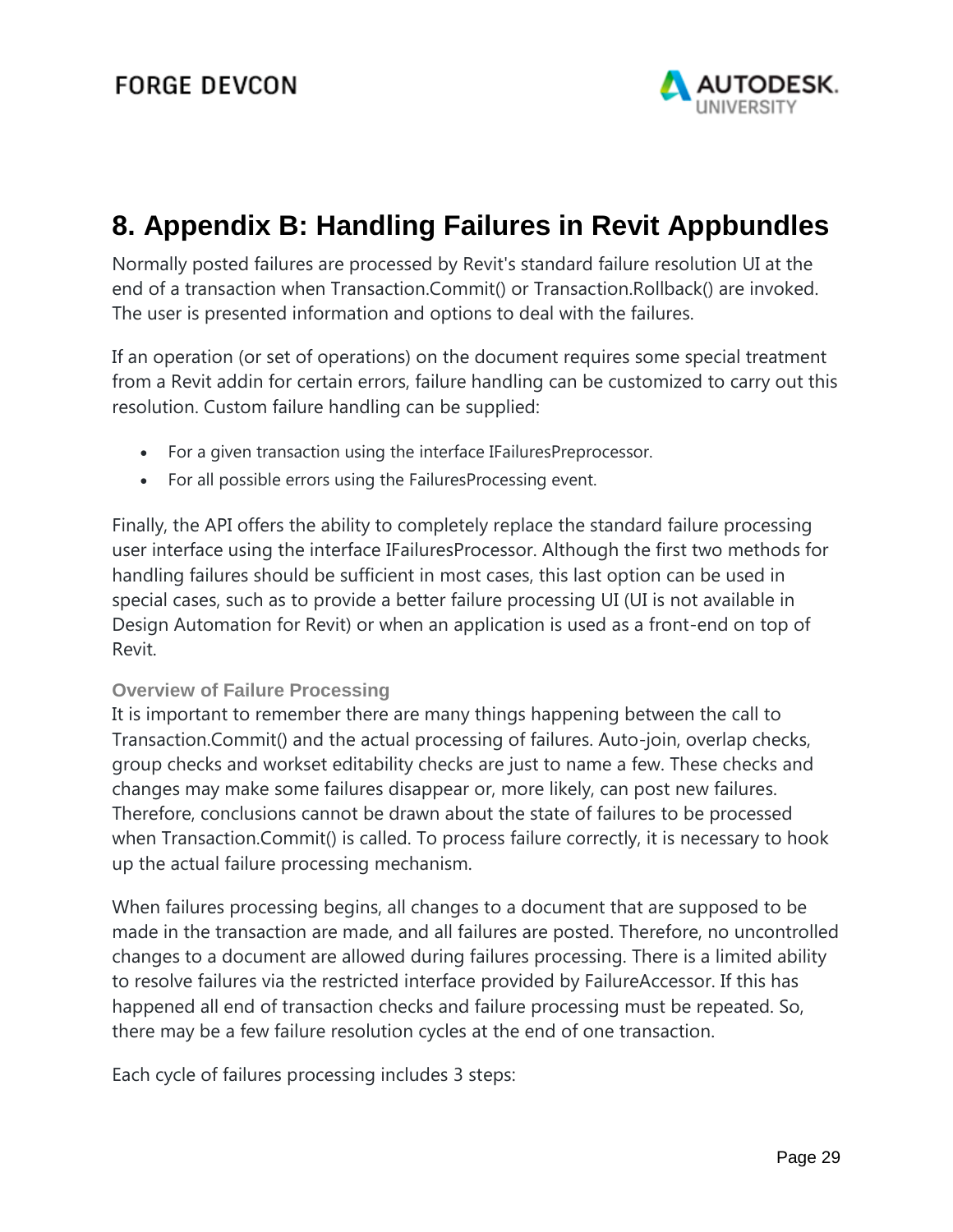

- 1. Preprocessing of failures (FailuresPreprocessor)
- 2. Broadcasting of failures processing events (FailuresProcessing event)
- 3. Final processing (FailuresProcessor)

Each of these 3 steps can control what happens next by returning different FailureProcessingResults. The options are:

- **Continue** has no impact on execution flow. If FailuresProcessor returns "Continue" with unresolved failures, Revit will instead act as if "ProceedWithRollBack" was returned.
- **ProceedWithCommit** interrupts failures processing and immediately triggers another loop of end-of-transaction checks followed by another failures processing. Should be returned after an attempt to resolve failures. Can easily lead to an infinite loop if returned without any successful failure resolution. Cannot be returned if transaction is already being rolled back and will be treated as "ProceedWithRollBack" in this case.
- **ProceedWithRollback** continues execution of failure processing, but forces transaction to be rolled back, even if it was originally requested to commit. If before ProceedWithRollBack is returned FailureHandlingOptions are set to clear errors after rollback, no further error processing will take place, all failures will be deleted and the transaction is rolled back silently. Otherwise default failure processing will continue but the transaction is guaranteed to be rolled back.

Depending on the severity of failures posted in the transaction and whether the transaction is being committed or rolled back, each of these 3 steps may have certain options to resolve errors. All information about failures posted in a document, information about ability to perform certain operations to resolve failures and API to perform such operations are provided via the FailuresAccesor class. The Document can be used to obtain additional information, but it cannot be changed other than via FailuresAccessor.

### **Failure Handling in Design Automation for Revit**

### **Default Failure Handling**

The DesignAutomationBridge comes with a default failure handler. This failure handler will suppress all the warnings it encounters. In case of errors it will try to resolve them. If resolved successfully, the transaction will proceed with commit. If the default resolution is to delete elements the failure handler will not perform the delete action and will proceed with roll back.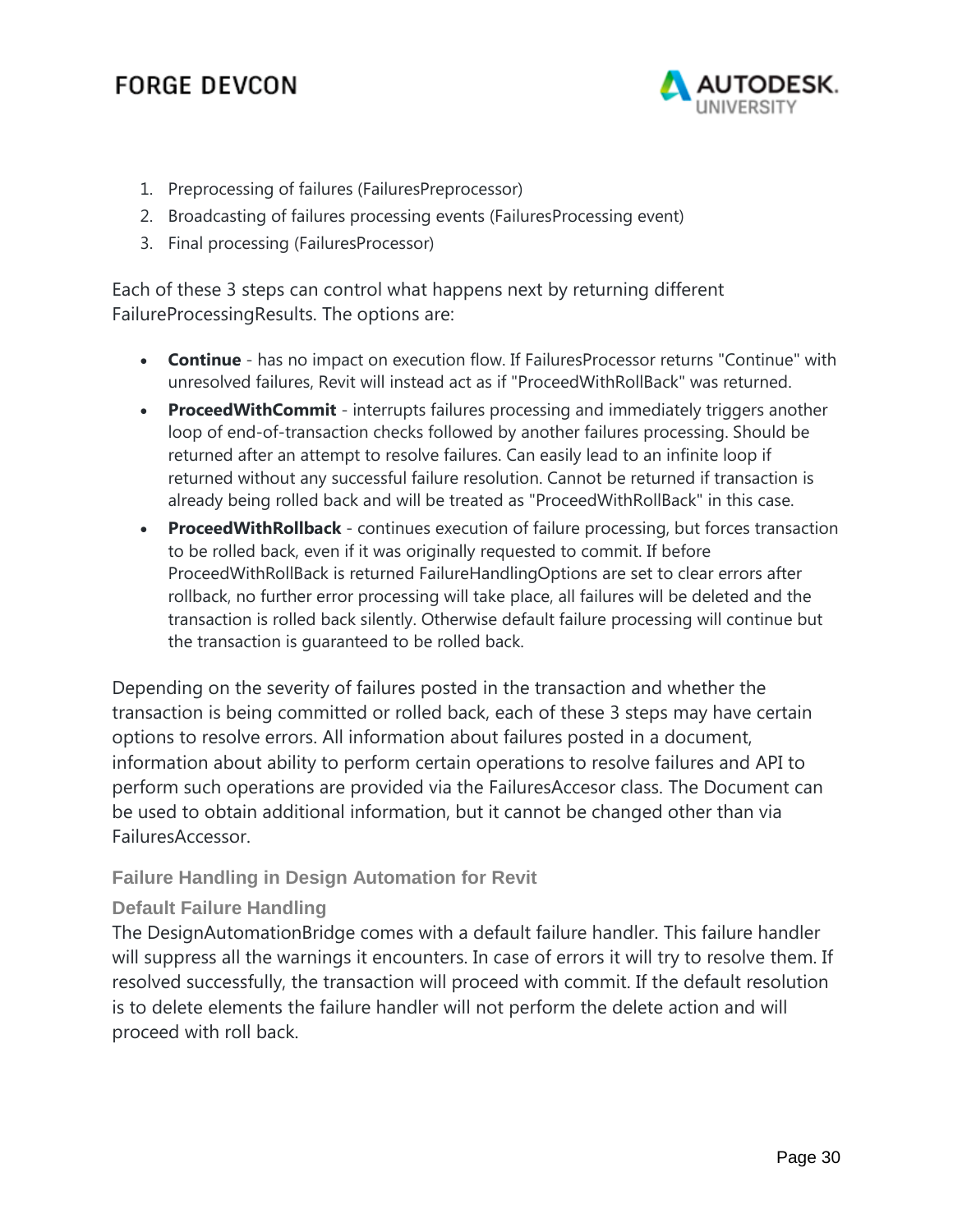

### **Custom Failure Handling**

You can implement your own custom failure handler to override the default failure handler. The failure posting API is easy to use. A custom failure definition can be registered in the HandleDesignAutomationReadyEvent() method of an external application, and then the failure severity and resolution type can be set. To register a failures processor, implement the interface IFailuresProcessor and register it using the Application.RegisterFailuresProcessor() method. Here is a code fragment to register a custom failure handler.

```
public void HandleDesignAutomationReadyEvent(object sender, 
DesignAutomationReadyEventArgs e)
{
        // Hook up the CustomFailureHandling failure processor.
        Application.RegisterFailuresProcessor(new CustomFailureHandlingProcessor());
        // Run the application logic.
        SketchItFunc(e.DesignAutomationData);
        e.Succeeded = true;
}
```
#### **FailuresProcessor**

The IFailuresProcessor interface gets control last, after the FailuresProcessing event is processed. There is only one active IFailuresProcessor in a Revit session. If there is a previously registered failures processor, it is discarded. If the addin does not provide a failure processor of its own, then the default failure processor from Design Automation for Revit will be active. You can deactivate the default failure processor from Design Automation for Revit by passing null to RegisterFailuresProcessor(). In the absence of all failure processors, Revit resolves failures via the default failure resolution type.

Warning: The IFailuresProcessor.ProcessFailures() method is allowed to return WaitForUserInput, which leaves the transaction pending so that the FailuresProcessor can display UI and get user input before resolving the failure. Don't use WaitForUserInput in Design Automation for Revit; there is no UI or user interaction in Design Automation for Revit.

The default failure handler from Design Automation for Revit implements IFailuresProcessor and suppresses any warnings. If there are errors, the code rolls back the transaction. If you need a different behavior, you can modify the code for the default FailureProcessor to fit your specifications.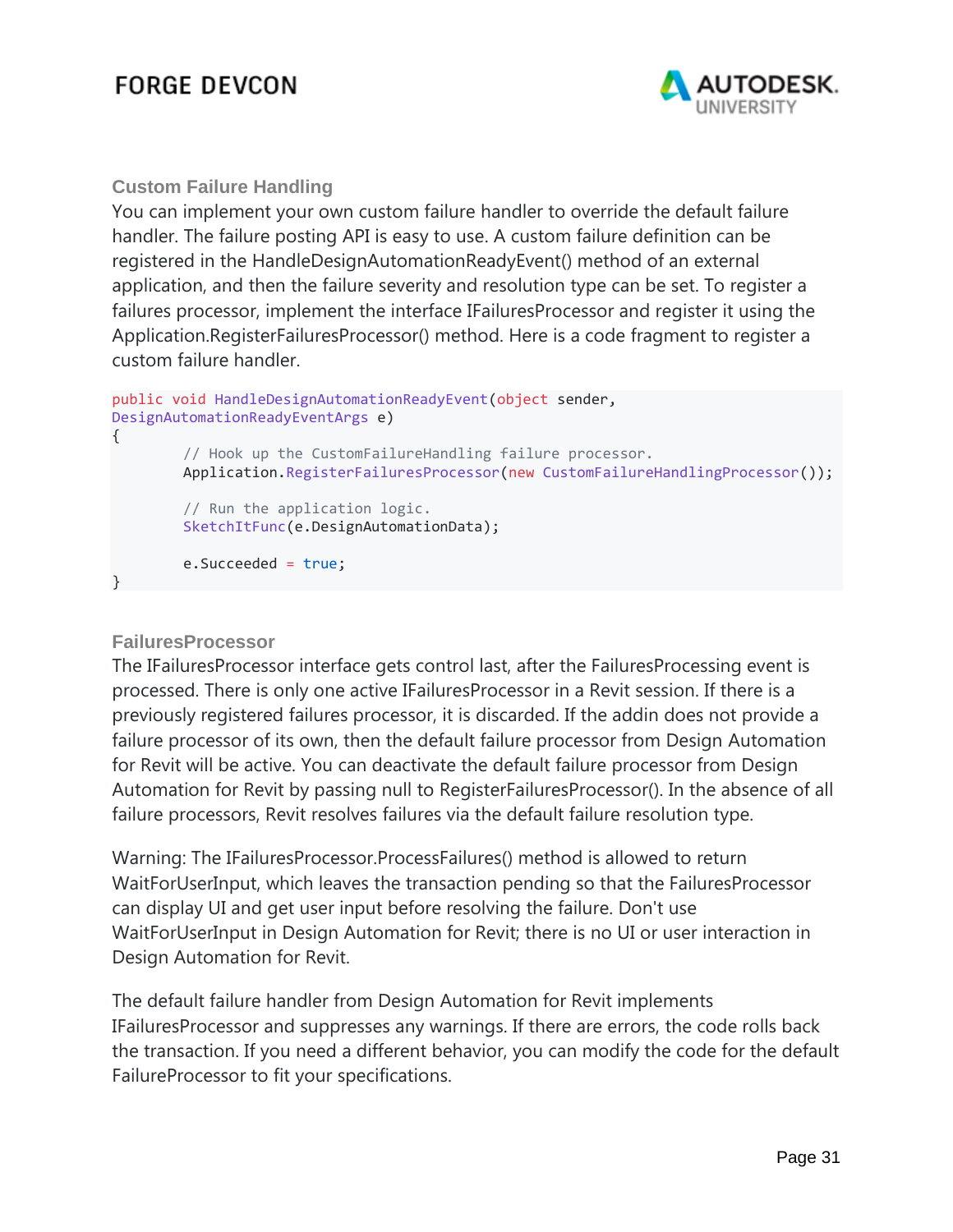

# **9. Appendix C: Sample Appbundle**

We have code samples showing simple examples of the creation, modification, and extraction workflows for Design Automation.

### **Creation Workflow - SketchIt**

SketchIt is an application that creates walls and floors in a rvt file. It takes a JSON file that specifies the walls and floors to be created, and outputs a new rvt file.

**Note:** You will not be able to run this sample today. The DesignAutomationBridge dependency is not available, and Design Automation is not accepting Revit queries yet. However, we wanted to provide some sample code to show you what an appbundle will look like. As before, the interfaces are subject to change before release, but this is accurate as of October 2018.

**Dependencies** This project was built in Visual Studio 2017.

This sample references Revit 2018's RevitAPI.dll, DesignAutomationBridge.dll for Revit 2018 and [Newtonsoft JSON framework.](https://www.newtonsoft.com/json)

In order to POST appbundles, activities, and workitems you must have credentials for Forge.

**Creating and Publishing the Appbundle**

Create an appbundle zip package from the build outputs and publish the appbundle to Design Automation.

The JSON in your appbundle POST should look like this:

```
{
   "id": "SketchItApp",
   "engine": "Autodesk.Revit+2018",
   "description": "SketchIt appbundle based on Revit 2018"
}
```
Notes:

• engine = Autodesk.Revit+2018

After you upload the appbundle zip package, you should create an alias for this appbundle. The JSON in the POST should look like this:

```
{
   "version": 1,
   "id": "test"
}.
```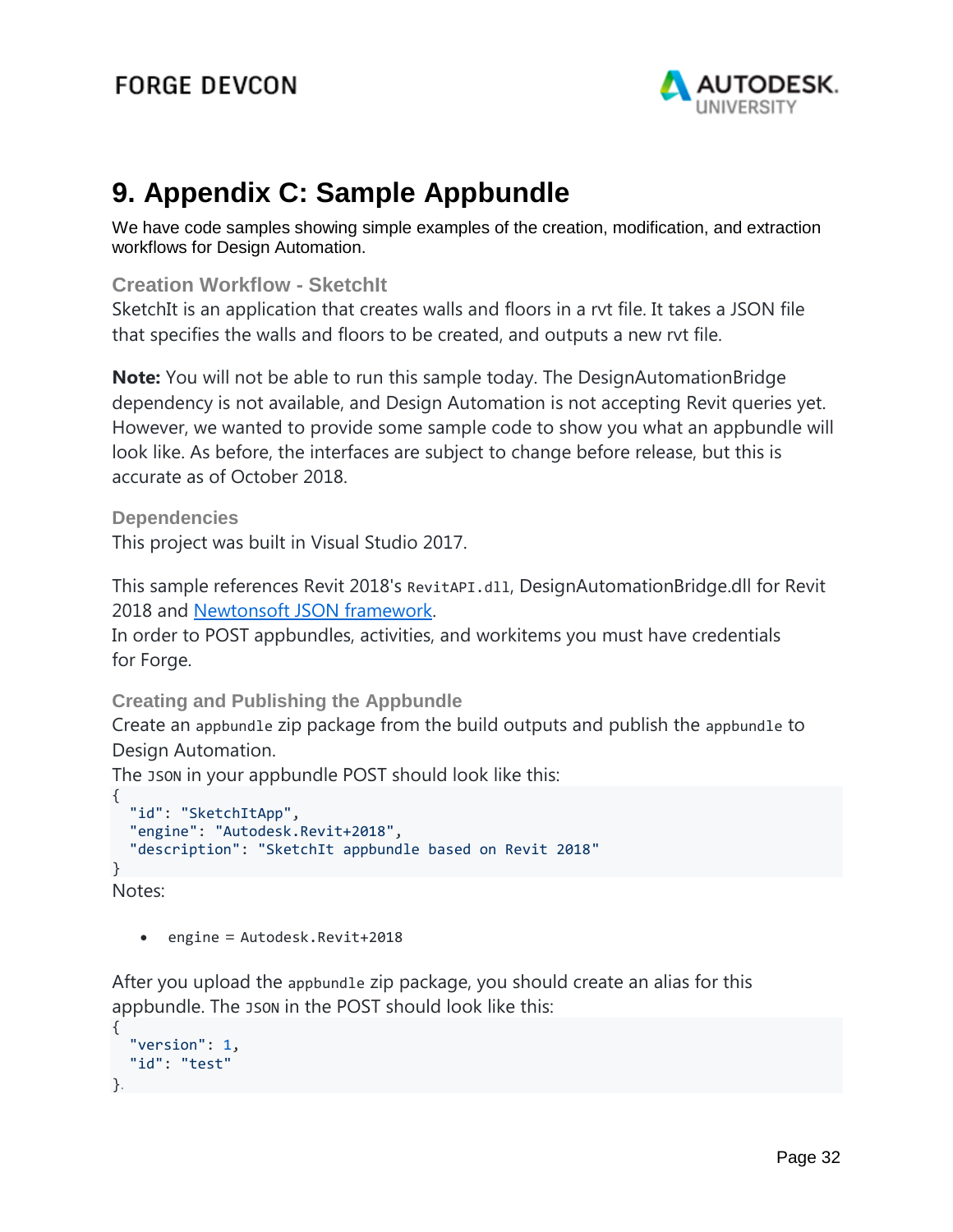

```
Creating the Activity
Define an activity to run against the appbundle.
The JSON that accompanies the activity POST will look like this:
{
    "id": "SketchItActivity",
    "commandLine": [ "$(engine.path)\\\\revitcoreconsole.exe /al 
$(appbundles[SketchItApp].path)" ],
    "parameters": {
       "sketchItInput": {
          "zip": false,
          "ondemand": false,
          "verb": "get",
          "description": "SketchIt input parameters",
          "required": true,
          "localName": "SketchItInput.json"
 },
 "result": {
          "zip": false,
          "ondemand": false,
          "verb": "put",
          "description": "Results",
          "required": true,
          "localName": "sketchIt.rvt"
       }
    },
    "engine": "Autodesk.Revit+2018",
    "appbundles": [ "YourNickname.SketchItApp+test" ],
    "description": "Creates walls and floors from an input JSON file."
}
```
Notes:

- engine = Autodesk.Revit+2018
- YourNickname The owner of appbundle SketchItApp.

Then you should create an alias for this activity. The JSON in the POST should look like this:

```
{
   "version": 1,
   "id": "test"
}
```
### **POST a WorkItem**

Now POST a workitem against the activity to run a job on your appbundle.

The JSON that accompanies the workitem POST will look like this:

```
{
   "activityId": "YourNickname.SketchItActivity+test",
   "arguments": {
   "sketchItInput": {
```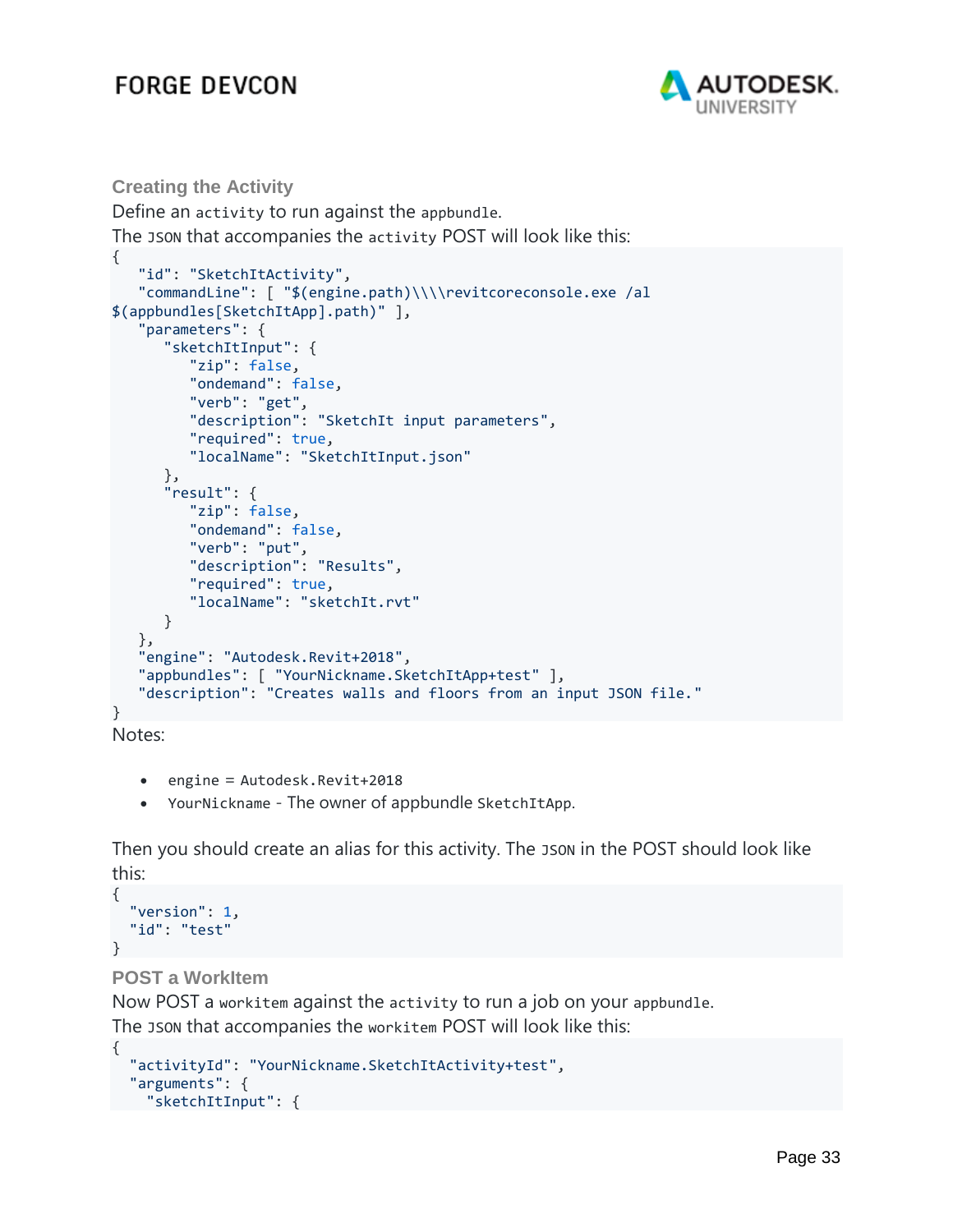```
 "url": "data:application/json,{ 'walls': [ {'start': { 'x': -100, 'y': 100, 
'z': 0.0}, 'end': { 'x': 100, 'y': 100, 'z': 0.0}}, {'start': { 'x': -100, 'y': 100, 
'z': 0.0}, 'end': { 'x': 100, 'y': 100, 'z': 0.0}}, {'start': { 'x': 100, 'y': 100, 
'z': 0.0}, 'end': { 'x': 100, 'y': -100, 'z': 0.0}}, {'start': { 'x': 100, 'y': -100, 
'z': 0.0}, 'end': { 'x': -100, 'y': -100, 'z': 0.0}}, {'start': { 'x': -100, 'y': -
100, 'z': 0.0}, 'end': { 'x': -100, 'y': 100, 'z': 0.0}}, {'start': { 'x': -500, 'y': 
-300, 'z': 0.0}, 'end': { 'x': -300, 'y': -300, 'z': 0.0}}, {'start': { 'x': -300, 
'y': -300, 'z': 0.0}, 'end': { 'x': -300, 'y': -500, 'z': 0.0}}, {'start': { 'x': -
300, 'y': -500, 'z': 0.0}, 'end': { 'x': -500, 'y': -500, 'z': 0.0}}, {'start': { 
'x': -500, 'y': -500, 'z': 0.0}, 'end': { 'x': -500, 'y': -300, 'z': 0.0}}],'floors' 
: [ [({}^{\prime}x^{\prime}:-100, 'y': 100, 'z':0.0], ({}^{\prime}x': 100, 'y': 100, 'z': 0.0], ({}^{\prime}x': 100, 'y':-100, 'z': 0.0}, {'x': -100, 'y': -100, 'z': 0.0}], [{'x': -500, 'y': -300, 'z':0.0}, 
{'x': -300, 'y': -300, 'z': 0.0}, {'x': -300, 'y': -500, 'z': 0.0}, {'x': -500, 'y': 
-500, 'z': 0.0}] ]}"
     },
     "result": {
       "verb": "put",
       "url": "https://myWebsite/signed/url/to/sketchIt.rvt"
     }
   }
}
```
Notes:

• YourNickname - The owner of activity SketchItActivity.

SketchItActivity expects an input file SketchItInput.json. The contents of the embedded JSON are stored in a file named SketchItInput.json, as specified by the parameters of sketchItInput in the activity SketchItActivity. The SketchIt application reads this file from current working folder, parses the JSON and creates walls and floors from the extracted specifications in a new created Revit file sketchIt.rvt, which will be uploaded to url you provide in the workitem.

The function SketchItFunc in SketchIt.cs performs these operations.

```
Source code
```

```
SketchIt.cs
using System;
using System.Collections.Generic;
using System.IO;
using Autodesk.Revit.ApplicationServices;
using Autodesk.Revit.DB;
using DesignAutomationFramework;
namespace SketchIt
{
```
**TODESK.**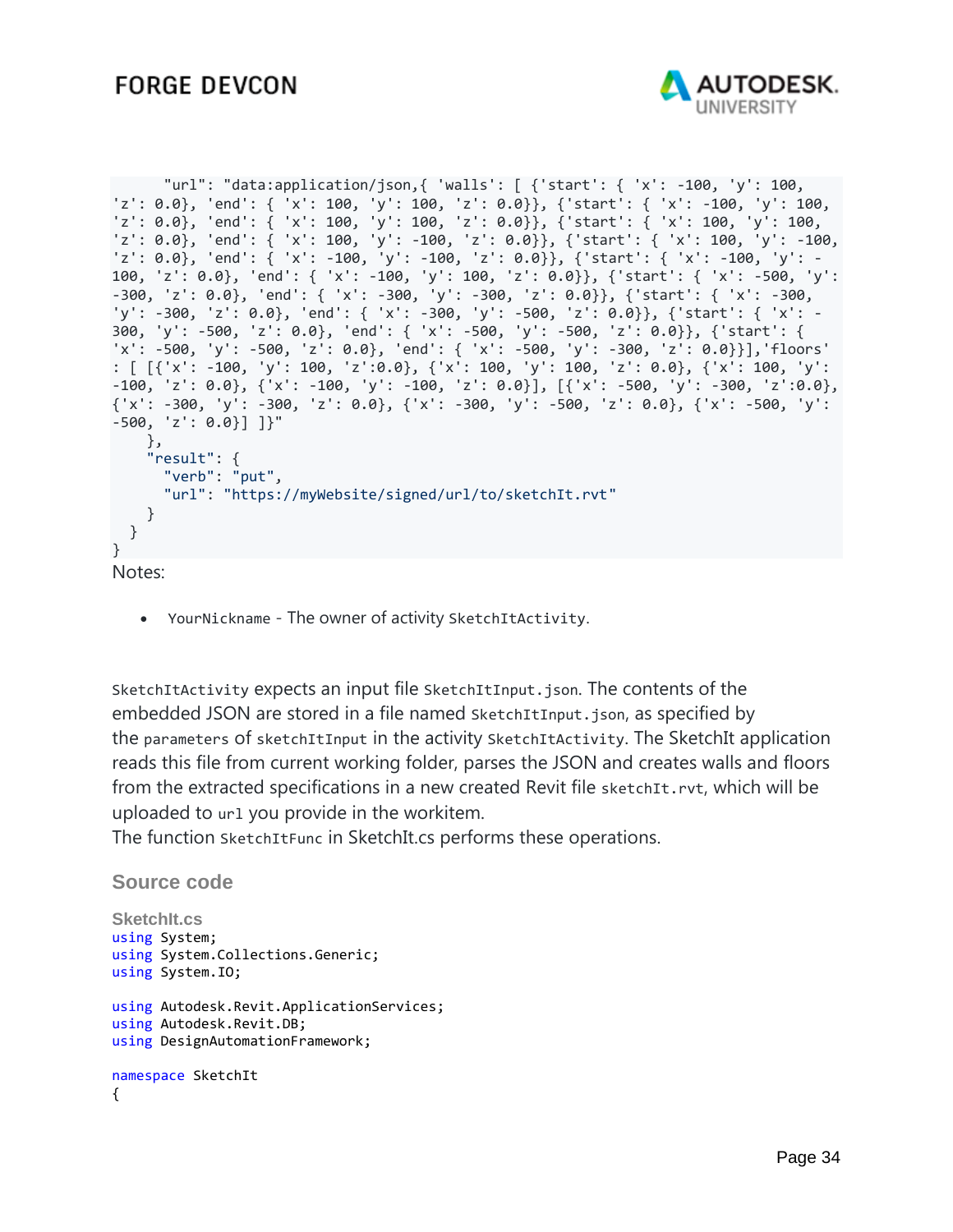

```
[Autodesk.Revit.Attributes.Regeneration(Autodesk.Revit.Attributes.RegenerationOption.Manu
al)]
```

```
[Autodesk.Revit.Attributes.Transaction(Autodesk.Revit.Attributes.TransactionMode.Manual)]
    class SketchItApp : IExternalDBApplication
    {
       public ExternalDBApplicationResult 
OnStartup(Autodesk.Revit.ApplicationServices.ControlledApplication app)
       {
          DesignAutomationBridge.DesignAutomationReadyEvent += 
HandleDesignAutomationReadyEvent;
          return ExternalDBApplicationResult.Succeeded;
       }
       public ExternalDBApplicationResult 
OnShutdown(Autodesk.Revit.ApplicationServices.ControlledApplication app)
       {
          return ExternalDBApplicationResult.Succeeded;
       }
       public void HandleDesignAutomationReadyEvent(object sender, 
DesignAutomationReadyEventArgs e)
       {
          // Run the application logic.
          SketchItFunc(e.DesignAutomationData);
          e.Succeeded = true;
       }
       private static void SketchItFunc(DesignAutomationData data)
\{ \{ \}if (data == null) throw new InvalidDataException(nameof(data));
          Application rvtApp = data.RevitApp;
         if (rvtApp == null) throw new InvalidDataException(nameof(rvtApp));
          Document newDoc = rvtApp.NewProjectDocument(UnitSystem.Imperial);
          if (newDoc == null)
             throw new InvalidOperationException("Could not create new document.");
          string filePath = "sketchIt.rvt";
          string filepathJson = "SketchItInput.json";
          SketchItParams jsonDeserialized = SketchItParams.Parse(filepathJson);
          CreateWalls(jsonDeserialized, newDoc);
          CreateFloors(jsonDeserialized, newDoc);
          newDoc.SaveAs(filePath);
       }
```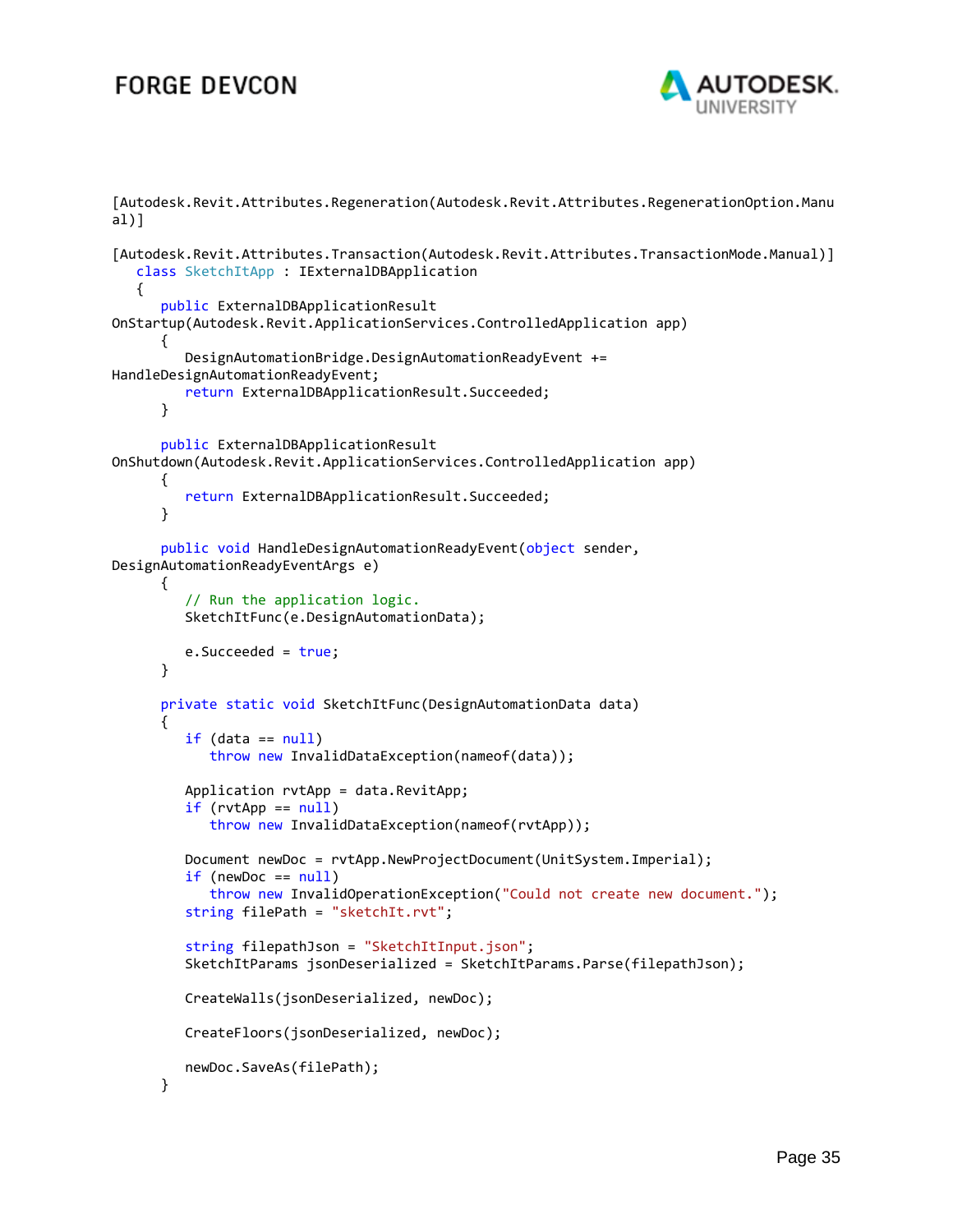

```
 private static void CreateWalls(SketchItParams jsonDeserialized, Document newDoc)
\{ \{ \}FilteredElementCollector levelCollector = new FilteredElementCollector(newDoc);
         levelCollector.OfClass(typeof(Level));
         ElementId someLevelId = levelCollector.FirstElementId();
        if (someLevelId == null || someLevelId.IntegerValue < 0) throw new
InvalidDataException("ElementID is invalid.");
        List<Curve> curves = new List<Curve>();
         foreach (WallLine lines in jsonDeserialized.Walls)
         {
            XYZ start = new XYZ(lines.Start.X, lines.Start.Y, lines.Start.Z);
            XYZ end = new XYZ(lines.End.X, lines.End.Y, lines.End.Z);
            curves.Add(Line.CreateBound(start, end));
         }
         using (Transaction wallTrans = new Transaction(newDoc, "Create some walls"))
         {
            wallTrans.Start();
            foreach (Curve oneCurve in curves)
\{Wall.Create(newDoc, oneCurve, someLevelId, false);
 }
            wallTrans.Commit();
         }
      }
      private static void CreateFloors(SketchItParams jsonDeserialized, Document newDoc)
\{ \{ \} foreach (List<Point> floorPoints in jsonDeserialized.Floors)
\overline{\mathcal{L}}CurveArray floor = new CurveArray);
            int lastPointOnFloor = floorPoints.Count - 1;
            for (int pointNum = 0; pointNum <= lastPointOnFloor; pointNum++)
\{ XYZ startPoint = new XYZ(floorPoints[pointNum].X, floorPoints[pointNum].Y, 
floorPoints[pointNum].Z);
               XYZ endPoint;
               if (pointNum == lastPointOnFloor)
\{endPoint = new XYZ(floorPoints[0].X, floorPoints[0].Y,
floorPoints[0].Z);
 }
               else
\{ endPoint = new XYZ(floorPoints[pointNum + 1].X, floorPoints[pointNum + 
1].Y, floorPoints[pointNum + 1].Z);
 }
               Curve partOfFloor = Line.CreateBound(startPoint, endPoint);
```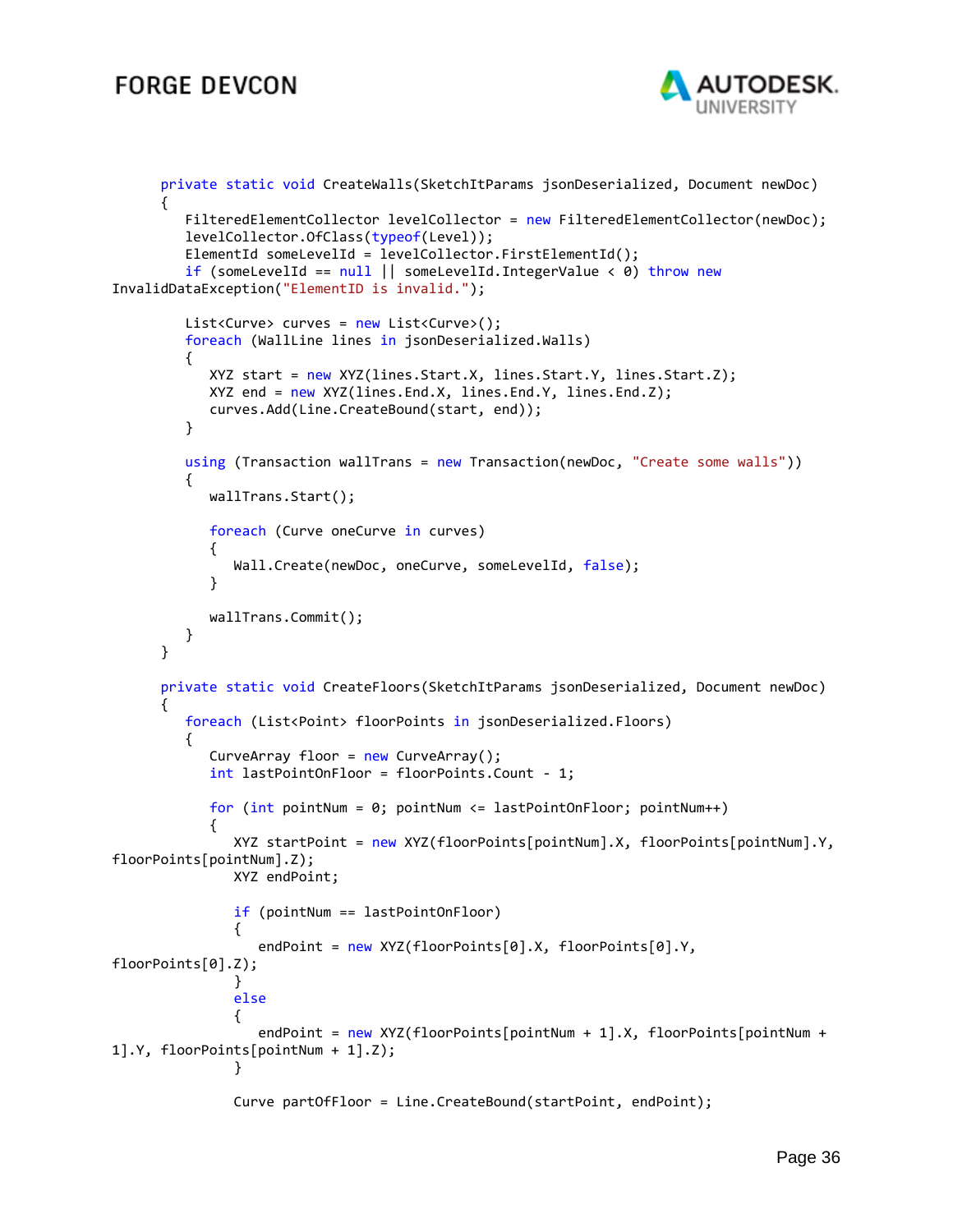

```
 floor.Append(partOfFloor);
 }
             using (Transaction floorTrans = new Transaction(newDoc, "Create a floor"))
\{ floorTrans.Start();
                newDoc.Create.NewFloor(floor, false);
                floorTrans.Commit();
 }
         }
      }
   }
}
SketchItParams.cs
using Newtonsoft.Json;
using System;
using System.Collections.Generic;
using System.IO;
using System.Linq;
using System.Text;
using System.Threading.Tasks;
namespace SketchIt
{
    internal class Point
    {
       [JsonProperty(PropertyName = "x")]
      public double X \{ get; set; } = 0.0; [JsonProperty(PropertyName = "y")]
     public double Y { get; set; } = 0.0;
      [JsonProperty(PropertyName = "z")]
     public double Z { get; set; } = 0.0;
    }
    internal class WallLine
    {
       [JsonProperty(PropertyName = "start")]
      public Point Start { get; set; }
       [JsonProperty(PropertyName = "end")]
      public Point End { get; set; }
    }
    internal class SketchItParams
    {
       [JsonProperty(PropertyName = "walls")]
      public IList<WallLine> Walls { get; set; }
       [JsonProperty(PropertyName = "floors")]
     public IList<IList<Point>> Floors { get; set; }
```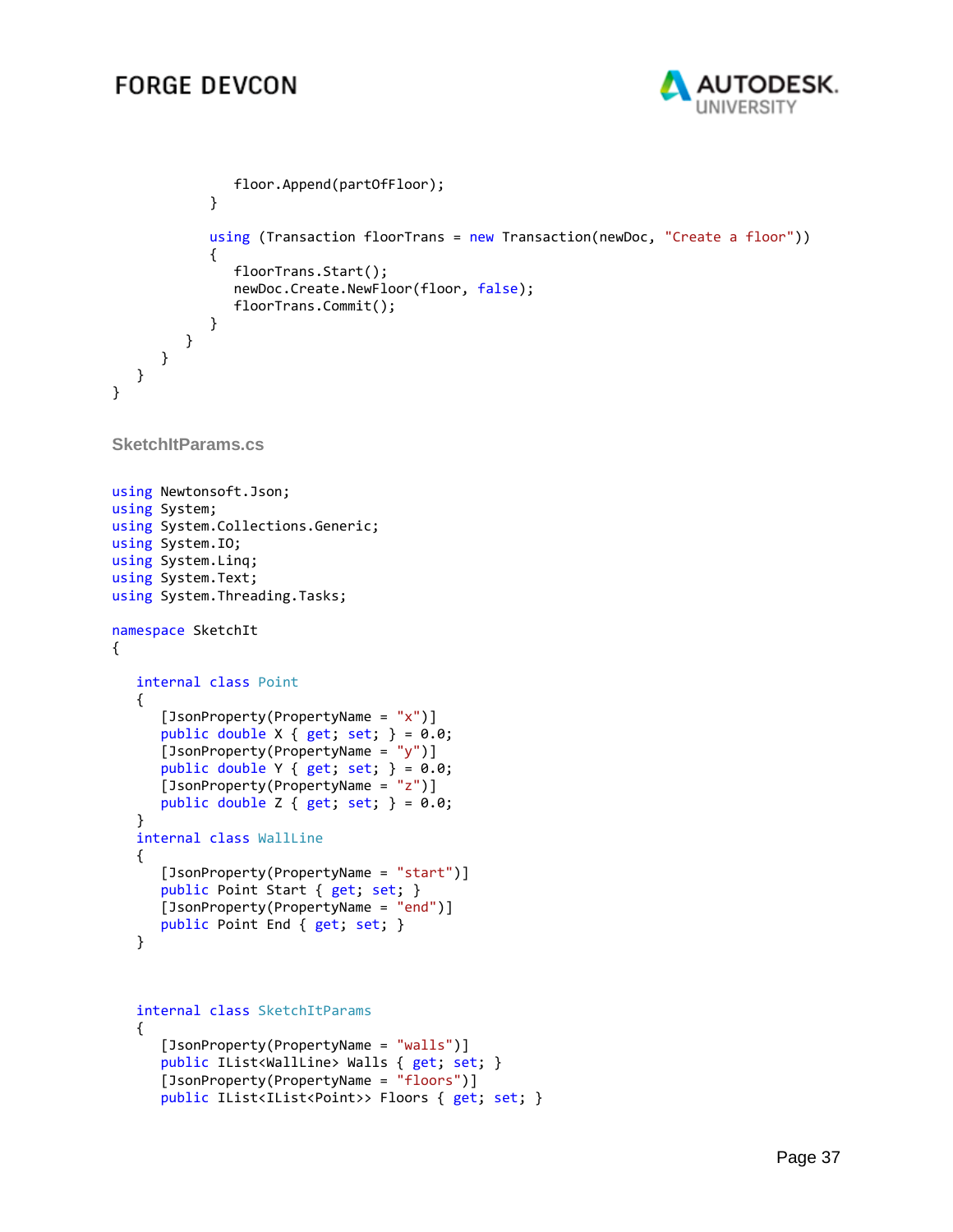

```
 static public SketchItParams Parse(string jsonPath)
       {
          try
          {
             if (!File.Exists(jsonPath))
                return new SketchItParams();
             string jsonContents = File.ReadAllText(jsonPath);
             return JsonConvert.DeserializeObject<SketchItParams>(jsonContents);
          }
          catch (Exception ex)
          {
             Console.WriteLine("Exception happens when parsing the json file: " + ex);
             return null;
          }
       }
    }
}
```
**Modification Workflow – DeleteWalls**

DeleteWalls is an application that takes in a rvt file and outputs another rvt file with all of the walls removed.

**Notes on POSTing the DeleteWalls WorkItem**

The JSON that accompanies the WorkItem POST will look like this:

```
{
  "activityId": "YourNickname.DeleteWallsActivity+test",
  "arguments": {
     "rvtFile": {
       "url": "https://myWebsite/DeleteWalls.rvt"
     },
     "result": {
       "verb": "put",
       "url": "https://myWebsite/signed/url/to/result.rvt"
     }
   }
}
```
The value of the rytFile parameter is the URL to the input file DeleteWalls.rvt. DeleteWalls application opens DeleteWalls.rvt, deletes the walls in it and saves it as result.rvt. The output file result.rvt will be uploaded to url you provide in the workitem.

The function DeleteAllWalls in DeleteWalls.cs performs these operations.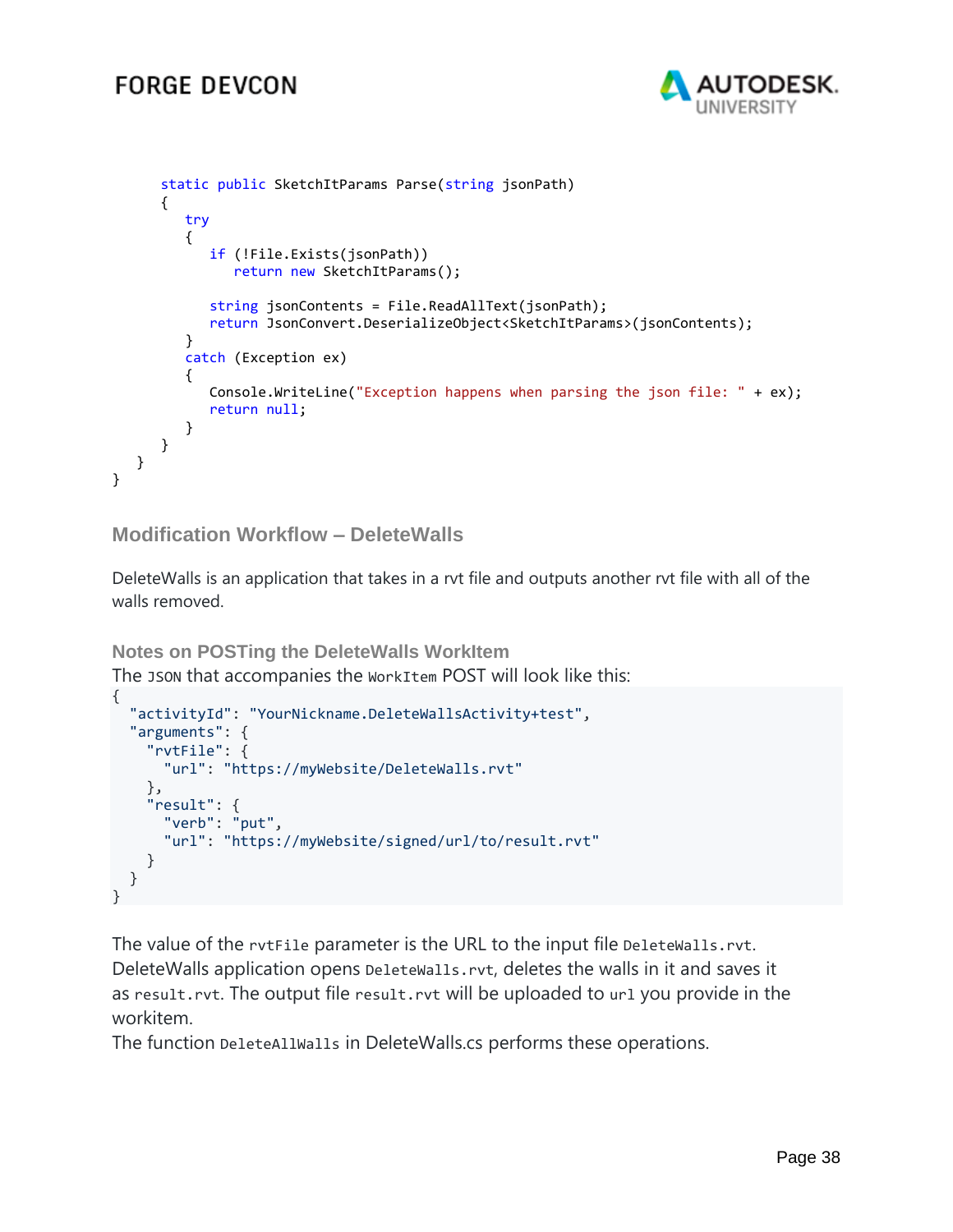

```
Source code
DeleteWalls.cs 
using System;
using System.IO;
using Autodesk.Revit.ApplicationServices;
using Autodesk.Revit.DB;
using DesignAutomationFramework;
namespace DeleteWalls
{
[Autodesk.Revit.Attributes.Regeneration(Autodesk.Revit.Attributes.RegenerationOption.Manu
al)]
[Autodesk.Revit.Attributes.Transaction(Autodesk.Revit.Attributes.TransactionMode.Manual)]
    public class DeleteWallsApp : IExternalDBApplication
    {
       public ExternalDBApplicationResult 
OnStartup(Autodesk.Revit.ApplicationServices.ControlledApplication app)
       {
          DesignAutomationBridge.DesignAutomationReadyEvent += 
HandleDesignAutomationReadyEvent;
          return ExternalDBApplicationResult.Succeeded;
       }
       public ExternalDBApplicationResult 
OnShutdown(Autodesk.Revit.ApplicationServices.ControlledApplication app)
       {
          return ExternalDBApplicationResult.Succeeded;
       }
       public void HandleDesignAutomationReadyEvent(object sender, 
DesignAutomationReadyEventArgs e)
       {
         e.Succeeded = true;
          DeleteAllWalls(e.DesignAutomationData);
       }
       public static void DeleteAllWalls(DesignAutomationData data)
       {
         if (data == null) throw new ArgumentNullException(nameof(data));
          Application rvtApp = data.RevitApp;
          if (rvtApp == null) throw new InvalidDataException(nameof(rvtApp));
          string modelPath = data.FilePath;
          if (String.IsNullOrWhiteSpace(modelPath)) throw new
InvalidDataException(nameof(modelPath));
```

```
 Document doc = data.RevitDoc;
```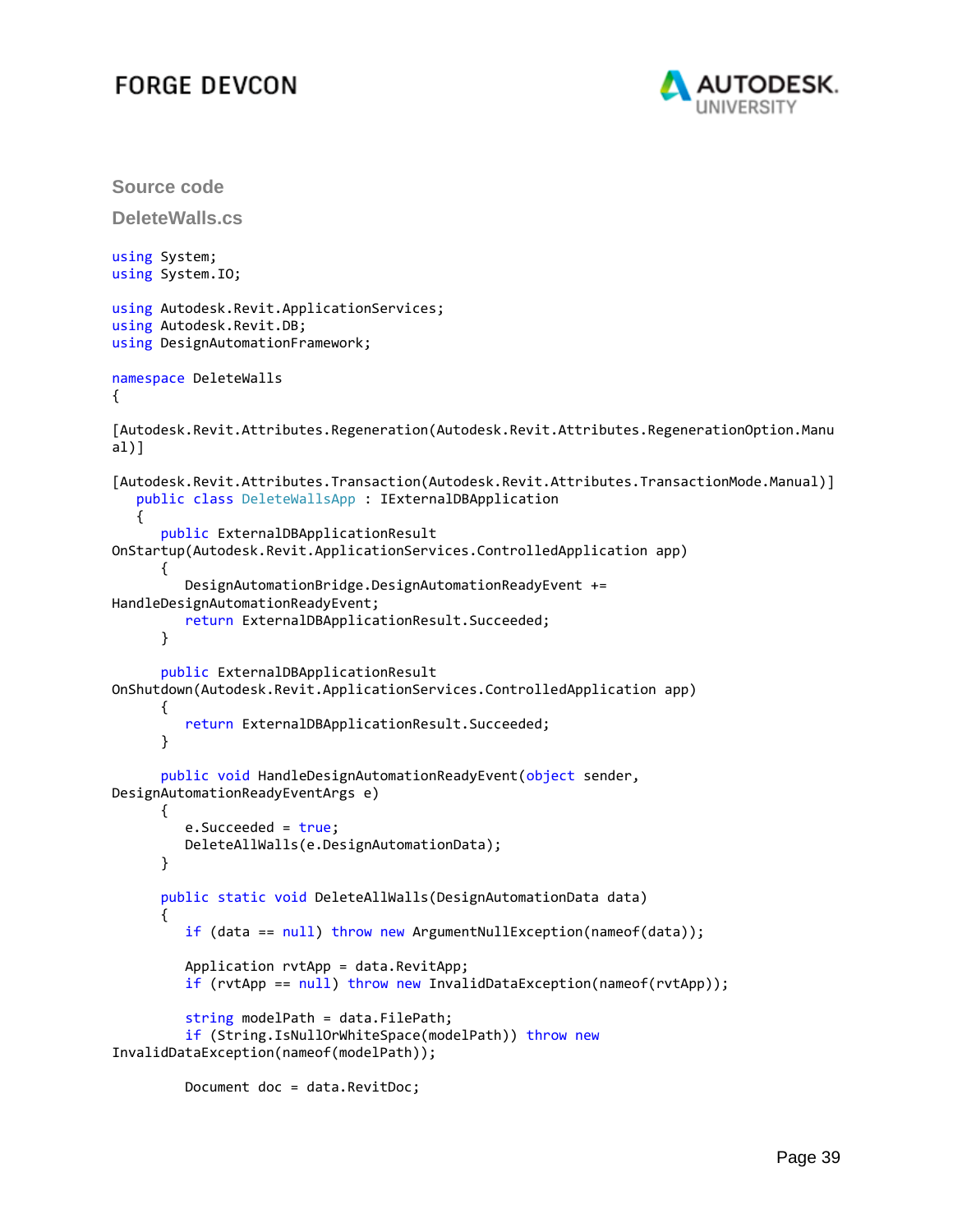

```
 if (doc == null) throw new InvalidOperationException("Could not open 
document.");
         using (Transaction transaction = new Transaction(doc))
          {
            FilteredElementCollector col = new
FilteredElementCollector(doc).OfClass(typeof(Wall));
             transaction.Start("Delete All Walls");
             doc.Delete(col.ToElementIds());
             transaction.Commit();
          }
          ModelPath path = ModelPathUtils.ConvertUserVisiblePathToModelPath("result.rvt");
          doc.SaveAs(path, new SaveAsOptions());
       }
   }
}
```

```
Extraction Workflow – CountIt
```
CountIt is an application that counts walls, floors, doors and windows in a rvt file and its rvt links. It takes a JSON file that specifies which categories of elements will be counted. The output of this application is a text file which contains the element counts.

```
Notes on creating the Activity
Define an activity to run against the appbundle.
The JSON that accompanies the activity POST will look like this:
{
    "id": "CountItActivity",
    "commandLine": [ "$(engine.path)\\\\revitcoreconsole.exe /i $(args[rvtFile].path) 
/al $(appbundles[CountItApp].path)" ],
    "parameters": {
       "rvtFile": {
          "zip": false,
          "ondemand": false,
          "verb": "get",
          "description": "Input Revit model",
          "required": true,
          "localName": "$(rvtFile)"
 },
 "countItParams": {
 "zip": false,
          "ondemand": false,
          "verb": "get",
          "description": "CountIt parameters",
          "required": false,
          "localName": "CountItParams.json"
       },
```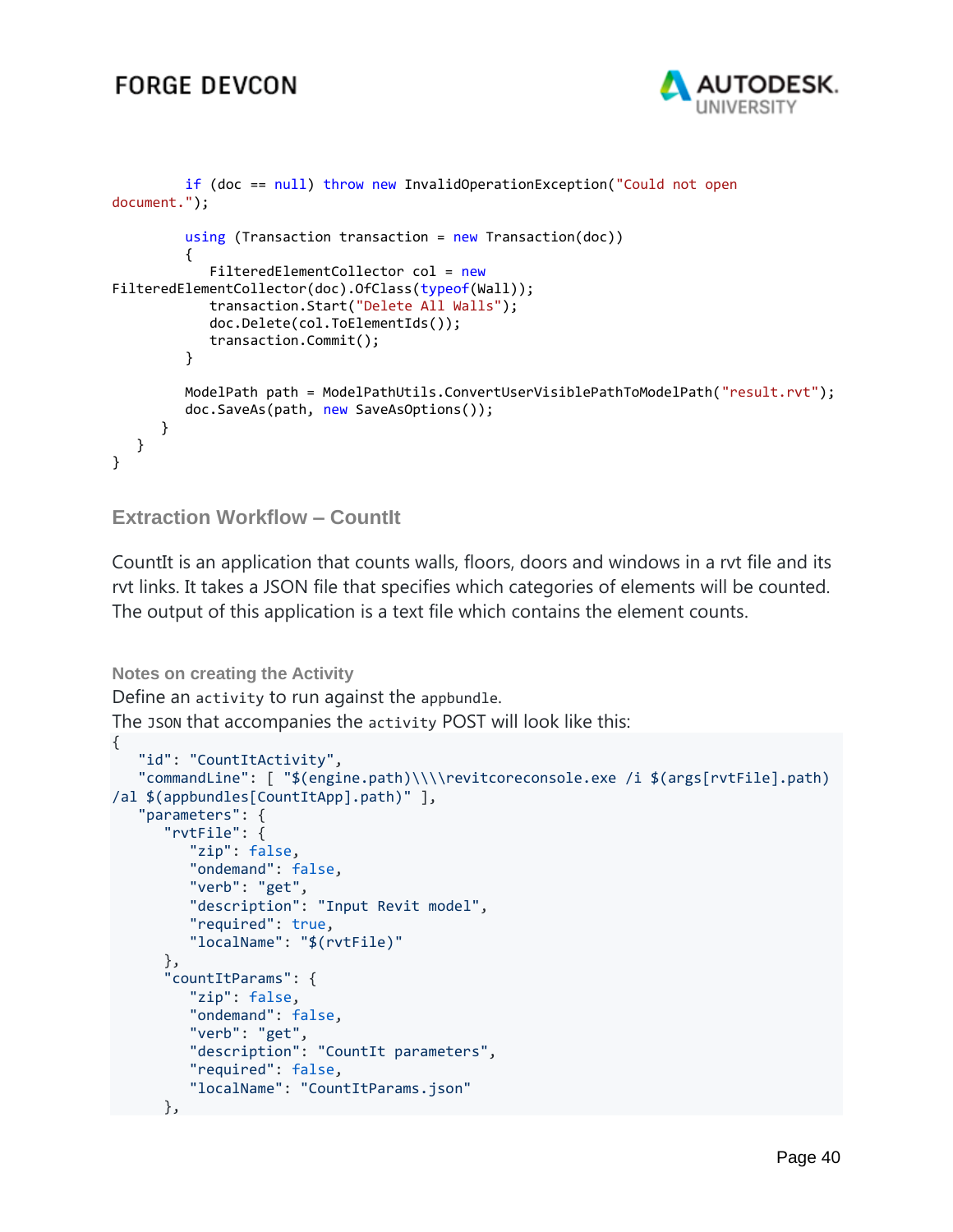

```
 "result": {
          "zip": false,
          "ondemand": false,
          "verb": "put",
          "description": "Results",
          "required": true,
          "localName": "result.txt"
       }
    },
    "engine": "Autodesk.Revit+2018",
    "appbundles": [ "YourNickname.CountItApp+test" ],
    "description": "Count and output elements from Revit file."
}
```
Then you should create an alias for this activity. The JSON in the POST should look like this:

```
{
  "version": 1,
  "id": "test"
}
```
**Notes on POSTing the WorkItem**

Now POST a workitem against the activity to run a job on your appbundle. The JSON that accompanies the workitem POST will look like this:

```
{
  "activityId": "YourNickname.CountItActivity+test",
  "arguments": {
     "rvtFile": {
      "url": "https://myWebsite/CountIt.rvt"
     },
     "countItParams": {
       "url": "data:application/json,{'walls': false, 'floors': true, 'doors': true, 
'windows': true}"
    },
     "result": {
       "verb": "put",
       "url": "https://myWebsite/signed/url/to/result.txt"
     }
  }
}
```
CountItActivity expects an input file CountItParams.json. The contents of the embedded JSON will be stored in a file named CountItParams.json, as specified by the parameters of countItParams in the activity CountItActivity. The CountIt application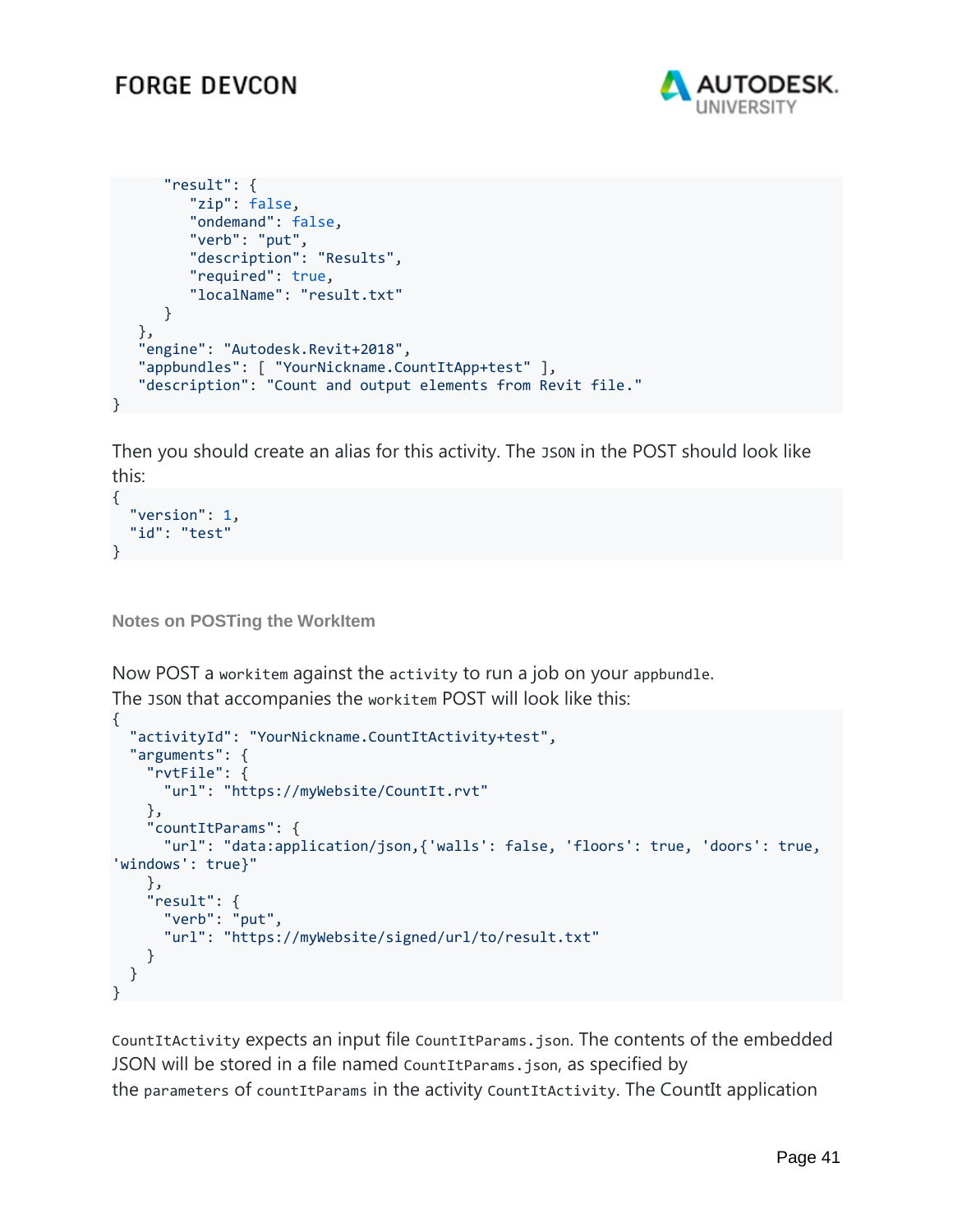

reads this file from current working folder and parses the JSON to determine which element categories should be counted. The counting result is saved to result.txt which will be uploaded to url you provide in the workitem.

The function CountElementsInModel in Main.cs performs these operations.

```
Source code
Main.cs
using System.Collections.Generic;
using System.IO;
using Autodesk.Revit.ApplicationServices;
using Autodesk.Revit.DB;
using DesignAutomationFramework;
using Newtonsoft.Json;
namespace CountIt
{
[Autodesk.Revit.Attributes.Regeneration(Autodesk.Revit.Attributes.RegenerationOption.Manu
al)]
[Autodesk.Revit.Attributes.Transaction(Autodesk.Revit.Attributes.TransactionMode.Manual)]
     public class CountIt : IExternalDBApplication
     {
         public ExternalDBApplicationResult OnStartup(ControlledApplication app)
\overline{\mathcal{L}} DesignAutomationBridge.DesignAutomationReadyEvent += 
HandleDesignAutomationReadyEvent;
             return ExternalDBApplicationResult.Succeeded;
         }
          public ExternalDBApplicationResult OnShutdown(ControlledApplication app)
\overline{\mathcal{L}} return ExternalDBApplicationResult.Succeeded;
          }
          public void HandleDesignAutomationReadyEvent(object sender, 
DesignAutomationReadyEventArgs e)
\{ \{ e.Succeeded = CountElementsInModel(e.DesignAutomationData.RevitApp, 
e.DesignAutomationData.FilePath, e.DesignAutomationData.RevitDoc);
       }
         internal static List<Document> GetHostAndLinkDocuments(Document revitDoc)
         {
             List<Document> docList = new List<Document>();
             docList.Add(revitDoc);
```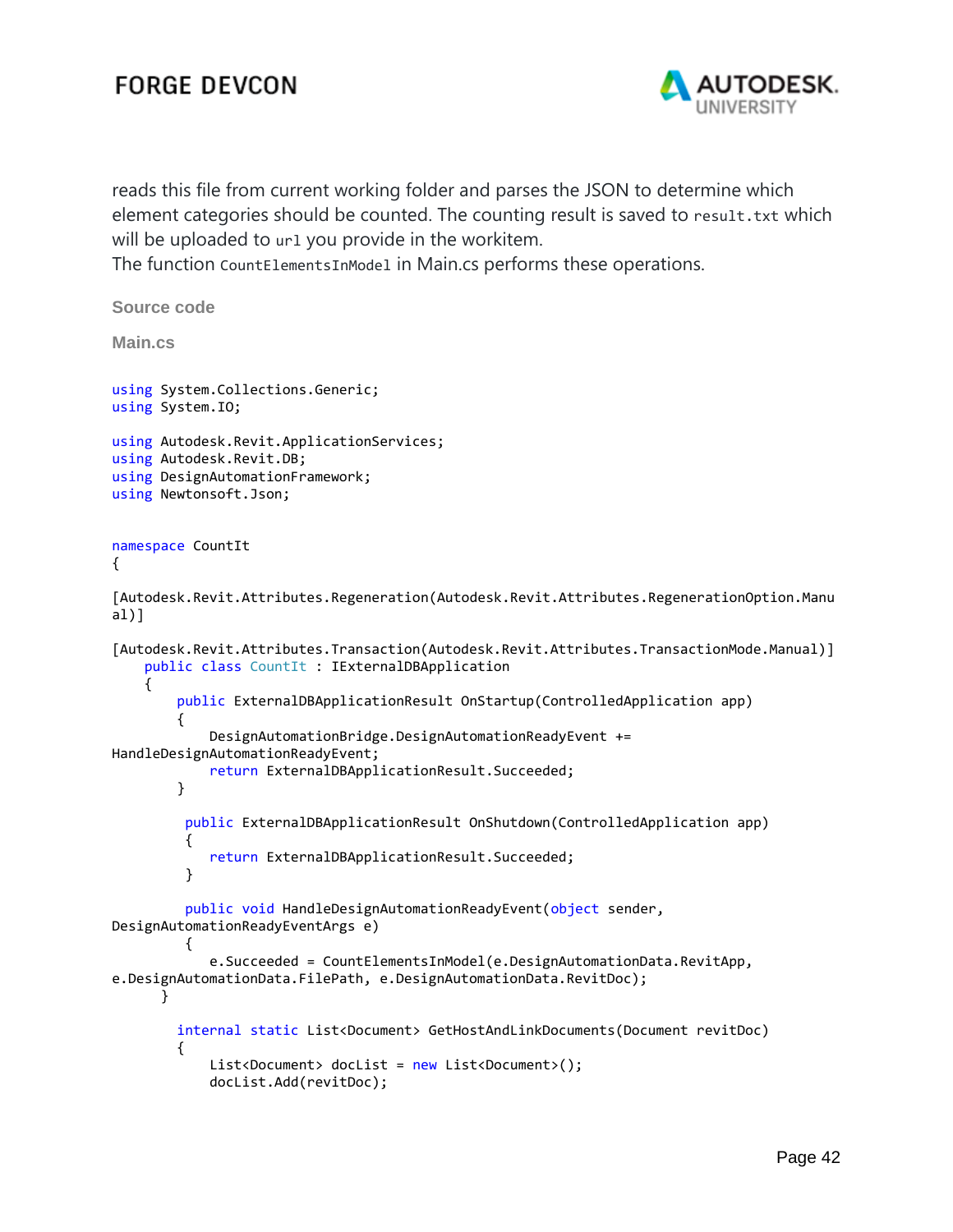

```
 // Find RevitLinkInstance documents
           FilteredElementCollector elemCollector = new
FilteredElementCollector(revitDoc);
           elemCollector.OfClass(typeof(RevitLinkInstance));
            foreach (Element curElem in elemCollector)
\{RevitLinkInstance revitLinkInstance = curElem as RevitLinkInstance;
                if (null == revitLinkInstance)
                   continue;
                Document curDoc = revitLinkInstance.GetLinkDocument();
                if (null == curDoc) // Link is unloaded.
                   continue;
                // When one linked document has more than one RevitLinkInstance in the
                // host document, then 'docList' will contain the linked document 
multiple times.
                docList.Add(curDoc);
 }
            return docList;
        }
        internal static void CountElements(Document revitDoc, CountItParams 
countItParams, ref CountItResults results)
        {
            if (countItParams.walls)
\{ FilteredElementCollector elemCollector = new
FilteredElementCollector(revitDoc);
               elemCollector.OfClass(typeof(Wall));
                int count = elemCollector.ToElementIds().Count;
                results.walls += count;
                results.total += count;
 }
           if (countItParams.floors)
\{ FilteredElementCollector elemCollector = new
FilteredElementCollector(revitDoc);
               elemCollector.OfClass(typeof(Floor));
                int count = elemCollector.ToElementIds().Count;
                results.floors += count;
                results.total += count;
 }
            if (countItParams.doors)
\{FilteredElementCollector collector = new
FilteredElementCollector(revitDoc);
                ICollection<Element> collection = 
collector.OfClass(typeof(FamilyInstance))
                                                   .OfCategory(BuiltInCategory.OST_Doors)
```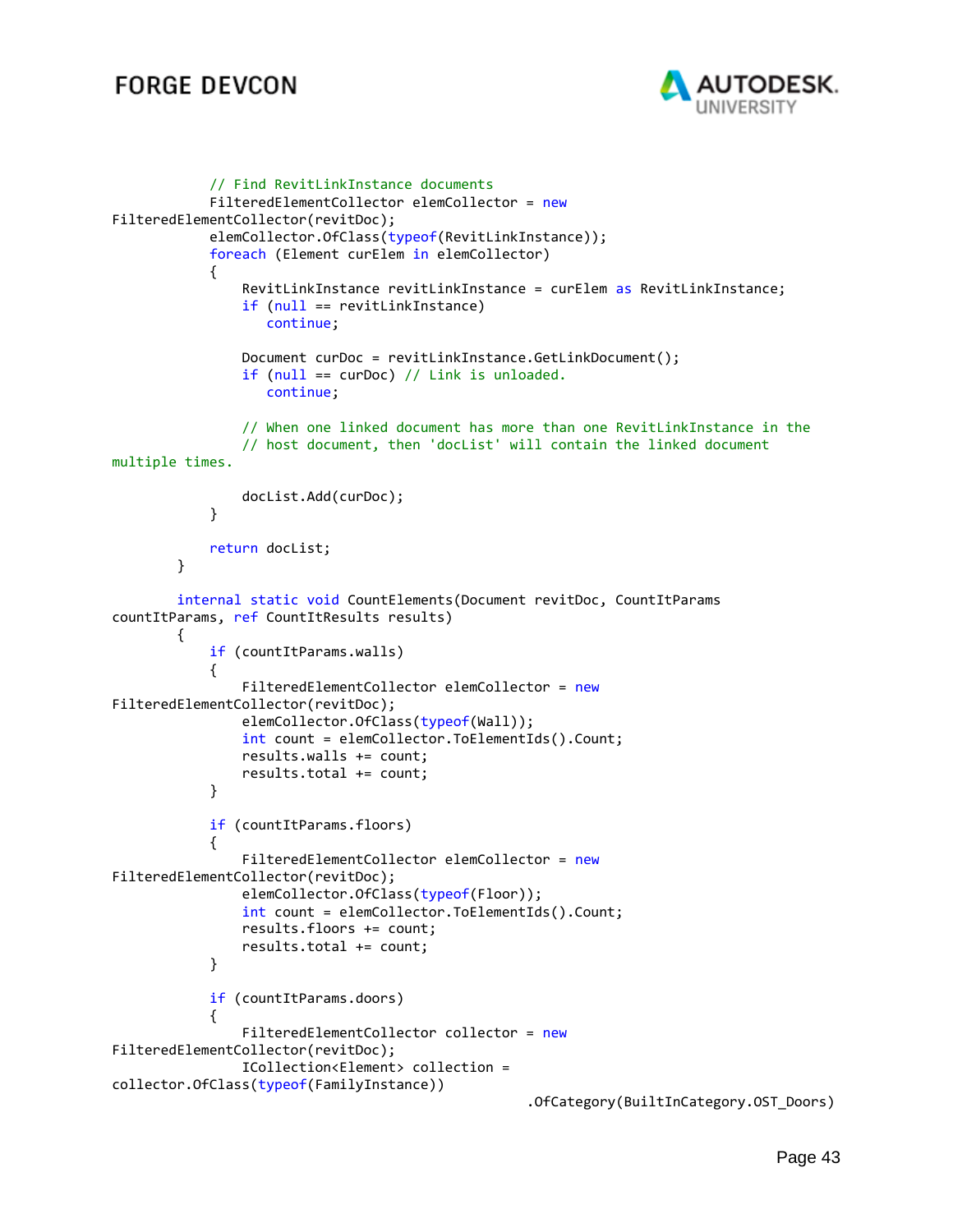

```
 .ToElements();
                int count = collection.Count;
                 results.doors += count;
                results.total += count;
 }
            if (countItParams.windows)
\{FilteredElementCollector collector = new
FilteredElementCollector(revitDoc);
                ICollection<Element> collection = 
collector.OfClass(typeof(FamilyInstance))
.OfCategory(BuiltInCategory.OST_Windows)
                                                   .ToElements();
                 int count = collection.Count;
                results.windows += count;
                results.total += count;
            }
         }
         public static bool CountElementsInModel(Application rvtApp, string
inputModelPath, Document doc)
         {
            if (rvtApp == null) return false;
            if (!File.Exists(inputModelPath))
               return false;
            if (doc == null) return false;
             // For CountIt workItem: If RvtParameters is null, count all types
             CountItParams countItParams = CountItParams.Parse("CountItParams.json");
             CountItResults results = new CountItResults();
            List<Document> allDocs = GetHostAndLinkDocuments(doc);
            foreach(Document curDoc in allDocs)
            {
                CountElements(curDoc, countItParams, ref results);
 }
             using (StreamWriter sw = File.CreateText("result.txt"))
\{ sw.WriteLine(JsonConvert.SerializeObject(results));
               sw.Close();
 }
            return true;
        } 
    }
```